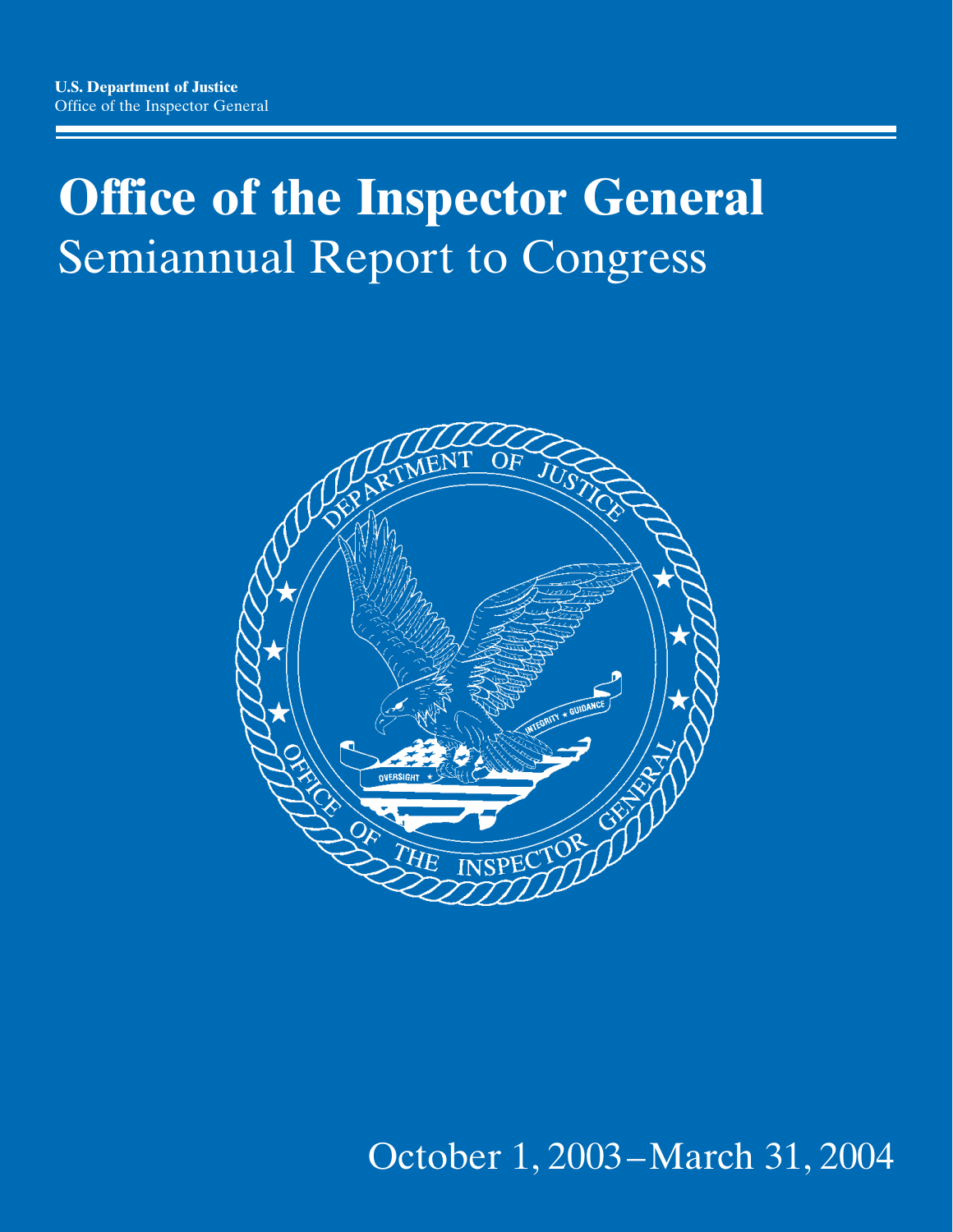

# **Message From the Inspector General**

Fifteen years ago this month, the Office of the Inspector General (OIG) began operations when 270 employees from nine internal affairs, audit, and inspections units throughout the Department of Justice (Department) came together to form the OIG. The OIG's many accomplishments during the past 15 years reflect the hard work of many employees who recognized the importance of the OIG's mission and helped form an organization that embodied the high aspirations of the *Inspector General Act.*

During our 15-year existence, the OIG has provided independent oversight and hundreds of recommendations to the Department to improve a wide range of programs and practices. In the last several years, we have focused on issues such as the Department's counterterrorism responsibilities, information- and intelligence-sharing issues, the upgrade of its information technology (IT) systems, computer security issues, and the many other challenges facing the Department as it performs its critical missions. Through our work, we strive to help improve the Department's performance, promote economy and efficiency in its programs, and detect and deter waste, fraud, and abuse in its operations.

During this reporting period, we have continued to perform this critical oversight role. For example, we reviewed the Federal Bureau of Investigation's (FBI's) efforts to improve the sharing of intelligence and other information and the operations of the FBI's Legal Attaché program in 46 locations around the world. We also reviewed the Department's progress in integrating the FBI's automated fingerprint identification system with an automated system operated by immigration authorities, and we recommended that this integration project be expedited.

At the U.S. Marshals Service (USMS), we evaluated the protection given to the federal judiciary and audited the medical care provided to the 40,000 prisoners the USMS has in custody at any given moment. At the Federal Bureau of Prisons (BOP), we examined efforts to reduce recidivism by preparing inmates to return to society after their sentences are served. At the U.S. Attorneys' Offices (USAOs), we evaluated plans for responding to critical emergencies in their districts, including terrorist attacks and natural disasters. Throughout the Department, we continued our oversight of audits of the Department's financial statements and computer security measures.

We also investigated allegations of misconduct against the small percentage of Department employees who abuse their positions, including allegations of civil rights and civil liberties abuses. In December 2003, we issued a report that examined allegations of physical and verbal abuse raised by aliens who were held in a federal prison in Brooklyn, New York, on immigration charges in connection with the September 11 terrorist attacks. The report provided a comprehensive assessment of the detainees' allegations, BOP officers' conduct, and management issues that contributed to the abuse. We provided seven recommendations to the BOP to improve its operations as well as recommendations to discipline officers who we found committed abuse.

The OIG's record during the past 15 years of providing independent oversight and useful recommendations to the Department is a testament to the efforts of many dedicated OIG employees. Our efforts are made possible by the strong support we have received from several Attorneys General, Department leadership, and Congress. I am grateful for this support as the OIG continues to help the Department improve its operations.

Glen a Fine

Glenn A. Fine Inspector General April 30, 2004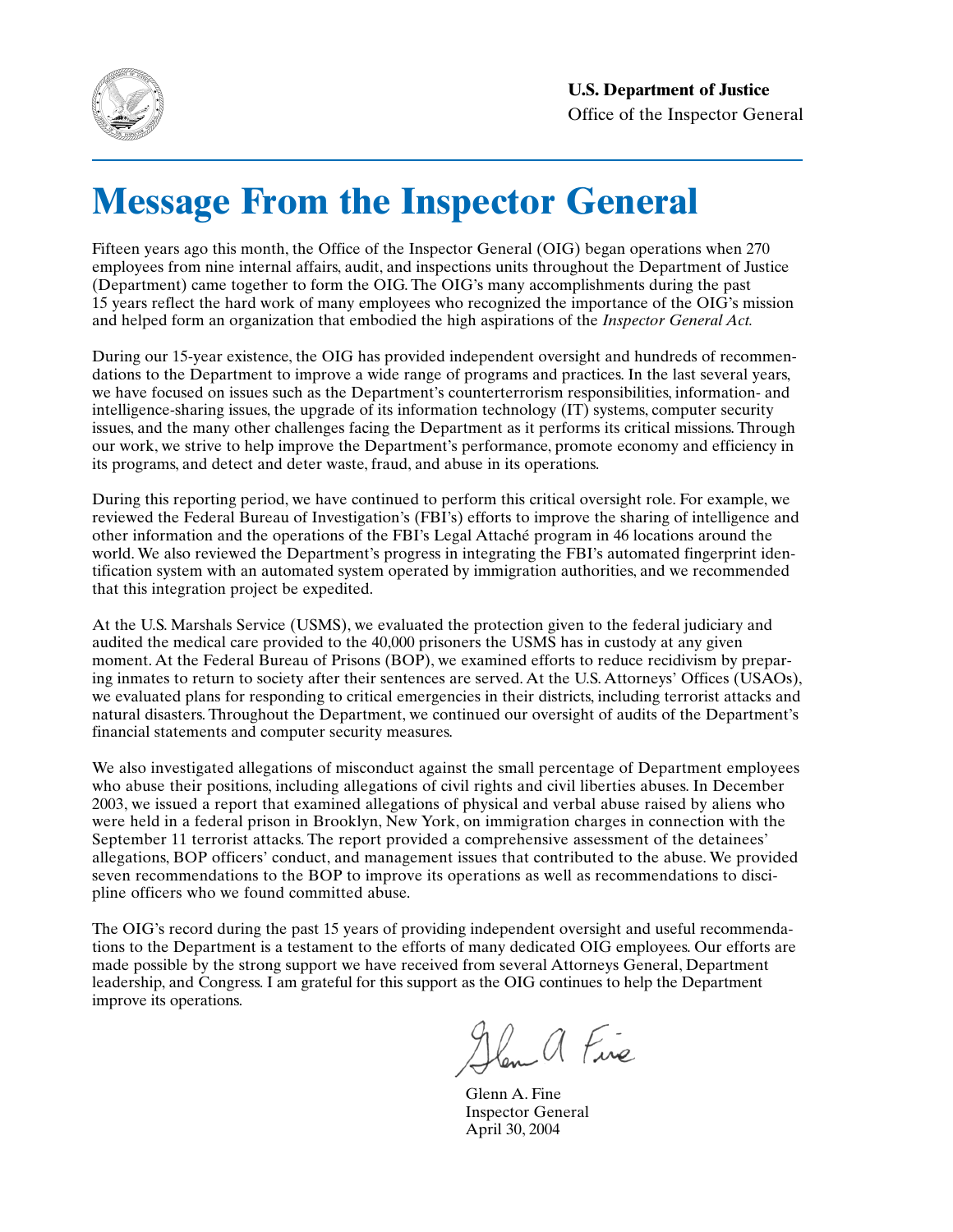## **Table of Contents**

| 1                                                                                                                                           |
|---------------------------------------------------------------------------------------------------------------------------------------------|
| 5                                                                                                                                           |
| $\overline{7}$                                                                                                                              |
| 15                                                                                                                                          |
| 21                                                                                                                                          |
| 24                                                                                                                                          |
| 28                                                                                                                                          |
| 31                                                                                                                                          |
| 31                                                                                                                                          |
| 32<br>The Bureau of Alcohol, Tobacco, Firearms and Explosives                                                                               |
| 34                                                                                                                                          |
| 35                                                                                                                                          |
| 35                                                                                                                                          |
| 36                                                                                                                                          |
| 36<br>Audit Statistics Audit Containment of the Containment of the Containment of the Containing Audit Contains and                         |
| 36                                                                                                                                          |
| 37                                                                                                                                          |
| 37                                                                                                                                          |
| 38                                                                                                                                          |
| 38                                                                                                                                          |
| 38<br><b>Evaluation and Inspections Statistics </b>                                                                                         |
| 38                                                                                                                                          |
| 39<br>Investigations Statistics resources and contact the contact of the contact of the contact of the contact of the                       |
| 39                                                                                                                                          |
| 39                                                                                                                                          |
| 39                                                                                                                                          |
| 39                                                                                                                                          |
| 39                                                                                                                                          |
| <b>Appendices</b><br>and the company of the company of the company of the company of the company of the company of the company of the<br>40 |
| 40                                                                                                                                          |
| 47                                                                                                                                          |
| 48                                                                                                                                          |
| 49                                                                                                                                          |
| 50                                                                                                                                          |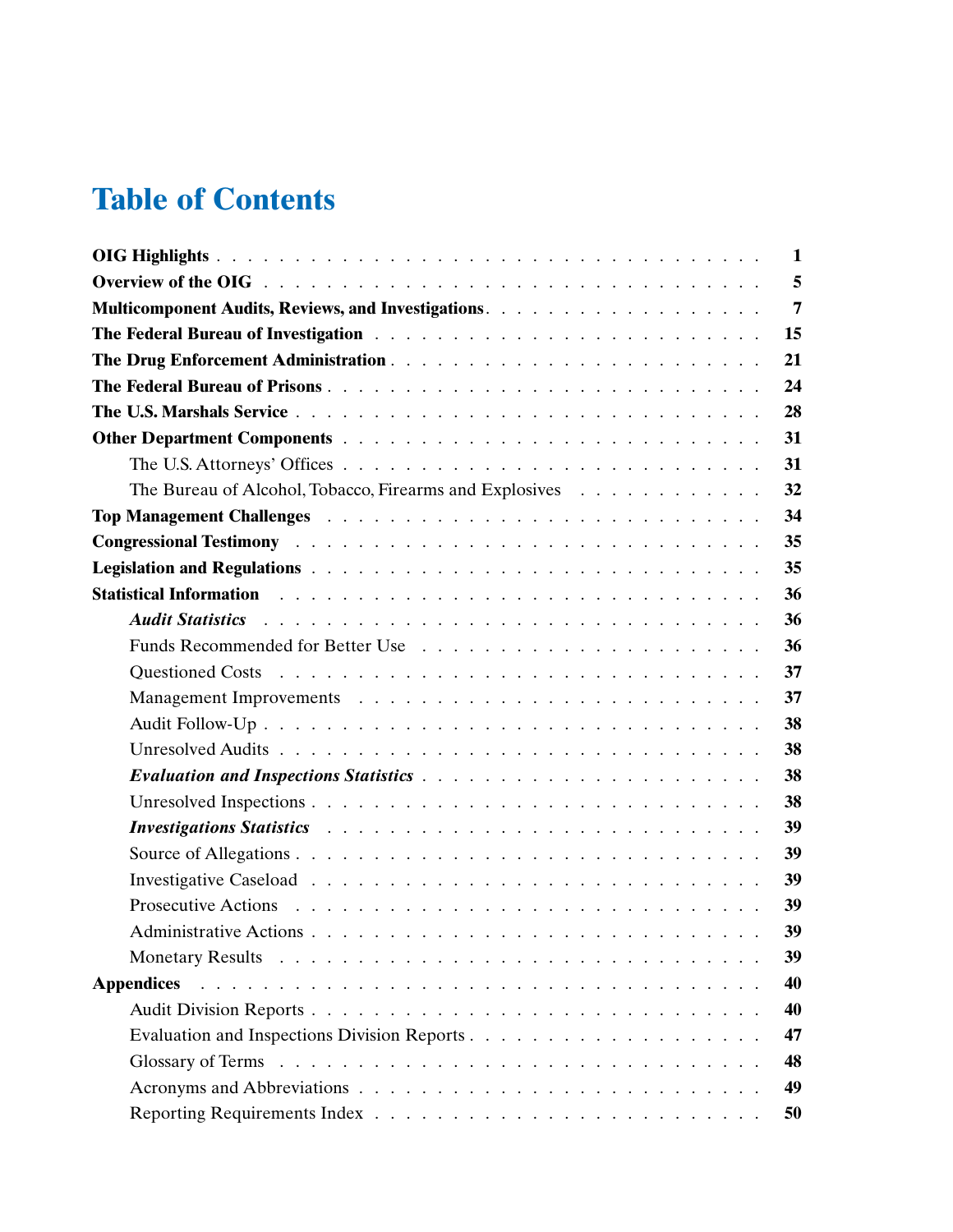# **OIG Highlights**

The following table summarizes OIG activities discussed in this report. As these statistics and the following highlights illustrate, the OIG has conducted wide-ranging oversight of Department programs and operations.

## **Statistical Highlights**

#### **October 1, 2003 – March 31, 2004**

| Allegations Received by the<br><b>Investigations Division</b> | 3,722           |
|---------------------------------------------------------------|-----------------|
| Investigations Opened                                         | 219             |
| <b>Investigations Closed</b>                                  | 219             |
| Arrests                                                       | 48              |
| Indictments/Informations                                      | 41              |
| Convictions/Pleas                                             | 52              |
| Administrative Actions                                        | 66              |
| Fines/Restitutions/Recoveries                                 | \$1.43 million  |
| Audit Reports Issued                                          | 146             |
| <b>Questioned Costs</b>                                       | \$29.26 million |
| Funds Put to Better Use                                       | \$1.41 million  |
| Recommendations for<br>Management Improvements                | 454             |

Examples of OIG audits, evaluations, and special reports completed during this semiannual reporting period include:

◆ **Integration of Fingerprint Systems.** The OIG completed a review of the efforts to integrate FBI and immigration fingerprint identification databases. We also examined the actions of immigration employees who twice released a man caught entering the country illegally. The man later succeeded in crossing the border and then raped two nuns, killing one of them. If the FBI and immigration fingerprint databases had been integrated, the immigration employees would have learned of his

extensive criminal history and, under Border Patrol policies, should have detained him and sought his prosecution rather than returning him to Mexico. Our report made five recommendations to ensure the systems are integrated as rapidly as possible.

- ◆ **Abuse of September 11 Detainees.** We supplemented our June 2003 review of the treatment of aliens held on immigration charges in connection with the investigation of the September 11 terrorist attacks by investigating allegations that some BOP correctional officers at a Brooklyn, New York, prison physically and verbally abused detainees there. In a report issued in December 2003, we substantiated many of the allegations, recommended the BOP discipline certain staff members, and made seven recommendations to address systemic problems we found in how the detainees were handled at the facility.
- ◆ **The FBI's Sharing of Intelligence.** The OIG audited the FBI's efforts to enhance its sharing of intelligence and law enforcement information with federal, state, and local officials – a vital element in preventing terrorist activities. While we found fundamental reform is under way at the FBI, we concluded that the efforts are still evolving and require management's sustained attention to ensure full implementation. The OIG made six recommendations to help the FBI improve its ability to provide useful information internally and externally.
- ◆ **Protection of the Federal Judiciary.** The OIG evaluated the USMS's efforts to improve its protection of more than 2,000 federal judges and other members of the federal judiciary. We found problems with the USMS's intelligence sharing, assessments of threats, and standards for determining what protective meas-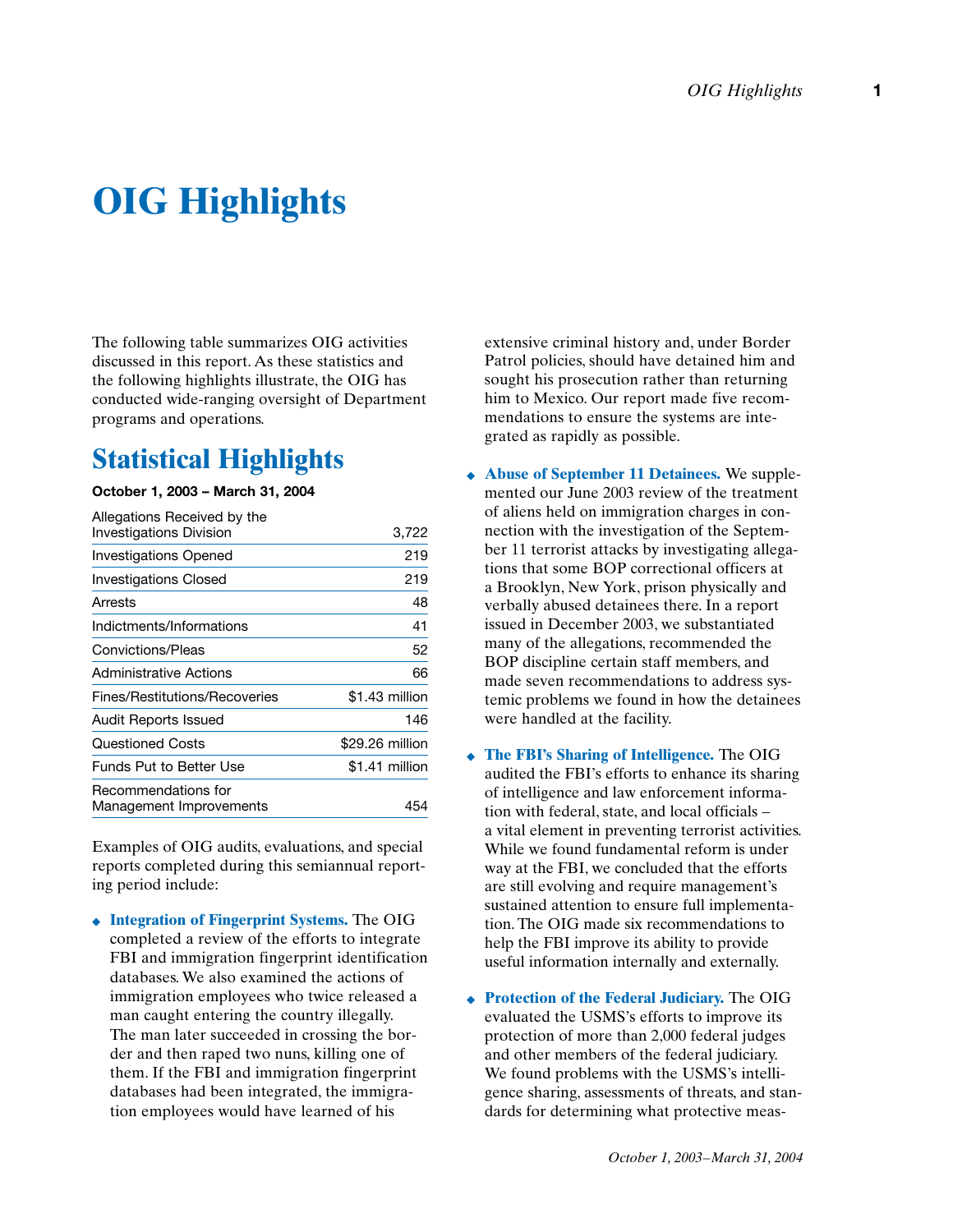ures are appropriate. We made six recommendations to improve the USMS's protection of the federal judiciary.

◆ **The Drug Enforcement Administration's (DEA's) Disciplinary System.** The OIG assessed the effectiveness of the DEA's system for investigating employee misconduct and disciplining employees. We concluded that the DEA's system generally functioned well, but found problems in various cases that revealed a lack of management oversight and weaknesses in determining penalties. We made eight recommendations to help the DEA improve its system.

◆ **The Removal of Items From the Fresh Kills Recovery Site.** The OIG found that an FBI agent wrongfully removed a Tiffany & Co. crystal globe paperweight from the Fresh Kills landfill site that processed materials from the World Trade Center terrorist attacks. We also found the FBI had no written policy governing what could be taken from recovery sites or mass crime scenes.

◆ **Prisoner Medical Care.** The OIG audited the USMS's provision of medical care to the approximately 40,000 prisoners in its custody awaiting trial or judicial action. We found the USMS was not properly managing the care and that the USMS was paying out millions more than necessary for prisoner medical care each year because it failed to fully comply with statutory cost-saving measures. We made 12 recommendations for improvements.

◆ **Preparation of Inmates Returning to Society.** The OIG audited the BOP's programs to reduce recidivism by preparing inmates to return to society after their sentences are served. We concluded that BOP institutions have not maximized the number of inmates who successfully complete reentry programs during incarceration. We also concluded that the BOP does not ensure all eligible inmates are provided the opportunity to make the transition back into society through halfway houses. Our report contained 13 recommendations to help improve the BOP's management of its programs to prepare inmates for release into society.

- ◆ **USAO Critical Incident Response Plans.** The OIG reviewed the USAOs' implementation of a program to improve their responses to critical incidents such as natural disasters and terrorist attacks. We found the USAOs' critical incident response plans, test exercises, and training were inadequate and that the deficiencies had existed from the program's inception in 1996 without ever being fully addressed. We made ten recommendations to help increase the USAOs' overall preparedness to respond to critical incidents.
- ◆ **Civil Rights and Civil Liberties Complaints.** As directed by Section 1001 of the *USA Patriot Act,* the OIG received and reviewed complaints alleging civil rights and civil liberties abuses by Department employees. We identified 17 matters that we believed warranted an investigation or closer review. These matters included allegations of excessive force against inmates, verbal abuse of inmates, and placement in solitary confinement for no apparent reason. Several of the complaints are still under OIG investigation; others have been referred to the internal affairs offices of the affected component for investigation.
- ◆ **Computer Security Audits.** In this reporting period, we evaluated five mission-critical Department computer systems: two from the FBI and one each from the DEA; the USMS; and the Bureau of Alcohol, Tobacco, Firearms and Explosives (ATF). While we noted some progress in certain areas of computer security systems, continued improvements are needed in program oversight and vulnerability management.
- ◆ **Department Financial Statement Audits.** During this reporting period, the OIG issued the audit report for the Department's Annual Financial Statement for fiscal year (FY) 2003. The Department received an unqualified opinion on its consolidated financial statement. However, we identified weaknesses in the areas of financial controls and information systems.
- ◆ **Grant Audits.** We continued to audit grants awarded by the Office of Community Oriented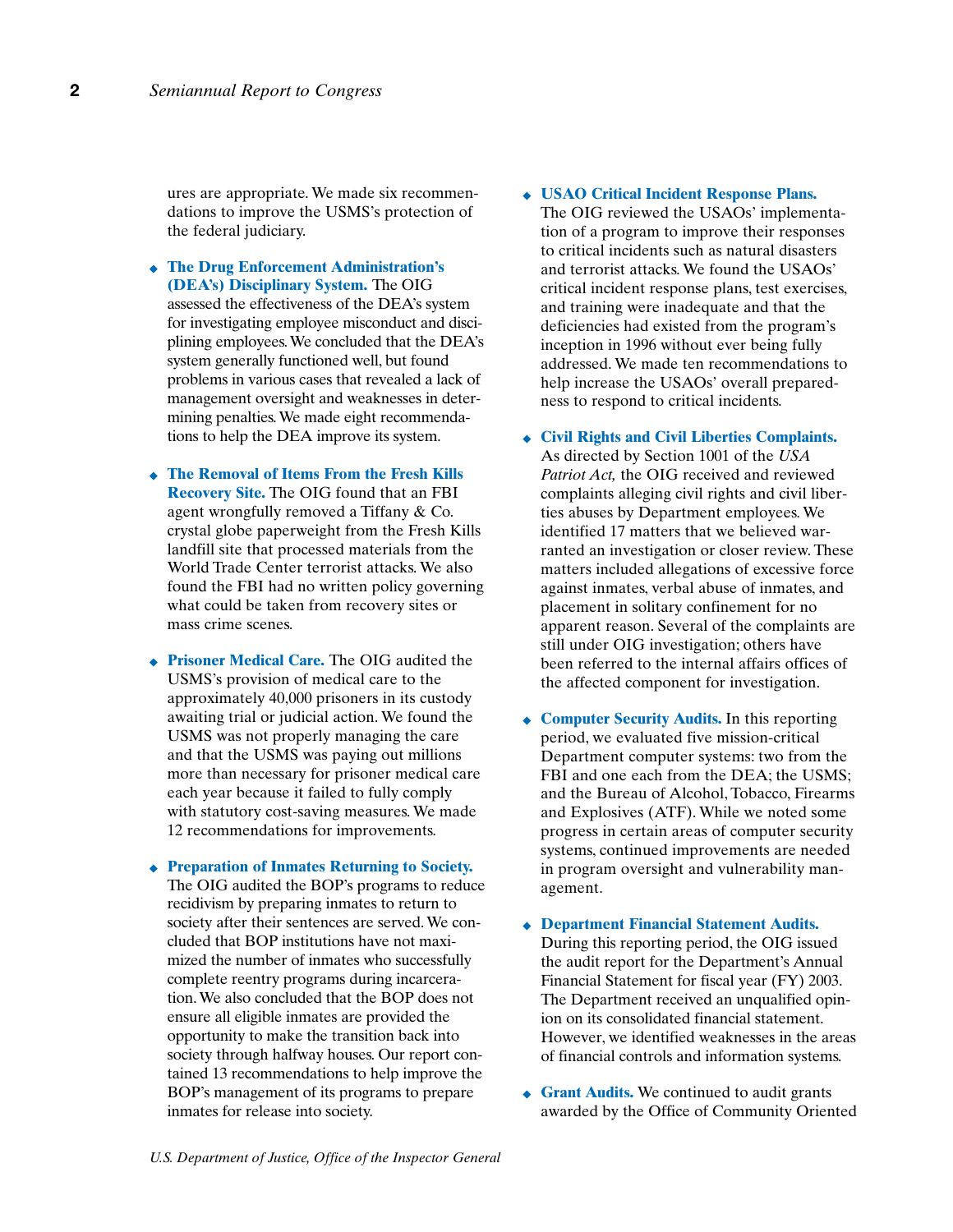Policing Services (COPS) and increased our audits of grants awarded by the Office of Justice Programs (OJP).

## **Investigations of Misconduct**

As shown in the statistics in the table at the beginning of this section, the OIG investigates hundreds of allegations of misconduct. Examples of OIG investigations discussed in this report include:

- ◆ Three civilians were arrested for fabricating information about a multistate drug-trafficking organization, making death threats against an undercover FBI agent, and claiming an FBI special agent in charge was leaking sensitive case information. The OIG exonerated the special agent in charge of wrongdoing. The investigation and judicial proceedings against the civilians are continuing.
- ◆ A DEA associate special agent in charge was arrested for embezzling \$138,000 from the DEA and misusing DEA resources to perform work for a private investigations firm he owned and operated.
- ◆ A deputy U.S. marshal was arrested for transporting illegal aliens into the United States, subcontracting manual labor performed by the aliens, and profiting from this arrangement.

## **Ongoing Reviews**

This report also describes many ongoing OIG reviews of important issues throughout the Department, including:

- ◆ The FBI's handling of intelligence information prior to the September 11 terrorist attacks.
- $\bullet$  The purpose, priorities, membership, functions, lines of authority, and accomplishments of the Department's counterterrorism task forces.
- ◆ The FBI's language translation program's effectiveness and security.
- $\bullet$  The reprioritization of the FBI's investigative resources after the September 11 terrorist attacks.
- ◆ The FBI DNA Analysis Unit's protocols and procedures.
- The management and progress of Trilogy, the FBI's largest and most critical IT project.
- $\bullet$  The DEA's use of paid, confidential informants in criminal investigations and drug case prosecutions.
- ◆ The BOP's selection of Muslim religious services providers.
- ◆ The USMS's administration of the Witness Security Program.
- ◆ The ATF's enforcement of federal firearms laws through its licensee inspection program.
- $\bullet$  The funding of state efforts to identify, collect, and analyze DNA evidence in cases in which no suspect has been developed.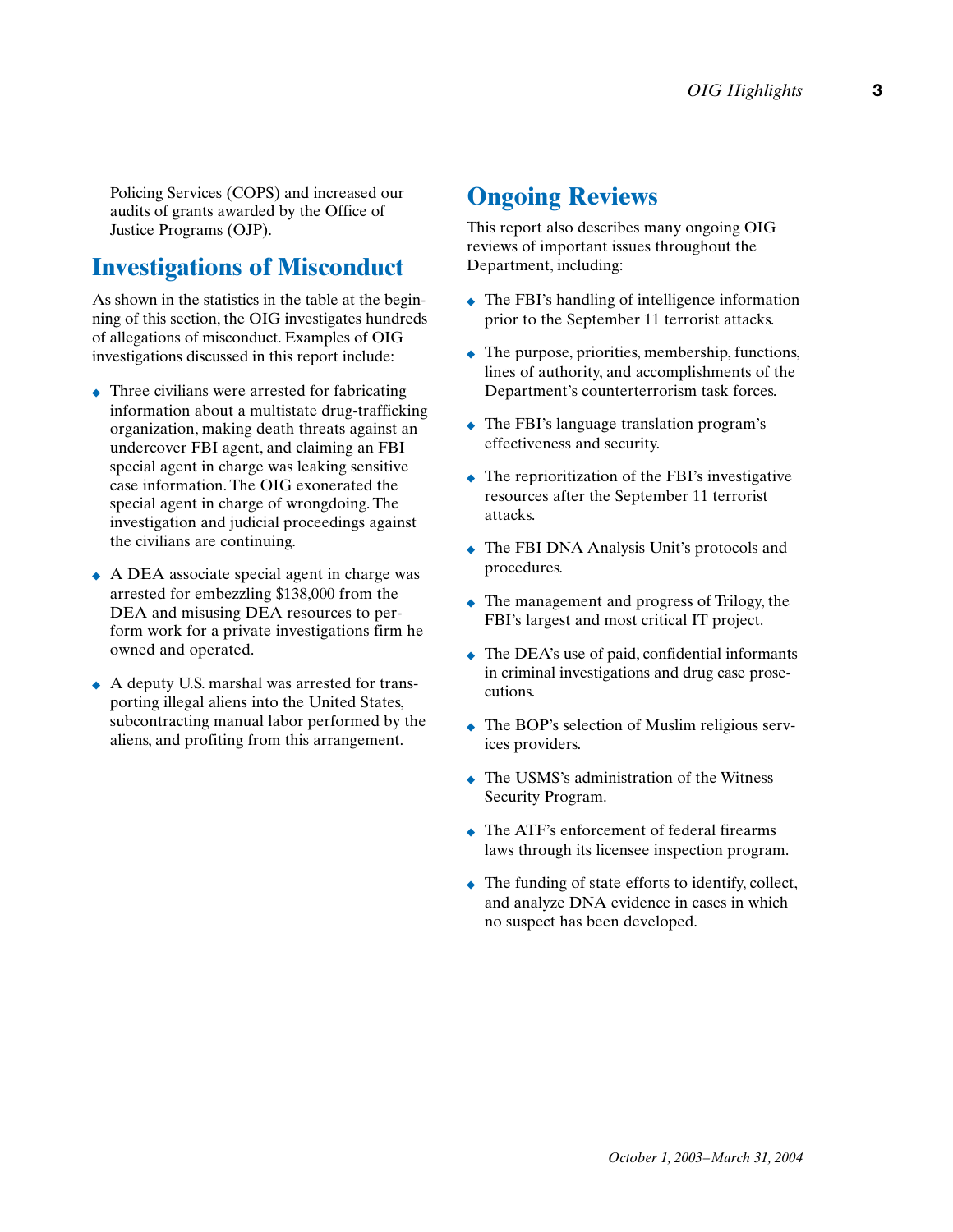## **Overview of the OIG**

The OIG is a statutorily created, independent entity whose mission is to detect and deter waste, fraud, abuse, and misconduct involving Department programs and personnel and to promote economy and efficiency in Department operations. The OIG investigates alleged violations of criminal and civil laws, regulations, and ethical standards arising from the conduct of Department employees in their numerous and diverse activities. The OIG also audits and inspects Department programs and assists management in promoting integrity, economy, efficiency, and effectiveness. The OIG has jurisdiction to review the programs and personnel of the FBI, DEA, BOP, USMS, ATF, USAOs, and all other organizations in the Department.

The OIG consists of the Immediate Office of the IG and the following divisions and offices:

- ◆ **Audit Division** is responsible for independent audits of Department programs, computer systems, and financial statements. The Audit Division has field offices in Atlanta, Chicago, Dallas, Denver, Philadelphia, San Francisco, and Washington, D.C. Its Financial Statement Audit Office and Computer Security and Information Technology Audit Office are located in Washington, D.C. Audit Headquarters consists of the immediate office of the Assistant Inspector General for Audit, the Office of Operations, the Office of Policy and Planning, and an Advanced Audit Techniques Group.
- ◆ **Investigations Division** is responsible for investigating allegations of bribery, fraud, abuse, civil rights violations, and violations of other criminal laws and administrative procedures governing Department employees, contractors, and grantees. The Investigations Division has field offices in Chicago, Dallas, Denver, Los Angeles, Miami, New York, and Washington, D.C. The Fraud Detection Office

is also located in Washington, D.C. The Investigations Division has smaller, area offices in Atlanta, Boston, Detroit, El Paso, Houston, Philadelphia, San Francisco, and Tucson. Investigations Headquarters in Washington, D.C., consists of the immediate office of the Assistant Inspector General for Investigations and the following branches: Operations, Special Operations, Investigative Support, Research and Analysis, and Policy and Administration.

- ◆ **Evaluation and Inspections Division** provides an alternative mechanism to traditional audit and investigative disciplines to evaluate and inspect Department programs and activities.
- ◆ **Office of Oversight and Review** blends the skills of attorneys, investigators, and program analysts to review Department programs and to investigate sensitive allegations involving Department employees and programs.
- ◆ **Management and Planning Division** assists OIG components in budget formulation and execution, security, personnel, training, travel, procurement, property management, information technology, computer network communications, telecommunications, strategic planning, and quality assurance and internal controls.
- ◆ **Office of General Counsel** provides legal advice to OIG management and staff. It also drafts memoranda on issues of law; prepares administrative subpoenas; represents the OIG in personnel, contractual, and legal matters; and responds to *Freedom of Information Act* requests.

The OIG has a nationwide workforce of approximately 400 special agents, auditors, inspectors, attorneys, and support staff. For FY 2004, the OIG's direct appropriation is \$60.8 million, and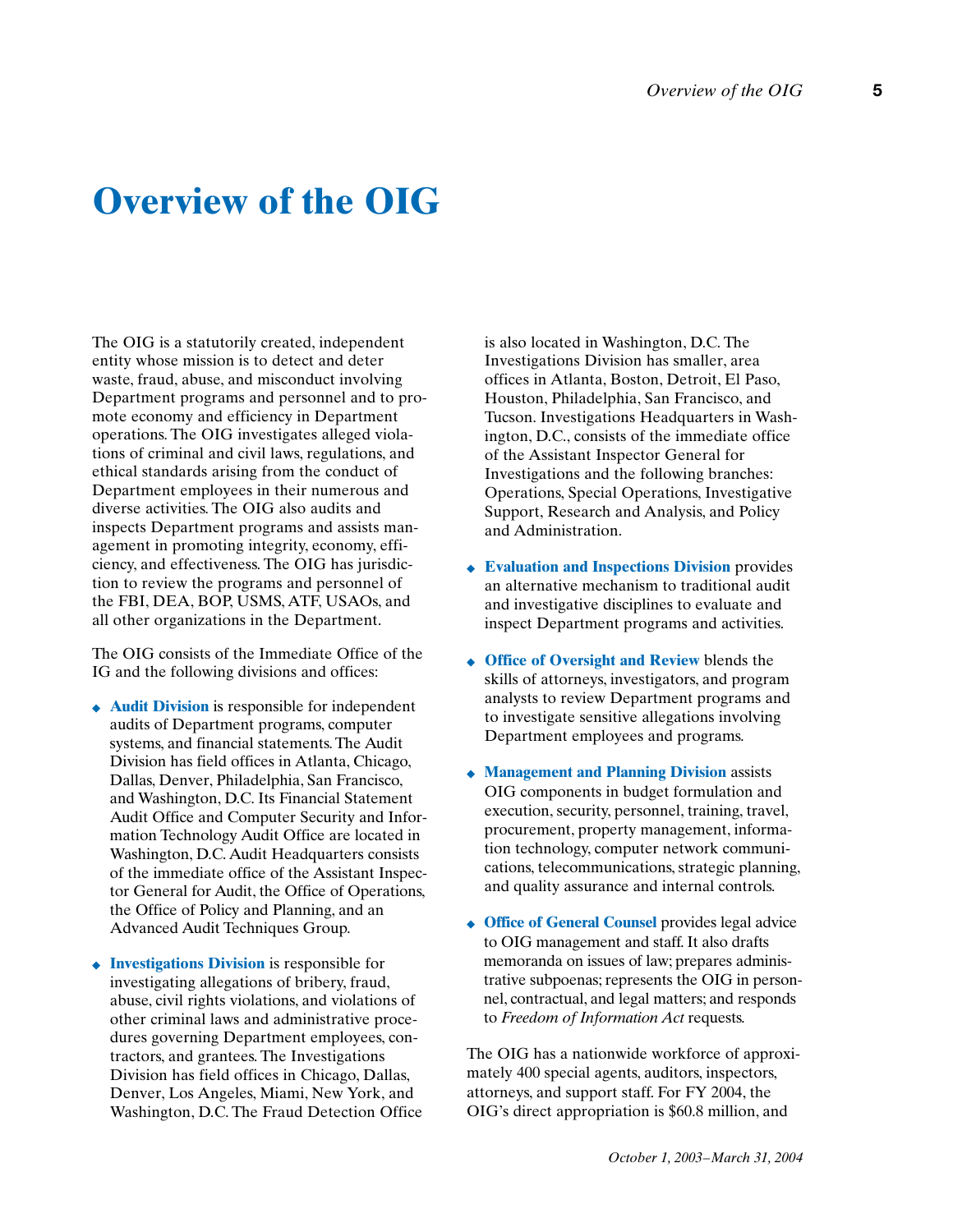

O Investigations Division Location Only

the OIG expects to earn an additional \$2.5 million in reimbursements. The OIG also received \$2.5 million from the *Emergency Wartime Supplemental Appropriations Act, 2003* (Public Law 108-11) – funds that remain available until September 30, 2004.

As required by Section 5 of the *Inspector General Act of 1978* (IG Act), as amended, this *Semiannual Report to Congress* reviewing the accomplishments of the OIG for the six-month period of October 1, 2003, through March 31,

2004, is to be submitted no later than April 30, 2004, to the Attorney General for his review. The Attorney General is required to forward the report to Congress no later than May 31, 2004, along with information on the Department's position on audit resolution and followup activity in response to matters discussed in this report.

*Additional information about the OIG and full-text versions of many of its reports are available at www.usdoj.gov/oig.*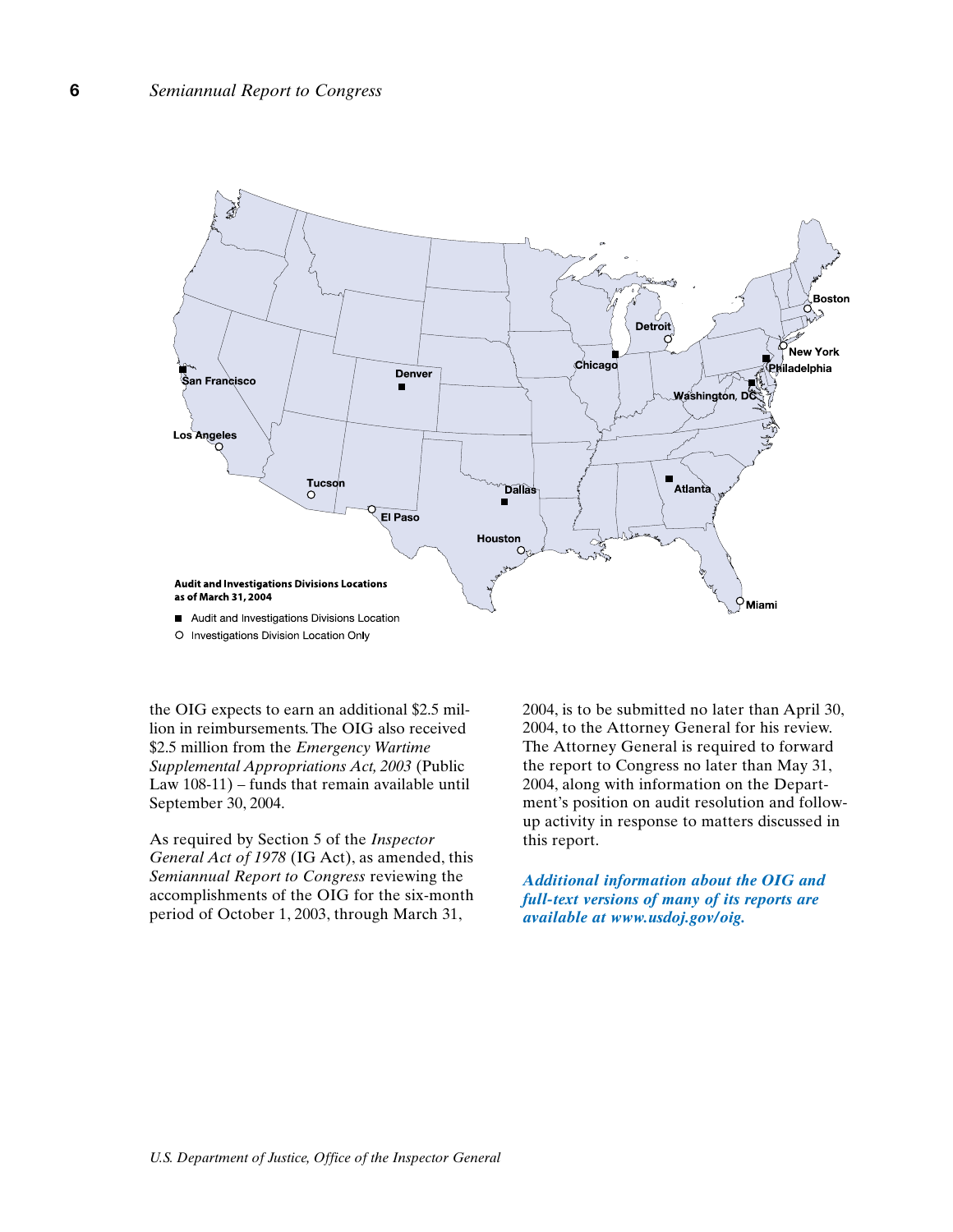## **Multicomponent Audits, Reviews, and Investigations**

While many of the OIG's audits, reviews, and investigations are specific to a particular component of the Department, other work spans more than one component and, in some instances, extends outside the Department to contractors and grant recipients.

## **Reports Issued**

### **Integration of FBI and Immigration Fingerprint Systems**

Following up on reports we issued in 2001 and 2003, the OIG reviewed the status of efforts to integrate the Department of Homeland Security's (DHS's) automated fingerprint identification database (IDENT) with the FBI's automated fingerprint identification database (IAFIS). We also examined the actions of immigration employees in a case that demonstrated the need to integrate the databases as expeditiously as possible.

In January 2002, the Border Patrol apprehended Victor Manual Batres twice in two days after he attempted to enter the United State illegally. Instead of being detained because of his extensive criminal record, he was returned to Mexico and subsequently succeeded in crossing the border illegally. In September 2002, he brutally raped two Catholic nuns in Oregon, killing one of them. Although we found that some of the agents and supervisors who apprehended Batres that January failed to follow Border Patrol policies, we concluded that individual agents – often overwhelmed by large numbers of aliens and cumbersome procedures – will not be able to consistently determine the full criminal histories and prior deportations of all aliens they apprehend until they can simultaneously query both immigration and FBI fingerprint records.

Integration of the IDENT and IAFIS databases has been advancing slowly, our review found, in

part because of uncertainty over who is responsible for managing the project. Although some progress has been made, the government's plans did not have full integration scheduled for several more years. Moreover, the Department and the DHS had not entered into a memorandum of understanding on the specific roles, responsibilities, and funding for the integration project. Also contributing to the delays has been the priority given to other DHS automation projects, such as US VISIT, a database of information on foreign nationals that tracks their entry into and exit from the United States. Further delays have resulted from technical difficulties with fingerprint image quality and achieving interoperability between IDENT/IAFIS and US VISIT.

In our follow-up review, the OIG recommended the Department:

- ◆ Develop and implement a memorandum of understanding with the DHS to guide the integration of IDENT and IAFIS;
- ◆ Assign responsibility for coordinating and overseeing the integration project to a senior Department official;
- ◆ Pursue expeditiously the development of the next version of the IDENT/IAFIS integration project, which will provide the DHS's apprehension and criminal history information to other federal, state, and local law enforcement agencies;
- ◆ Work with the DHS to update the FBI's "wants and warrants" information with IDENT on a daily, rather than biweekly, basis until IDENT and IAFIS are fully integrated; and
- ◆ Coordinate with the DHS to establish procedures to ensure that the criminal histories of all aliens who have a "lookout" or an IAFIS "hit" are provided to and reviewed by the Border Patrol.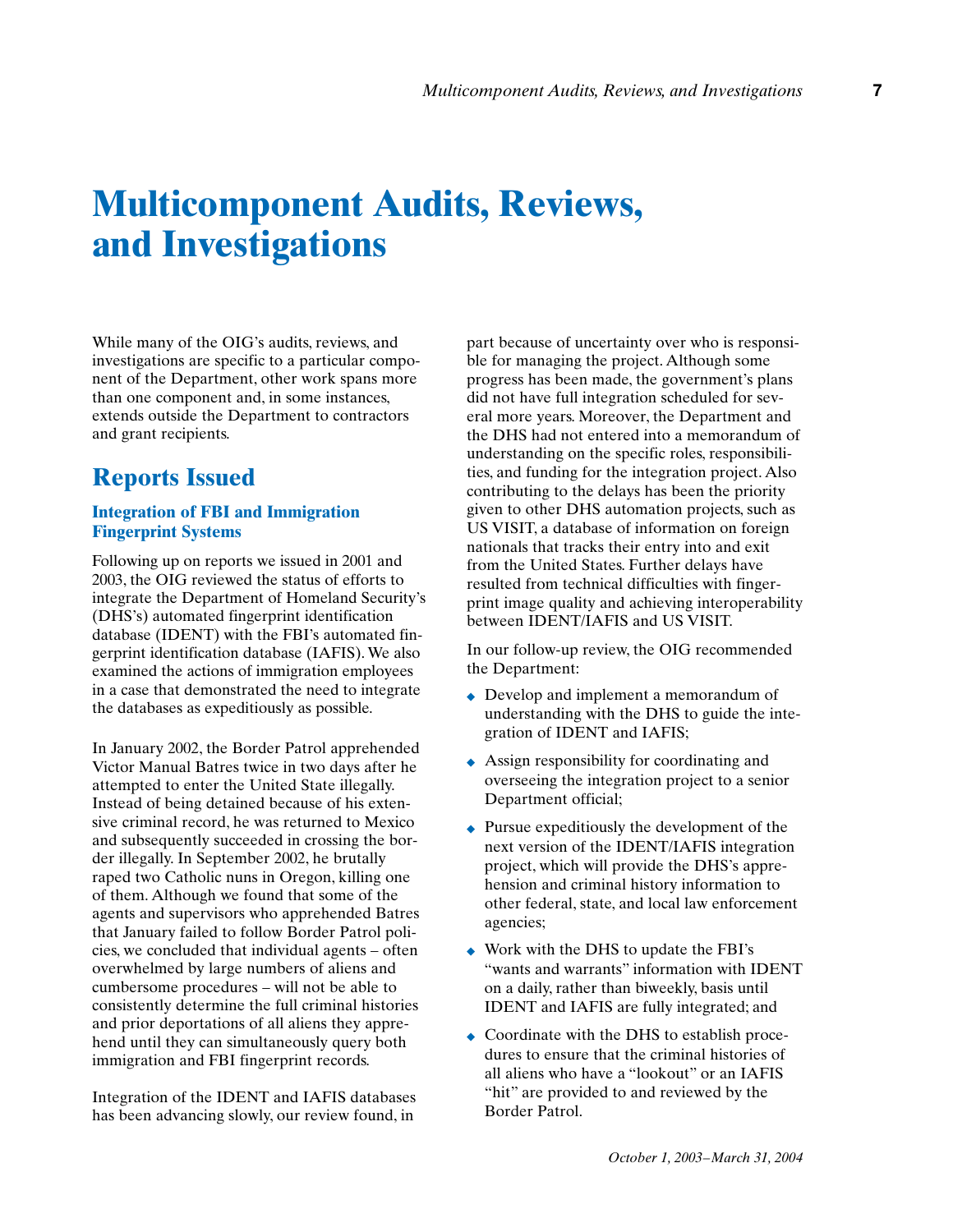The Department agreed with the recommendations. After the OIG's report was issued, DHS and Department officials stated that IDENT/IAFIS integration would be expedited.

#### **Civil Rights and Civil Liberties Complaints**

Section 1001 of the *USA Patriot Act* directs the OIG to receive and review complaints of civil rights and civil liberties abuses by Department employees, to publicize how people can contact the OIG to file a complaint, and to submit a semiannual report to Congress discussing our implementation of these responsibilities. In January 2004, the OIG issued its fourth report summarizing our Section 1001 activities.

The report, covering the period from June 16, 2003, through December 15, 2003, described the status of OIG and Department investigations of alleged civil rights and civil liberties abuses by Department employees. In addition, the report highlighted several OIG reviews undertaken in furtherance of our Section 1001 responsibilities, including the investigation of allegations that some correctional officers in the Metropolitan Detention Center in Brooklyn, New York, physically and verbally abused aliens who were detained on immigration charges and held in connection with the investigation of the September 11 terrorist attacks. (For details of that review, see "Abuse of September 11 Detainees" in the BOP section.)

During the six-month period covered by the report, the OIG received more than 1,200 complaints alleging civil rights and civil liberties abuses. We determined that 162 of these complaints were against Department employees. However, many of the 162 complaints did not raise issues covered by the OIG's duties under Section 1001. For example, the OIG received numerous complaints from inmates alleging that they have not received appropriate medical care or were given food that violated their religious dietary restrictions. None of the 162 matters involved complaints alleging misconduct by Department employees related to their use of a substantive provision of the Patriot Act.

After analyzing the 162 complaints, the OIG identified 17 matters that we believed warranted

an investigation or a closer review. These matters included allegations of excessive force against BOP inmates, verbal abuse of inmates, denial of inmate access to the law library and telephone calls, unreasonable prison cell searches, and placement in solitary confinement for no apparent reason. The OIG is investigating several of those complaints and has referred the remainder to the internal affairs offices of the affected component.

#### **Implementation of Plans for Protecting Cyber-Based Infrastructure**

As part of an effort sponsored by the President's Council on Integrity and Efficiency, the OIG audited the Department's implementation of its plans for protecting its cyber-based infrastructure. Our report, issued in November 2003, found the Department had not achieved the "full operating capability" required for federal agencies by May 2003 and, as a consequence, its ability to perform vital missions was at risk from terrorist attacks or similar threats.

Our report concluded that the Department needed to complete its critical infrastructure protection efforts in risk mitigation, emergency management, interagency coordination, and resource and organizational requirements. We made 26 recommendations to help improve the Department's efforts, which included (1) developing a risk mitigation tracking system for the inventory of classified mission-essential infrastructure systems; (2) developing a multiyear funding plan based on resources required to mitigate vulnerabilities; (3) developing contingency plans for all critical IT assets; (4) testing contingency plans periodically as required; (5) compiling a list of links, relationships, and contacts with other federal agencies and other external entities (foreign governments, state and local agencies, and the private sector); and (6) contacting external entities to determine whether any of the Department's assets are critical to their missions.

## **Department Financial Statement Audits**

The *Chief Financial Officers Act of 1990* and the *Government Management Reform Act of 1994* require annual financial statement audits of the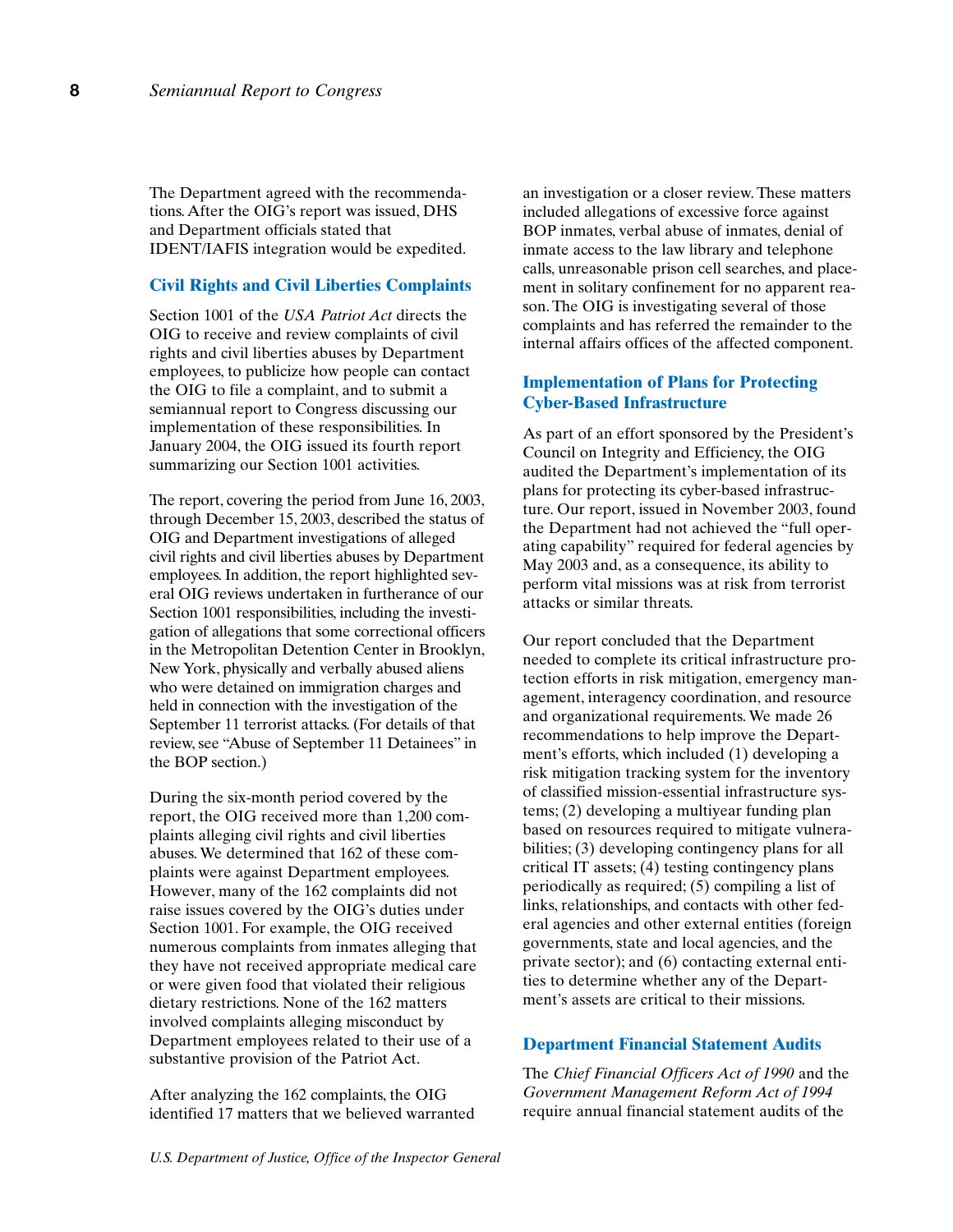Department. The OIG oversees and issues the audits based on the work performed by independent public accountants. During this reporting period, we issued the audit report for the Department's Annual Financial Statement for FY 2003.

For the third consecutive year, the Department received an unqualified opinion on its consolidated financial statement. Additionally, the number of material weaknesses reported at the consolidated level declined from two to one. These results reflect a continued commitment by the Department to financial accountability and improvements in internal controls.

While improvements in internal controls have been made, the material weakness in financial controls and the reportable condition in information systems are both long-standing issues at the Department. They represent significant risks that data processed on the Department's information systems is not adequately protected from unauthorized access or service disruption.

As in prior years, the issues related to financial controls have only been overcome by significant year-end manual efforts. Many tasks had to be performed manually because the Department lacks sufficient automated systems to readily support ongoing accounting operations. Manual efforts compromise the ability of the Department to prepare timely financial statements in accordance with generally accepted accounting principles, require considerable monetary and human resources, and represent an inefficient use of these resources. The manual processes are being strained further by the accelerated due dates and additional requirements established by the Office of Management and Budget (OMB). The OMB's accelerated reporting date of November 15, 2004, means the Department must complete its next Performance and Accountability Report 2<sup>1/2</sup> months earlier than it did in FY 2003.

The Department's unqualified opinion also included unqualified opinions on all 11 of the reporting components' financial statements that make up the consolidated report. Some of the Department's components were able to reduce

the number of reportable conditions, but others had new conditions identified and reported this year. Although the audits reported a total of nine material weaknesses and ten reportable conditions at the component level for both FYs 2003 and 2002, the mix among components differed from one year to the next.

Overall, 8 of 11 components had weaknesses in financial accounting and reporting. This finding primarily reflected problems recording transactions in accordance with generally accepted accounting principles and meeting requirements of the Department's financial statement guidelines. Nine of the components also had weaknesses in financial management systems' general and application controls. In the *Report on Compliance With Laws and Regulations*, the auditors identified six Department components that were not compliant with the *Federal Financial Management Improvement Act of 1996*, which specifically addresses the adequacy of federal financial management systems. Additionally, the audits identified five components that were not compliant with OMB Circular No. A-11, *Preparation, Submission, and Execution of the Budget*, which among other items requires agencies to (1) fund the net present value of the government's estimated legal obligation over the life of a capital lease and (2) record an unfilled customer order (for services performed) or an obligation (for services acquired) at the time an agreement/contract to commit the federal government is signed.

The audits recommended the Department revise the departmentwide financial statement reporting requirements and monitor components' compliance and efforts to correct all deficiencies noted. The Department concurred with the recommendations.

The following table compares the FYs 2003 and 2002 audit results for the Department's consolidated audit as well as for the 11 individual components' audits.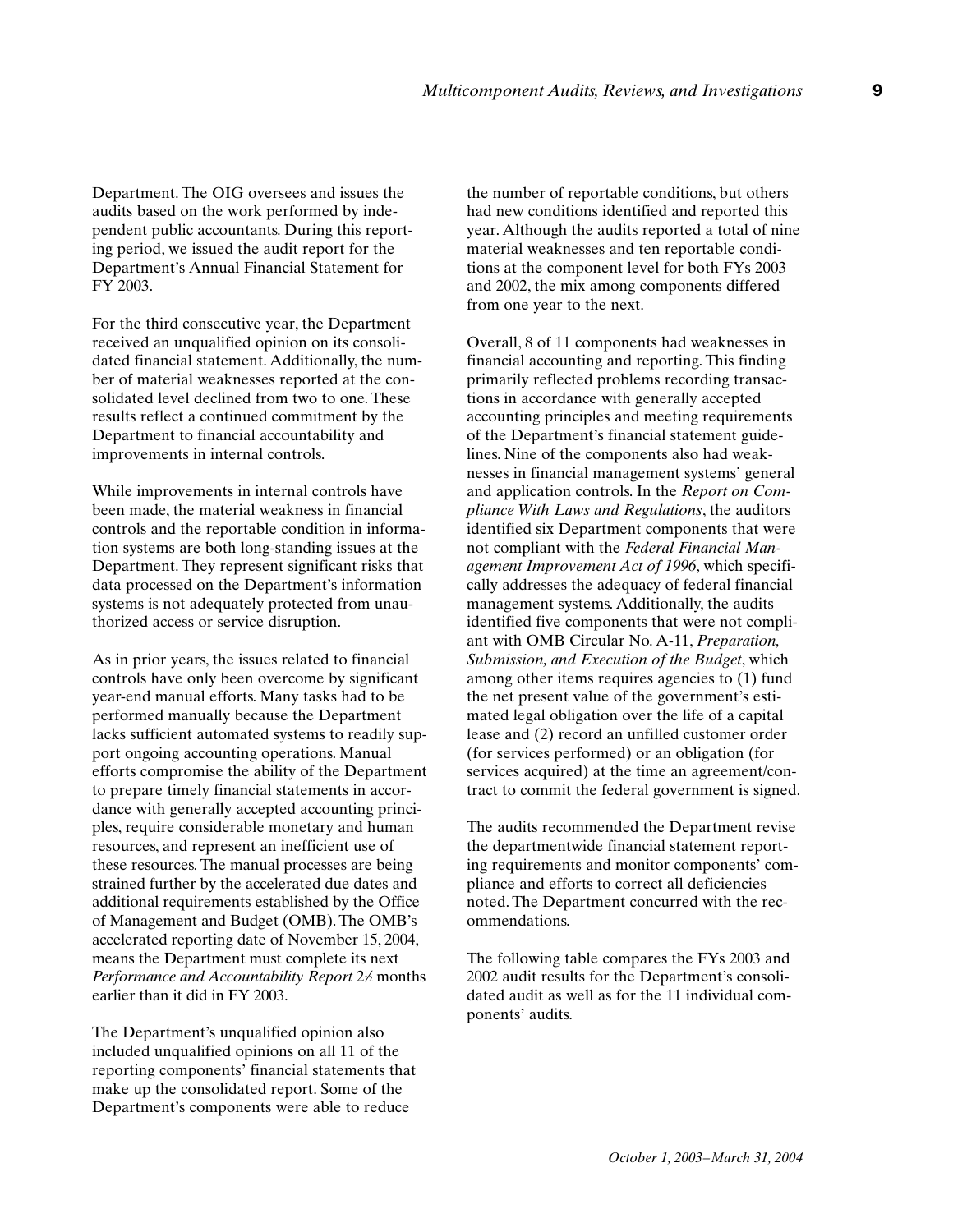|                                                                     | Auditors' Opinion on<br><b>Financial Statements</b> |                         | Number of<br><b>Material</b><br>Weaknesses |              | Number of<br>Reportable<br><b>Conditions</b> |                |
|---------------------------------------------------------------------|-----------------------------------------------------|-------------------------|--------------------------------------------|--------------|----------------------------------------------|----------------|
| <b>Reporting Entity</b>                                             | 2003                                                | 2002                    | 2003                                       | 2002         | 2003                                         | 2002           |
| Consolidated Department of Justice                                  | Unqualified                                         | Unqualified             |                                            | 2            |                                              | 0              |
| Assets Forfeiture Fund and Seized<br>Asset Deposit Fund             | Unqualified                                         | Unqualified             | 1                                          | 0            | 0                                            | 1              |
| Bureau of Alcohol, Tobacco, Firearms<br>and Explosives <sup>1</sup> | Unqualified                                         | N/A                     | 0                                          | N/A          | 1                                            | N/A            |
| Drug Enforcement Administration                                     | Unqualified                                         | Unqualified             | 0                                          | 0            | $\overline{2}$                               | $\overline{2}$ |
| Federal Bureau of Investigation                                     | Unqualified                                         | Unqualified             | 2                                          | 3            | 0                                            | 0              |
| <b>Federal Bureau of Prisons</b>                                    | Unqualified                                         | Unqualified             | 0                                          | 0            | $\overline{c}$                               | $\overline{2}$ |
| Federal Prison Industries, Inc.                                     | Unqualified                                         | Unqualified             | 0                                          | 1            | 1                                            | 1              |
| Immigration and Naturalization Service <sup>1</sup>                 | Unqualified                                         | Unqualified             | 3                                          | 3            | 1                                            | 0              |
| Office of Justice Programs                                          | Unqualified                                         | Unqualified             | 0                                          | 0            |                                              | 1              |
| Offices, Boards and Divisions                                       | Unqualified                                         | Unqualified             | 1                                          | $\mathbf{1}$ |                                              | 1              |
| U.S. Marshals Service                                               | Unqualified                                         | Unqualified             | 1                                          | 0            | 1                                            | $\overline{2}$ |
| Working Capital Fund                                                | Unqualified                                         | Unqualified             | 1                                          | 1            | 0                                            | 0              |
|                                                                     |                                                     | <b>Component Totals</b> | 9                                          | 9            | 10                                           | 10             |

## **Comparison of FYs 2003 and 2002 Audit Results**

Note: For definitions of terms used in the table, please see the glossary at the end of this report.

1Pursuant to the *Homeland Security Act of 2002* (Public Law 107-296), the Bureau of Alcohol, Tobacco, Firearms and Explosives transferred from the Department of the Treasury to the Department of Justice on January 24, 2003; the Immigration and Naturalization Service transferred from the Department of Justice to the Department of Homeland Security on March 1, 2003.

### **Computer Security Audits in Response to the Federal Information Security Management Act**

The *Federal Information Security Management Act* (FISMA) was enacted into law as Title III of the *E-Government Act of 2002* (Public Law 107-347, December 17, 2002). It replaces the *Government Information Security Reform Act* provisions of the *FY 2001 National Defense Authorization Act* (Public Law 106-398, sec. 1061-1064) with permanent provisions, including requirements for minimum mandatory information security standards.

The FISMA directs the OIG to perform an annual independent evaluation of the Department's information security program and practices and requires the results to be submitted to the OMB. For FY 2003, we selected five mission-

critical Department computer systems to examine: two from the FBI and one each from the DEA, the USMS, and the ATF. Additionally, we reviewed the Department's oversight initiatives with respect to computer security. As a result of our FISMA reviews, we issued five individual reports for the five computer systems. The report on Department oversight has been completed and will be issued shortly.

While we found progress in certain areas of computer security, we concluded that continued improvements are needed in program oversight and vulnerability management. Additional focus in these areas would reduce the total number of vulnerabilities within the Department's IT systems. Of the five systems we reviewed, we assessed three as representing "high risks" to protection from unauthorized use, loss, or modi-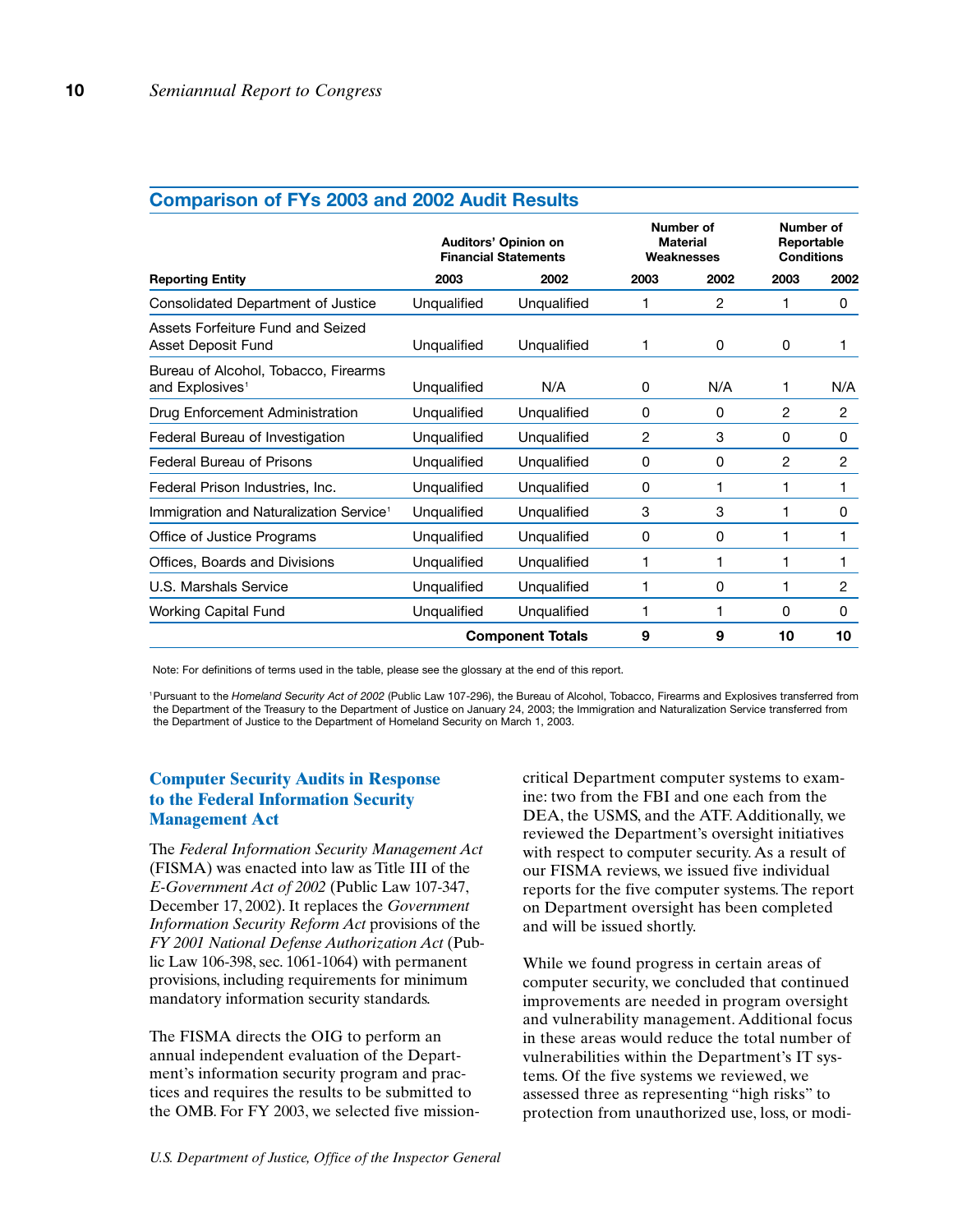fication, and we assessed two systems as "medium risk." We made a total of 76 recommendations for corrective action as part of the FISMA 2003 reports.

## **The Department's Response to FOIA Requests for Its Workplace Diversity Report**

The OIG reviewed the Department's handling of *Freedom of Information Act* (FOIA) requests for its report entitled *Support for the Department in Conducting an Analysis of Diversity in the Attorney Workforce.* The OIG's review found that the FOIA requests for the report were handled in conformance with the Department's normal FOIA process. The decision not to release the report in full was made by officials in the Office of the Deputy Attorney General after consultation with the Deputy Director of the Office of Information and Privacy. We also concluded that the decision to release or redact the report was a discretionary decision under applicable FOIA law, and the redactions made by the Department did not appear to violate FOIA law.

## **Prompt Payment Act Interest Penalties Paid by the Department During FYs 2002 and 2003**

The *Prompt Payment Act* (Public Law 100-496) requires executive departments to pay vendors interest penalties on late payments. The interest penalties must be paid automatically, and the agencies must absorb the cost from available funds of the program for which the payment was late. In this reporting period, we issued an information report on the amounts of prompt payment interest penalties the Department paid in FYs 2002 and 2003.

The amount of interest penalties the Department paid has decreased significantly since FY 2001 when Department components paid approximately \$5.8 million in interest penalties. The amount decreased to \$2.5 million and \$1.7 million in FY 2002 and FY 2003, respectively, which represents a 71 percent decrease from FY 2001 to FY 2003.

During FYs 2002 and 2003, the Justice Management Division (JMD) required the periodic submission of prompt payment statistics for review. We recommended that JMD continue to monitor each of the components to ensure the interest penalties are minimal.

#### **Grant Audits**

We continued to audit grants awarded by COPS, and we have increased our audits of grants awarded by OJP. Examples of the findings reported in the 31 grant audits we completed during this reporting period include the following:

- ◆ The San Juan, Puerto Rico, Police Department was awarded more than \$37.6 million in COPS grants to hire 782 additional sworn law enforcement officers and to redeploy 15 police officers into community policing activities through the use of overtime for officers and the hiring of civilians. We determined that the police department did not hire and maintain the required number of officers, received reimbursement for costs incurred after grant expiration, could not support its local matching funds, and could not demonstrate the required level of redeployment of officer positions into community policing for the required periods. As a result of these deficiencies, we identified in excess of \$6.9 million in questioned costs and recommended \$296,230 be put to better use.
- ◆ Dane County, Wisconsin, was awarded more than \$1.7 million in OJP grants to encourage the treatment of domestic violence as a serious violation of criminal law. We determined that the grantee commingled grant funds and could not fully account for grant expenditures. As a result of these deficiencies, we identified in excess of \$1.7 million in questioned costs and recommended \$4,182 be put to better use.
- ◆ The Turtle Mountain Band of Chippewa Indians (Belcourt, North Dakota) was awarded more than \$1.2 million in OJP grants to establish a drug court and provide associated services. We determined that the grantee charged unallowable costs to the grants, did not have proper documentation to support expenditures and matching costs, and paid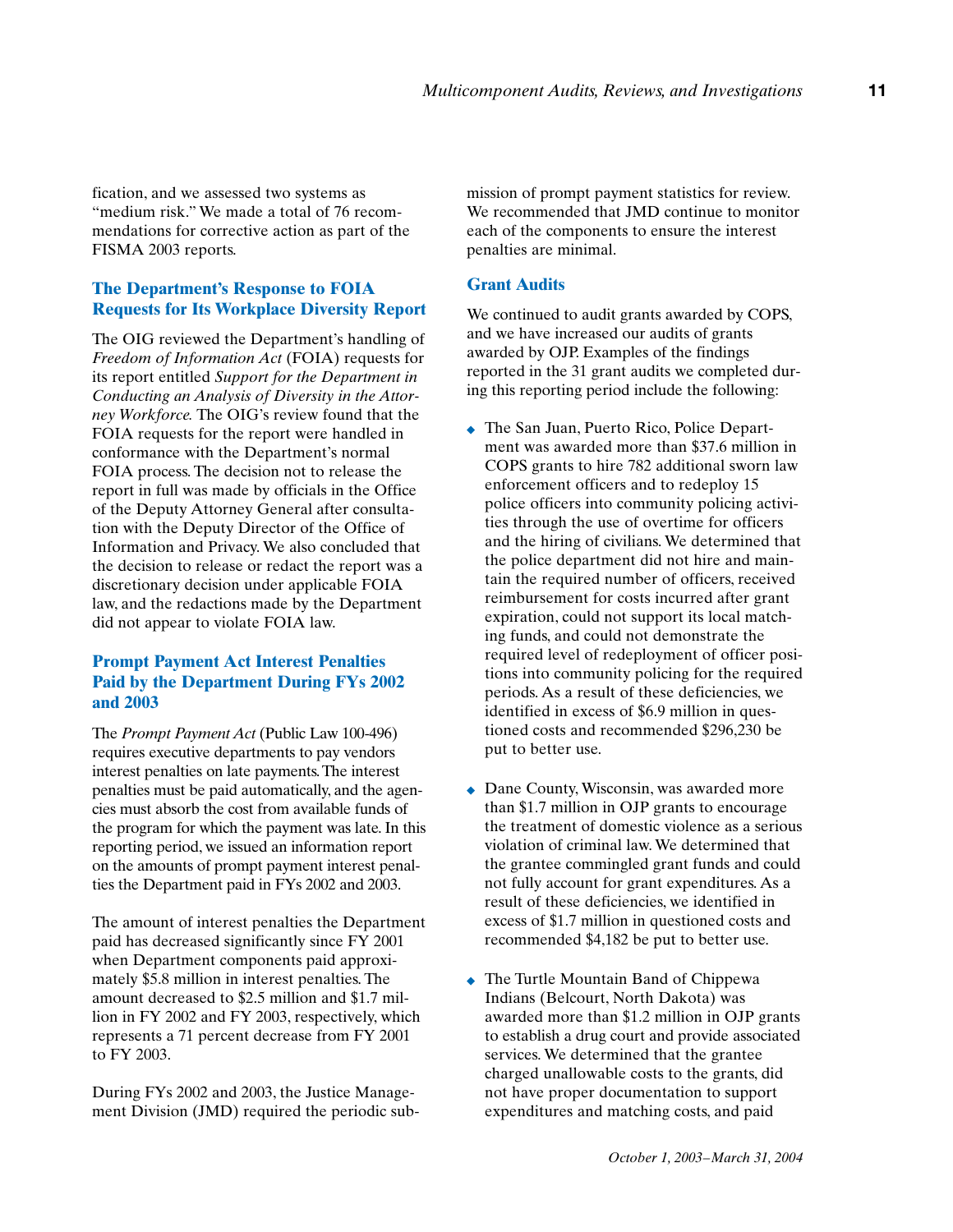salaries in excess of approved rates. As a result of these deficiencies, we identified \$604,806 in questioned costs.

◆ The Fox Valley Technical College (Appleton, Wisconsin) was awarded more than \$7.2 million in OJP grants to provide training and technical assistance to professionals involved in the management or investigation of missing or exploited children cases. We determined that the grantee charged unapproved salaries and fringe benefits to the grant, did not have proper documentation to support employees' time charged to the grant, and transferred funds between budget cost categories in excess of authorized levels. As a result of these deficiencies, we identified \$777,090 in questioned costs.

## **Investigations**

The following are some of the cases investigated by the OIG during this reporting period that involved multiple components of the Department:

- ◆ Crawford Healthcare Management of Norfolk and Baltimore, Inc. – a contractor hired to contain costs associated with workers' compensation claims – pled guilty to a mail fraud scheme and agreed to pay a criminal fine of \$8 million for overcharging the Department and other clients. A joint investigation by the OIG's Fraud Detection Office, the FBI, and the OIGs of the Departments of Defense and Labor determined that more than 100 Department of Justice employees from various components had been covered by workers' compensation funds when treated at Crawford offices. In addition to the \$8 million criminal fine, Crawford faces civil false claims action.
- ◆ OJP received a settlement check from the City of Portland, Oregon, in the amount of \$25,551 for reimbursement of overtime fraudulently claimed by officers of the Portland Police Bureau. A joint investigation by the OIG's San Francisco Area Office and the Portland Police Bureau disclosed that more than 25 police officers received overtime pay on as many as 100 or more occasions from OJP Local Law

Enforcement Block Grants for work they did not perform. The investigation disclosed that the police officers often were drinking at bars while receiving overtime charged to the grants. Criminal prosecution of the police officers was declined in favor of civil recovery.

- ◆ A civilian was arrested and pled guilty in the Southern District of California to mail and wire fraud for submitting a fraudulent application for compensation to the September 11 Victims Compensation Fund. A joint investigation by the OIG's Fraud Detection Office and the San Diego Regional Fraud Task Force developed evidence that the civilian applied for benefits from the September 11 Fund on January 16, 2002, falsely claiming that his wife, who lives in Jamaica, was killed in the terrorist attacks. The civilian also submitted several other fraudulent applications for benefits and received \$104,500 from the American Red Cross and \$31,500 from New York area charities for victims of the terrorist attacks.
- ◆ A tribal court judge and three court clerks for the Turtle Mountain Band of Chippewa Indians were arrested on charges of embezzlement and theft of money and property in excess of \$1,000. An investigation by the OIG's Detroit Area Office led to an indictment in the District of North Dakota alleging that the judge and clerks stole Department grant monies that were paid to the Turtle Mountain Band of Chippewa Indians for court-related expenses. The investigation disclosed that the grantees falsified receipts and claims for travel costs and conference registration fees and falsely billed the tribe for expenses that were not incurred. The tribal judge and two of the clerks pled guilty and await sentencing.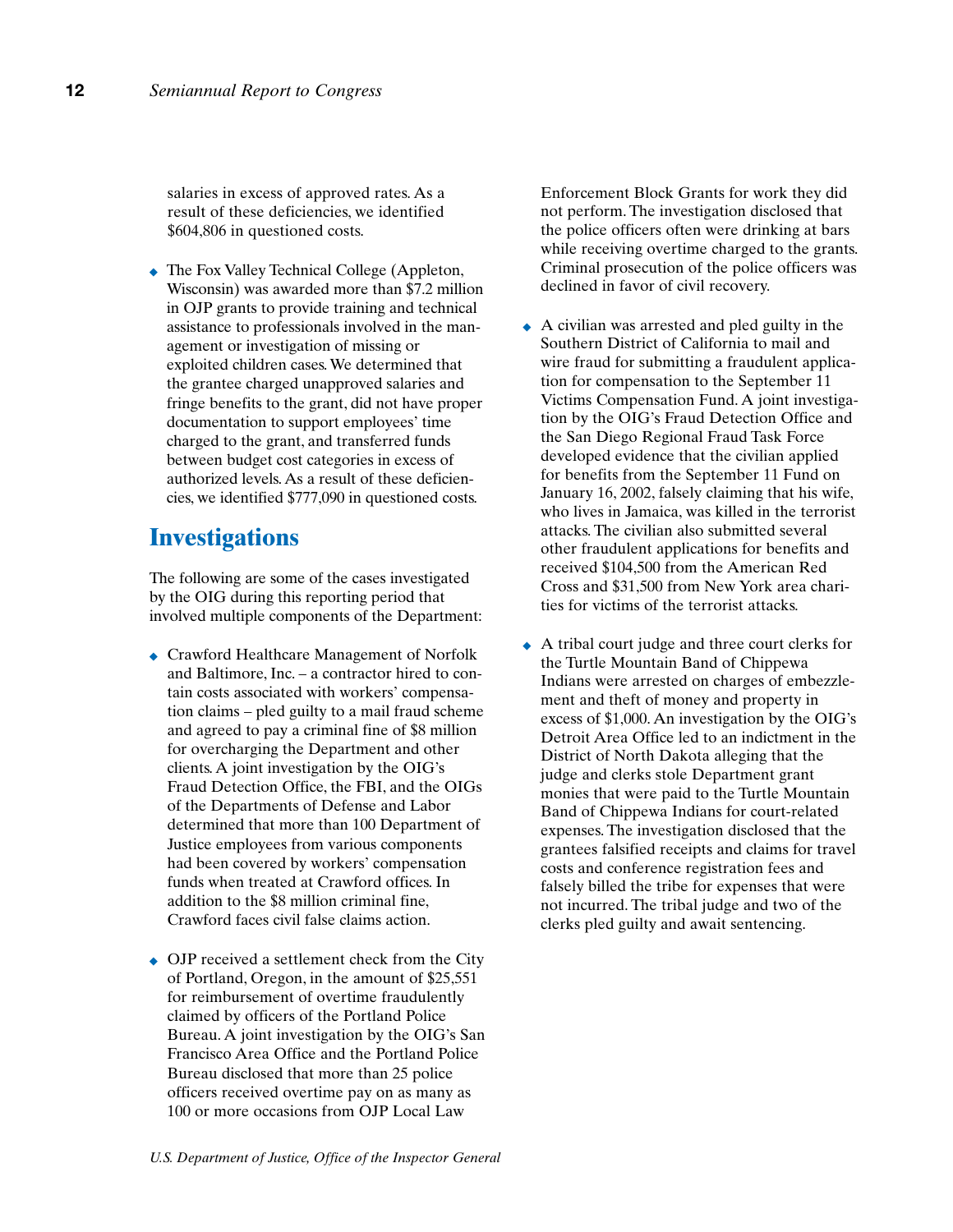## **Ongoing Work**

## **The Department's Counterterrorism Task Forces**

The OIG is examining how the Department's counterterrorism task forces support the Department's efforts to detect, deter, and disrupt terrorism. The review is evaluating the purpose, priorities, membership, functions, lines of authority, and accomplishments for the USAOs' Anti-Terrorism Advisory Councils, the FBI's Joint Terrorism Task Forces and Foreign Terrorist Tracking Task Force, and the Deputy Attorney General's National Security Coordination Council.

## **Antiterrorism and Emergency Assistance Program**

The Office for Victims of Crime, located within OJP, helps victims of crime recover from physical, emotional, and psychological injury. The Antiterrorism and Emergency Assistance Program, developed after the 1995 Oklahoma City bombing, is responsible for providing timely assistance to jurisdictions to address victims' needs in the aftermath of an act of terrorism or mass violence. Eligible recipients include victims of domestic incidents and victims of incidents abroad who are nationals, officers, or employees of the United States. The OIG is reviewing the Office for Victims of Crime to determine whether timely assistance was provided to jurisdictions to address victims' needs in the aftermath of acts of terrorism or mass violence, the eligibility of applicants was properly ascertained, and the funding granted was allowable.

### **The No Suspect Casework DNA Backlog Reduction Grant Program**

Through the National Institute of Justice, OJP provides funding to states for the identification, collection, and analysis of DNA samples from evidence collected in cases in which no suspect has been developed or in which the original suspect has been eliminated. A participating state can analyze the samples in its own laboratories or choose to outsource the work to contract laboratories. Our audit is focusing on the administration and oversight of the program by OJP, the oversight of contract laboratories by states receiving grants, the allowability of costs charged to grants, and the achievement of the program's goals.

#### **The Department's Shooting Incident Investigations**

The OIG is assessing the reporting, investigation, review, and discipline process for shooting incidents involving ATF, DEA, FBI, and USMS employees that occurred during FYs 2000 through 2003.

#### **Department Acquisition Processes**

The Department is one of the federal agencies with the largest dollar expenditures for the acquisition of products and services, averaging approximately \$4 billion a year in contracts. This audit is evaluating the acquisition processes used by the components and JMD's oversight of acquisitions. The focus of the audit is to assess whether needed products and services are acquired in a timely manner for an economical price within governing regulations.

#### **Arson and Explosives Intelligence**

This audit is evaluating how the Department can most efficiently and effectively collect statistics, investigative leads, and intelligence on arson and explosives incidents in the United States and make the information available to the law enforcement community. The FBI's Bomb Data Center and the ATF's Arson and Explosives National Repository maintain three different databases serving that function.

### **OJP's Technical Assistance and Training Grants**

The audit is evaluating OJP's methods for approving technical assistance and training grants to state, local, and tribal governments and community groups that are intended to help reduce crime, enforce state and local drug laws, and improve the functioning of the criminal justice system. The audit will assess the management, quality, and extent of the technical assistance and training provided.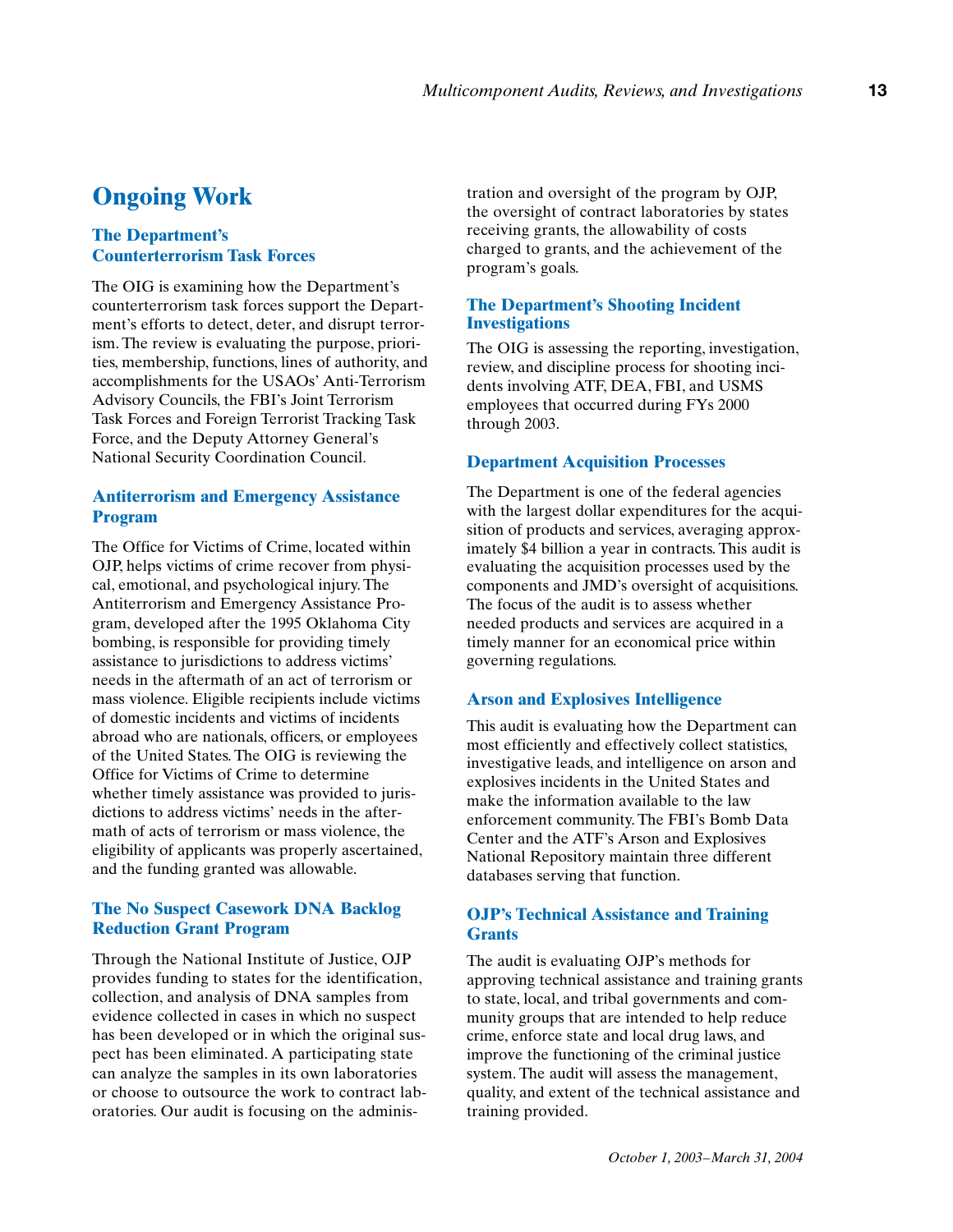#### **Office of the Federal Detention Trustee**

Historically, the detention of individuals in federal custody awaiting trial or immigration proceedings was the responsibility of the USMS and the former Immigration and Naturalization Service (INS). In September 2001, Congress established the Office of the Federal Detention Trustee (OFDT) in the Department in response to the Department's continuing difficulty with planning for detention needs and obtaining detention space. The mission of the OFDT is to oversee and coordinate the Department's detention activities. The objectives of this audit are to review the funding received and expended, along with the accomplishments achieved since the inception of the OFDT in FY 2001; determine how the OFDT coordinates and oversees detention within the Department; and evaluate the OFDT's plans and goals for managing detention needs now that the INS is no longer part of the Department.

## **Procedural Reform Recommendation**

The OIG's Investigations Division prepares a Procedural Reform Recommendation (PRR) for corrective action by a Department component when an OIG investigation identifies a systemic weakness in an internal policy, practice, procedure, or program. The following is an example of a PRR prepared by the Investigations Division during this reporting period:

• The OIG prepared a PRR concerning the lack of written policies governing the standard of conduct for the Executive Office for Immigration Review (EOIR) employees whose offices are located within a BOP facility. The PRR was the result of an OIG investigation into allegations that several immigration judges brought wine into a BOP contract facility in violation of posted warnings stating that it is a violation to introduce contraband into the facility. The investigation determined that four judges contributed money to buy the wine for the immigration staff and that one of the judges brought the wine into the facility. However, EOIR and the BOP had no written policies that described whether EOIR employees were bound by BOP or facility policies regarding the introduction of items into a detention facility. The OIG recommended that EOIR counsel the judges about their bringing wine into the facility in contravention of the warning signs. We also recommended that EOIR develop a written policy concerning what items EOIR employees can bring into a correctional facility in which they work.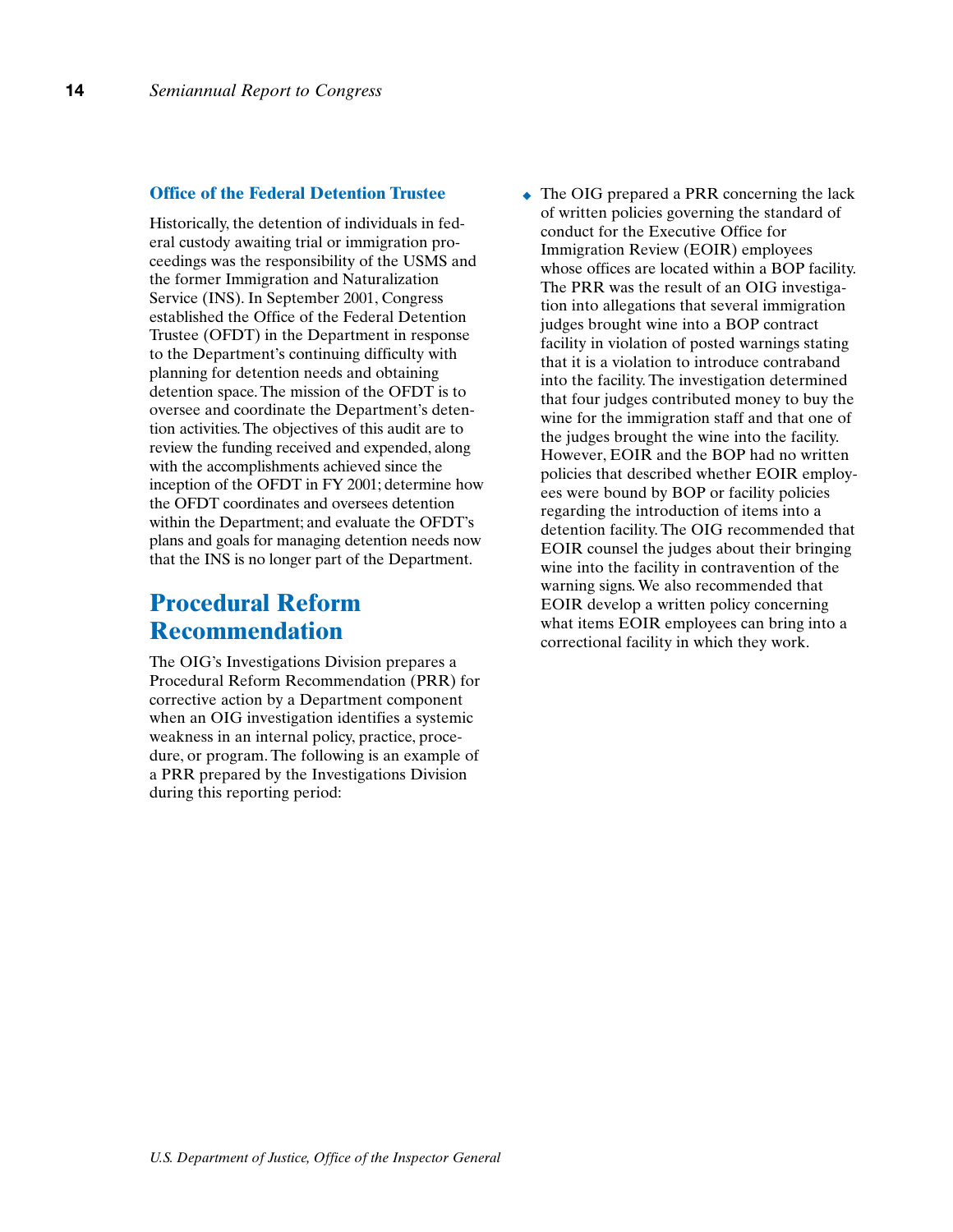

# **The Federal Bureau of Investigation**

The FBI is the principal investigative arm of the Department. It investigates civil rights violations, counterterrorism, foreign counterintelligence, organized crime, violent crime, financial crime, and other violations of federal law. FBI Headquarters in Washington, D.C., coordinates the activities of approximately 28,000 employees in 56 field offices, approximately 400 satellite offices, and more than 40 foreign liaison posts that work abroad on criminal matters within the FBI's jurisdiction.

## **Reports Issued**

## **Improving the Sharing of Intelligence and Other Information**

Since the September 11 terrorist attacks, preventing terrorist activities has been the FBI's highest priority, and an effective program to collect, analyze, and disseminate intelligence and other information is vital to that effort. Our audit examined the FBI's efforts to enhance its sharing of intelligence and law enforcement information with federal, state, and local officials.

We found that among the FBI's main obstacles to effective information sharing are the need to improve its IT systems, enhance its ability to analyze intelligence, overcome security clearance and other security issues concerning the sharing of information with state and local law enforcement agencies, and establish policies and procedures for managing the flow of information.

Our audit found that fundamental reform is under way at the FBI. The FBI has taken a series of actions, which are described in the audit report, including the following:

◆ Establishing the wide area network portion of the Trilogy IT modernization project to prepare for improvements such as the Virtual Case File, which will replace the Automated Case Support system;

- ◆ Borrowing 25 analysts from the Central Intelligence Agency (CIA) to establish an interim corps of intelligence analysts, and – under the direction of an experienced CIA manager – beginning to hire and train intelligence reports officers and analysts within a defined career track;
- ◆ Naming an executive assistant director and a deputy assistant director for a newly formed Office of Intelligence to oversee both terroristrelated and criminal intelligence matters, including management of the informant program;
- ◆ Developing nine concepts of operations to establish goals and key principles for improving the core elements of the FBI's intelligence program, including information sharing;
- ◆ Restructuring the Counterterrorism Division to provide a new emphasis on analysis, terrorist threats, terrorist financing, and dissemination of intelligence and other information;
- ◆ Widely circulating information and declassified intelligence to the state and local law enforcement community through a weekly *Intelligence Bulletin;*
- ◆ Providing threat information to state and local law enforcement through the National Law Enforcement Telecommunications System; and
- ◆ Increasing the number of Joint Terrorism Task Forces from 36 in 2001 to 84 in 2003 in order to work with and share intelligence and other information with other agencies.

While the FBI is improving its ability to share intelligence and law enforcement information, these efforts are still evolving and will require management's sustained attention to ensure full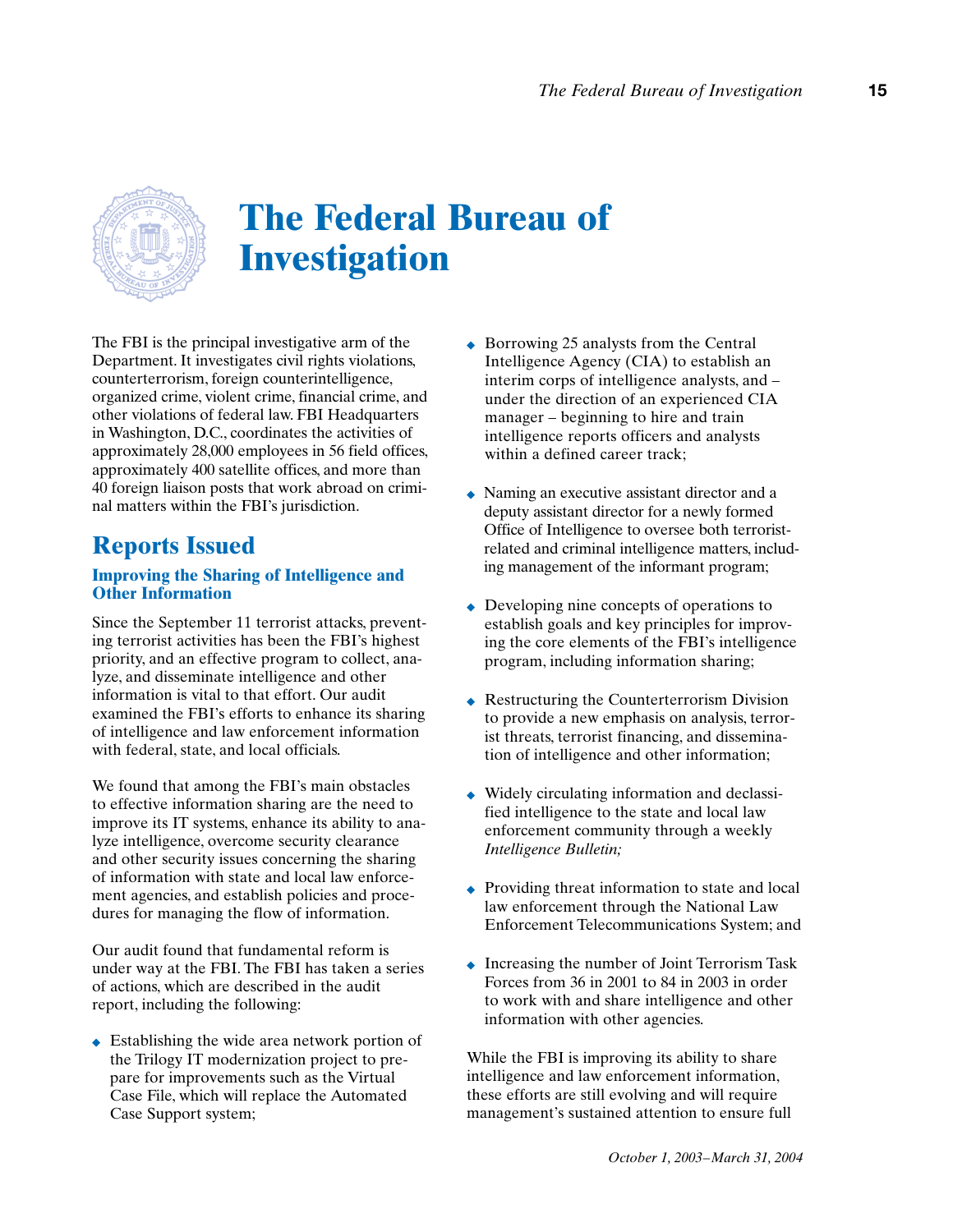implementation. The six recommendations the OIG made to help further improve the FBI's ability to share intelligence and other sensitive information, both within the FBI and externally, included the following:

- ◆ Establish procedures and a written policy for information sharing, including what types of information should be shared with which parties under what circumstances;
- ◆ Ensure the FBI-wide enterprise architecture now under development is accompanied by a process map clearly defining the current and end states for the information-sharing process so the numerous initiatives can be coordinated and properly monitored and managed; and
- ◆ Develop an implementation plan that includes a budget and a schedule detailing each step and identifying the responsible FBI official for each concept of operations.

### **An Investigation Regarding Removal of a Tiffany Globe Paperweight From the Fresh Kills Recovery Site**

The OIG examined allegations that an FBI agent improperly removed a Tiffany & Co. crystal globe paperweight from the Fresh Kills landfill site that processed materials from the World Trade Center terrorist attacks. The OIG determined that the FBI employee wrongfully took the globe and committed misconduct in doing so because the globe was an item of value that possibly belonged to one of the victims of the September 11 terrorist attacks.

In addition, during the course of our investigation, OIG agents interviewed the FBI agent who helped manage the Fresh Kills recovery site. The agent was inconsistent in his statements when asked about his actions and the advice he gave employees with respect to their ability to remove material from the landfill site. On the basis of several interviews he had with the OIG and the FBI, the OIG concluded that the agent lacked candor in his responses.

The OIG also found that many FBI employees took material from Fresh Kills as souvenirs. We

determined that the FBI had no written policy governing what could be taken from recovery sites or mass crime scenes like the World Trade Center. We also found FBI employees had taken material as souvenirs from other well-known crime scenes. In our report, we recommended the FBI develop formal written guidance that addresses the taking of mementos from recovery sites by FBI employees. In response, the FBI issued a policy prohibiting the taking of mementos from crime scenes and recovery sites.

### **Allegations of a Continuing Double Standard of Discipline**

In 2002, we issued a review of allegations that a double standard of discipline existed at the FBI. The allegations had been made by John Roberts, a unit chief in the FBI's Office of Professional Responsibility (OPR), who said senior FBI executives were treated more leniently than rankand-file FBI employees. Our review concluded that a strong, and not unreasonable, perception existed among employees that a double standard of discipline existed, and we made several recommendations for improvements in the FBI's disciplinary process.

A November 2003 follow-up report on continuing allegations of a double standard of discipline in the FBI examined renewed allegations by Roberts. He appeared on the television program *60 Minutes* shortly before the 2002 report was issued and alleged that some FBI misconduct cases had "just disappeared, just vaporized, and no one [was] disciplined for it" and that a double standard of discipline continued to exist. Roberts subsequently told the OIG his comments about cases that "disappeared" referred to the adjudication phases of two investigations we detailed in the 2002 report. Roberts cited several cases to support his allegation that a double standard of discipline persisted.

This follow-up review found several examples of lower-level employees being treated more harshly than more senior employees and reinforced concerns we had expressed in our 2002 report. We concluded, however, that the small number of cases we examined provided an insuf-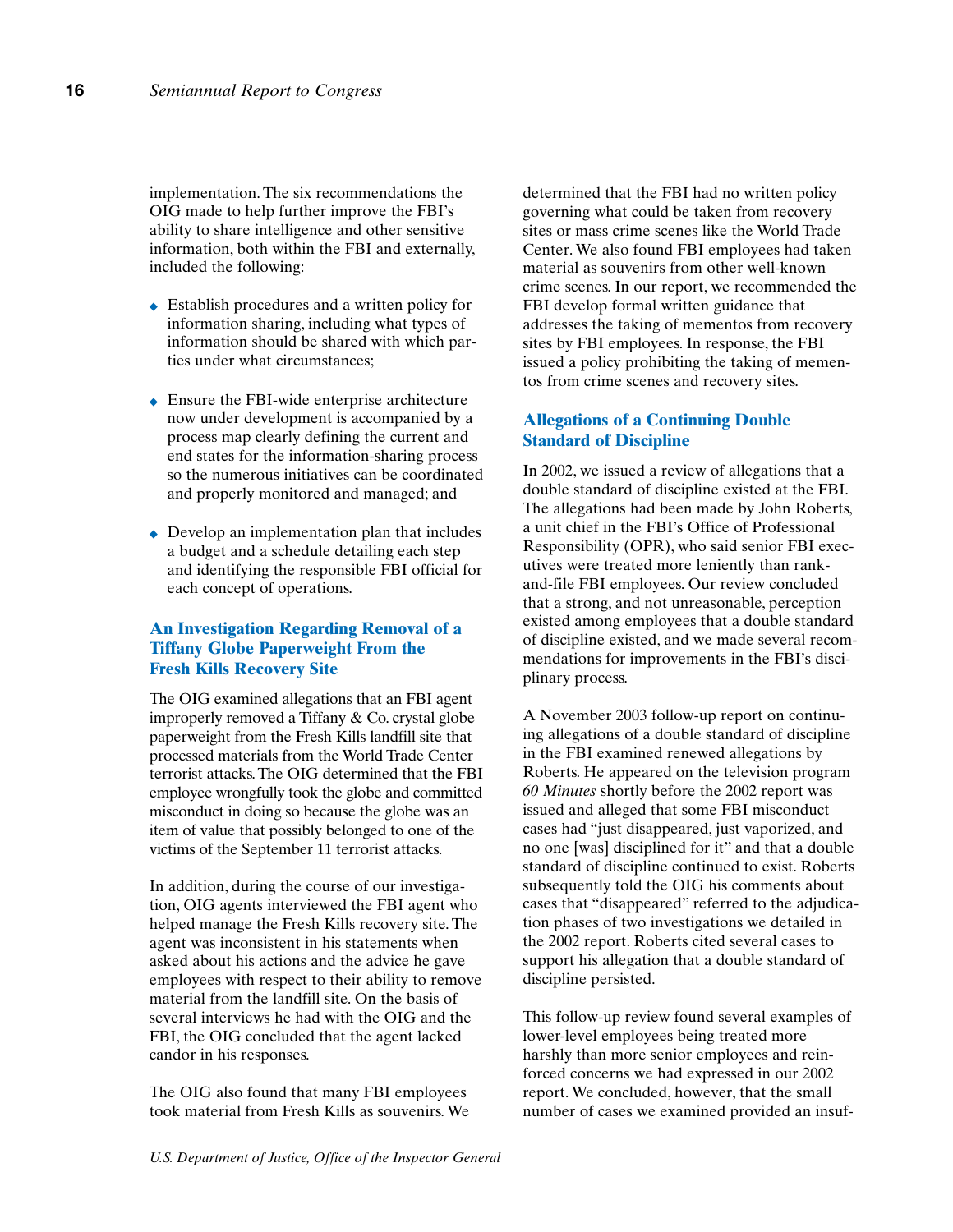ficient basis to definitively conclude that the FBI systematically favors senior executives over lower-level employees in the disciplinary process.

## **Implementation of the Communications Assistance for Law Enforcement Act**

Criminal organizations and individuals can use the telecommunications systems of the United States in the furtherance of serious crimes, including terrorism, kidnapping, extortion, organized crime, drug trafficking, and corruption. The law enforcement community uses court-authorized electronic surveillance of telecommunications systems as a tool for fighting crime.

Advances in the telecommunications industry's technology, however, have challenged the ability of law enforcement agencies to fully implement lawful orders to intercept communications and of telecommunications carriers to meet their responsibilities to provide assistance. In 1994, Congress passed the *Communications Assistance for Law Enforcement Act* (CALEA), directing the telecommunications industry to design, develop, and deploy solutions that meet specific law enforcement requirements. It authorized the appropriation of \$500 million to reimburse carriers for the direct costs of modifying systems they had installed or deployed on or before January 1, 1995. CALEA requires the OIG to report to Congress every two years on the act's implementation.

Our audit found that after more than nine years and nearly \$450 million in payments or obligations, full implementation of CALEA remains significantly delayed. The main reasons for the delay were that carriers have (1) challenged or failed to develop electronic surveillance standards that address all law enforcement needs, (2) challenged the FBI's carrier cost recovery regulations, and (3) not provided the FBI with reasonable deployment cost estimates.

In addition, the FBI reported that only recently are negotiations with manufacturers being completed to develop a software solution that will provide carriers with right-to-use licenses. The licenses would allow a carrier to activate the software once the manufacturer has been reimbursed

for its development cost and to thereby comply with CALEA requirements. Except for a one-time payment to a carrier to ensure that its network in Salt Lake City was CALEA compliant for the 2002 Winter Olympics, the FBI has not yet entered into any agreements with carriers because FBI personnel have believed that carriers' cost estimates for activation were unreasonable.

The FBI's cost estimates suggest the current funding level of \$500 million is insufficient to fully implement CALEA, but its cost estimates have varied widely. The audit was therefore skeptical of the accuracy of the FBI's estimates and of the likelihood that the implementation cost can be determined with any specificity.

Our report made the following three recommendations to the FBI to improve CALEA implementation:

- ◆ Collect and maintain data on the carrier equipment that is and is not CALEA compliant,
- ◆ Periodically survey state and local law enforcement to determine the extent to which delays in implementing CALEA are adversely affecting the ability to conduct lawful electronic surveillance, and
- ◆ Submit to Congress legislative changes needed to ensure lawful electronic surveillance is achieved expeditiously in the face of rapid technological change.

The FBI agreed with the recommendations.

#### **Operations of the Legal Attaché Program**

The FBI has significantly expanded its overseas operations in the last decade because of the globalization of crime and terrorism and the expansion of the FBI's extraterritorial authority. The FBI operates offices known as legal attachés (legats) in 46 locations around the world. The primary mission of the legats is to support the FBI's investigative work on threats against the United States and its citizens by establishing, maintaining, and enhancing liaison with foreign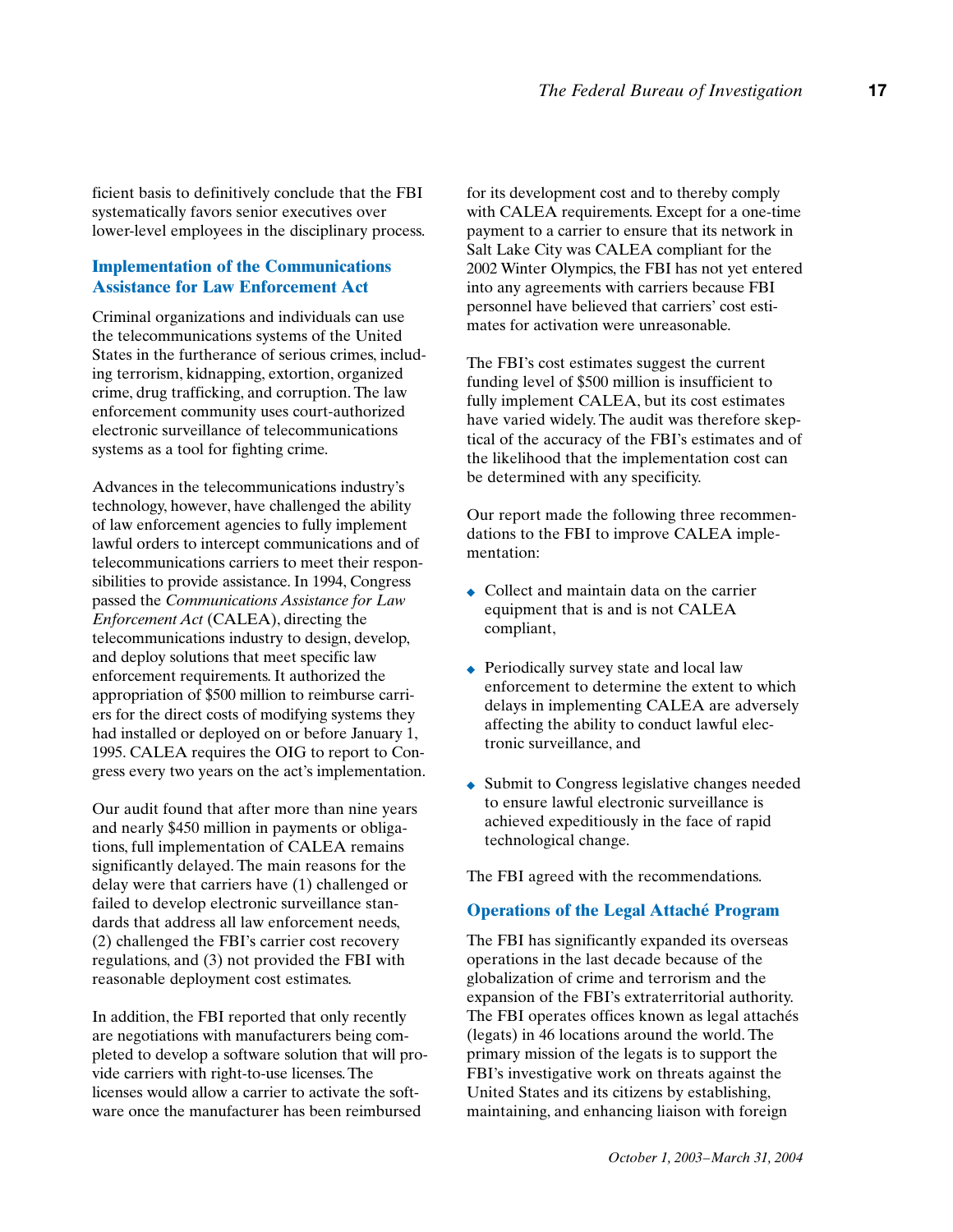law enforcement agencies. Working with the foreign agencies, the legats seek to build networks that prevent crime or ensure access to the information needed to locate and extradite international criminals and terrorists and obtain evidence for their prosecution.

The objectives of our review were to determine the type of activities legats perform, their effectiveness in establishing liaisons with foreign agencies and in coordinating activities with other U.S. agencies overseas, the criteria and process used to determine the placement of offices, and the processes for selecting and training FBI personnel for legat positions. We conducted work primarily at FBI Headquarters in Washington, D.C., and at legats in Germany, Canada, South Africa, and Japan.

A key function of legats is handling requests for investigative assistance – referred to as investigative leads – from FBI Headquarters and field offices. Our audit found that although the number of investigative leads has grown significantly, overall, the legats appear able to handle the increasing workload. An exception was the Legat in Ottawa, which has a high volume of pending leads. The FBI's efforts to alleviate this problem, primarily by assigning temporary duty staff, have had marginal success. In addition, our review of FBI personnel traveling to Canada on temporary assignments indicated stronger controls are needed to ensure required country clearances are obtained and complete records of these clearances maintained.

After interviewing officials from numerous law enforcement and security agencies, we concluded that, in general, the four legats in the countries we visited were maintaining effective foreign liaisons. Most of the officials were complimentary of the legats and the working relationship that existed between their respective offices. The ambassadors, their staffs, and representatives from selected U.S. law enforcement and intelligence agencies uniformly described their interactions with the legats as positive.

In our review, we found the FBI periodically assesses the need for legat offices and for expand-

ing existing offices. These assessments have resulted in the opening of new offices, adding staff to existing offices to address increasing workload, and consolidating offices when the workload no longer justified keeping an office open.

We found the process the FBI has in place for selecting agents for legat positions is reasonable. But both an FBI review and our review indicate that improvements are needed in the training program for newly selected legat staff. Over onethird of current legat staff did not meet the FBI's foreign language proficiency goals at the time of our audit.

Among the six recommendations we made to improve the operation of the program were that the FBI should analyze the staffing level and workload in Legat Ottawa to determine whether additional permanent resources are needed to resolve the backlog of pending leads. The FBI should also strengthen controls to ensure country clearances are obtained, develop a system to ensure complete records of these clearances are maintained, and direct the FBI's Inspection Division to review compliance with country clearance requirements during its inspections.

## **Investigations**

During this reporting period, the OIG received 343 complaints involving the FBI. The most common allegations made against FBI employees included job performance failure, waste and misuse of government property, and other official misconduct. The OIG opened 15 cases and referred 17 allegations to the FBI's OPR for investigation.

At the close of the reporting period, the OIG had 49 open cases of alleged misconduct against FBI employees. The criminal investigations cover a wide range of offenses, including the improper release of law enforcement information and theft. The administrative investigations include serious allegations of misconduct, including allegations against high-level employees. The following are examples of cases involving the FBI that the OIG investigated during this reporting period: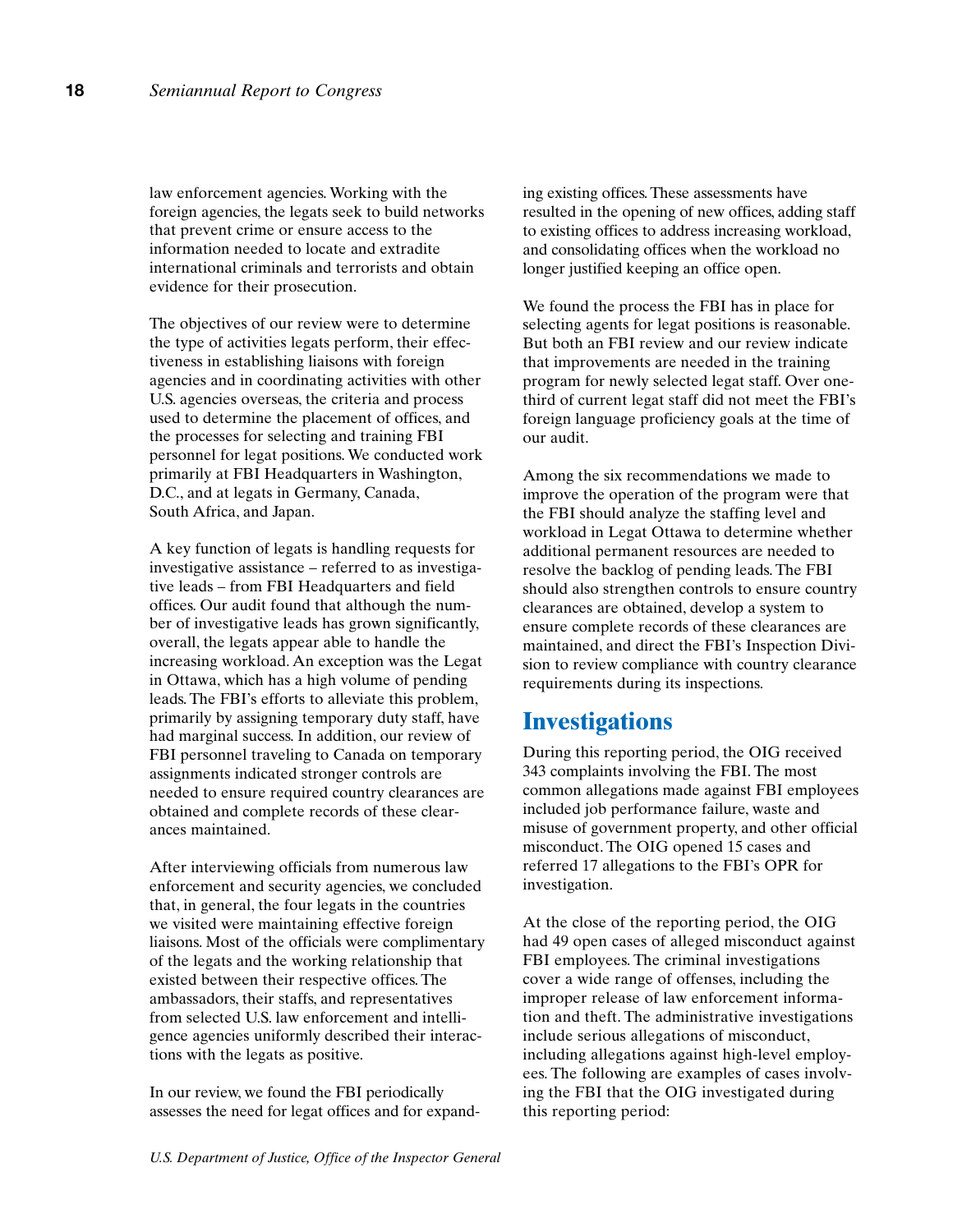- ◆ Two civilians were arrested in the Eastern District of Michigan on charges of obstruction of justice, witness tampering, and making threats against a federal law enforcement officer. A third civilian was arrested on related charges of heroin distribution. An investigation by the OIG's Chicago Field Office, assisted by the FBI, developed evidence of an elaborate scheme by one of the civilians, who was an FBI confidential informant, to use the other two civilians to fabricate information about a multistate drug-trafficking organization that did not exist. To give credibility to his scheme, the confidential informant arranged scripted telephone conversations with the civilians, who posed as drug dealers, that took place on telephone lines he knew were being wiretapped by the FBI. During these conversations, one of the civilians made death threats against an undercover FBI agent and falsely claimed the special agent in charge (SAC) of the Detroit FBI Field Office was leaking information to him about the case. The OIG disproved this allegation and exonerated the SAC of wrongdoing. The investigation and judicial proceedings are continuing.
- ◆ An FBI investigative analyst assigned to the Dallas Field Division was arrested in the Northern District of Texas on charges of exceeding authorized access to a government computer and making false statements. A joint investigation by the OIG's Dallas Field Office and the FBI determined the analyst had accessed numerous FBI computer systems – including the Automated Case Support system and the National Crime Information Center – on active, pending, and closed investigations. The analyst disclosed information from these systems to friends and family members, some of whom were the subjects of FBI investigations. During the investigation, the analyst made false statements and failed to fully divulge the names of those to whom he disclosed the information. The analyst was terminated as a result of this investigation. Judicial proceedings are continuing.
- ◆ A former legal technician assigned to the Freedom of Information and Privacy Act Unit at FBI Headquarters was arrested, pled guilty, and was sentenced in the District of Columbia to 12 months and 1 day's incarceration and 2 years' supervised release on charges of computer fraud. An investigation by the OIG's Washington Field Office developed evidence that between September and November 2002, the legal technician conducted several searches in the FBI's computer system for information about individuals who were subjects of ongoing drug investigations. The legal technician then shared the results of her computer searches with individuals who were associated with the subjects of the investigations.
- ◆ An FBI investigative assistant assigned to the Atlanta Field Division pled guilty in the Northern District of Georgia to charges of false statements and embezzlement of government funds. An investigation by the OIG's Washington Field Office led to an indictment alleging the investigative assistant submitted a travel voucher claiming \$5,692 in reimbursable expenses for round-trip airfare to Cairo, Egypt, on Delta Airlines. In actuality, the investigative assistant traveled to Cairo using a Delta "Buddy Pass," a travel benefit extended to Delta employees and their friends. The Buddy Pass allowed her to travel at a cost of \$405 rather than the \$5,692 she claimed on her travel voucher. Sentencing is pending.

## **Ongoing Work**

### **The Handling of Intelligence Information Prior to the September 11 Attacks**

At the FBI Director's request, the OIG is reviewing issues related to the FBI's handling of certain intelligence information prior to the September 11 terrorist attacks. Among the issues under review are the FBI's handling of an electronic communication written by its Phoenix Division in July 2001 regarding extremists' attending civil aviation schools in Arizona, the FBI's handling of the Zacarias Moussaoui investigation, and the FBI's handling of information related to September 11 terrorists Nawaf al-Hazmi and Khalid al-Mihdhar.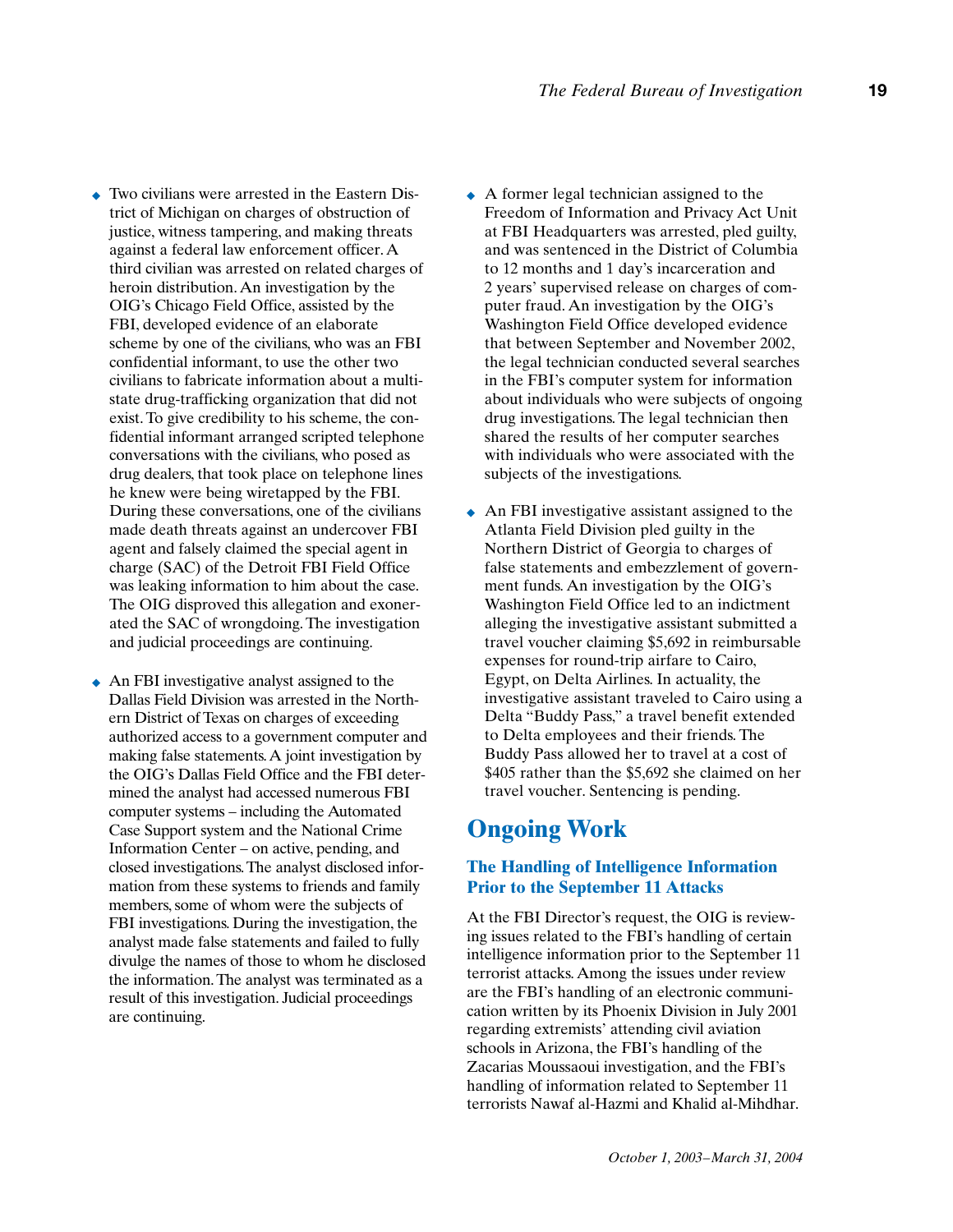#### **Language Translation Services**

The OIG is conducting an audit of the FBI's language translation services program. The audit's objectives are to determine the extent and causes of any translation backlog; assess efforts to hire additional translators; and evaluate whether procedures ensure appropriate prioritization of work, accurate and timely translations of pertinent information, and proper security of sensitive information. The OIG also is conducting a separate investigation into allegations made by former FBI contract linguist Sibel Edmonds. These allegations include a claim that another linguist failed to report pertinent intercepted information as instructed and claims relating to improper hiring and supervision, abuse of time and attendance requirements, and misuse of official travel.

### **The FBI's Chinese Counterintelligence Program**

At the request of the FBI Director, the OIG is conducting a review of the FBI's performance in connection with the handling of Katrina Leung, who provided information to the FBI's Chinese counterintelligence program. Allegedly, Leung had a long-term intimate relationship with her FBI handler, Special Agent James J. Smith. The OIG's review will examine a variety of performance and management issues related to the FBI's handling of Leung and the FBI's counterintelligence program.

#### **Reprioritization of Investigative Resources**

The OIG is reviewing the FBI's efforts to reprioritize and refocus its investigative resources on counterterrorism-related issues in the aftermath of the September 11 terrorist attacks. The audit's objectives are to identify internal operational changes in the FBI resulting from this ongoing reprioritization effort (including the changes in the types of offenses the FBI investigates) and to obtain feedback from external entities (including federal, state, and local law enforcement agencies) on the impact of the FBI's reprioritization on their operations.

### **Implementation of the Attorney General's Guidelines for Key Investigative Programs**

The OIG is reviewing the FBI's implementation of four sets of guidelines issued by the Attorney General on May 30, 2002: the Attorney General's Guidelines Regarding the Use of Confidential Informants; the Attorney General's Guidelines on FBI Undercover Operations; the Attorney General's Guidelines on General Crimes, Racketeering Enterprise, and Terrorism Enterprise Investigations; and the Revised Department of Justice Procedures for Lawful, Warrantless Monitoring of Verbal Communications. The objectives of the OIG review are to determine what steps the FBI has taken to implement the guidelines, examine how effective those steps have been, and assess the FBI's compliance with key provisions of the guidelines.

#### **DNA Laboratory**

The OIG is reviewing the failure of a former technician in the FBI Laboratory DNA Analysis Unit to complete steps designed to detect contamination in the analysis process. In addition, with the assistance of nationally known DNA scientists, the OIG is conducting a broader assessment of the DNA Analysis Unit's protocols and procedures to determine if other vulnerabilities exist in its operations.

#### **Management of the Trilogy Project**

The OIG has initiated an audit of the FBI's management of the Trilogy project, the FBI's largest and most critical IT project. The objectives are to determine the progress made toward achieving the project's cost, schedule, technical, and performance baselines and the extent to which Trilogy will meet the FBI's overall current and longer-term IT requirements.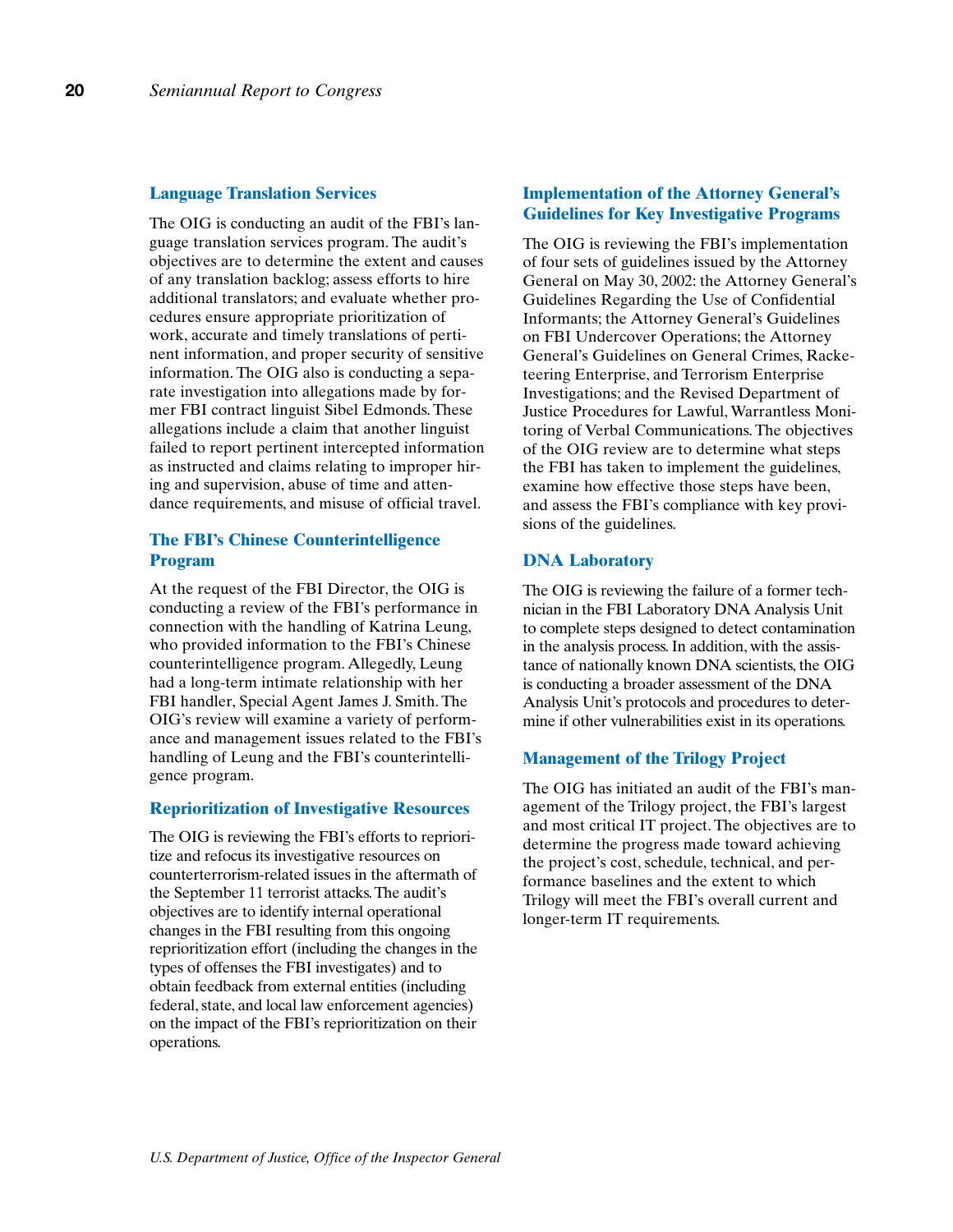

# **The Drug Enforcement Administration**

The DEA enforces federal laws and regulations related to the growing, production, or distribution of controlled substances. In addition, the DEA seeks to reduce the supply of and demand for illicit drugs, both domestically and internationally. The DEA has approximately 9,000 employees staffing its 21 division offices in the United States and the Caribbean and 80 offices in 58 other countries.

## **Reports Issued**

## **The DEA's Disciplinary System**

We assessed the effectiveness of the DEA's system for investigating employee misconduct and disciplining employees when misconduct is confirmed. Specifically, we reviewed whether allegations of misconduct were properly reported to and investigated by the DEA's OPR, disciplinary penalties were fair and reasonable, the overall process was conducted in a timely manner, and the system was fairly administered.

We concluded that the DEA's system generally functioned well. The investigations of alleged misconduct appeared to be thorough and welldocumented and provided a sound basis for making disciplinary decisions. We also concluded that the DEA usually imposed reasonable and consistent discipline for confirmed misconduct.

However, we found problems in various cases that revealed weaknesses in the DEA's threetiered disciplinary system. On the first tier of the system, the OPR investigates allegations of misconduct; on the second, the Board of Professional Conduct determines whether misconduct occurred and proposes disciplinary actions; on the third, the deciding officials make the final disciplinary decision. The weaknesses we found included the following:

- ◆ Inadequate guidance and the possible failure of the deciding officials to properly consider the Board's mitigation before applying additional mitigating factors, resulting in penalties that appeared to be too lenient;
- ◆ Improper consideration of personal experience and opinion and of external factors by Board members and a deciding official when making disciplinary decisions;
- ◆ Failure to adequately document disciplinary decisions by the Board and deciding officials;
- ◆ Failure of DEA management to monitor the timeliness of the disciplinary process; and
- ◆ Lack of management oversight over the deciding officials.

We made eight recommendations to help the DEA ensure its disciplinary decisions are reasonable, free of inappropriate external influences, well-documented, and timely.

## **Forensic Laboratory Operations**

The DEA's forensic laboratories analyze evidence to aid the investigation and prosecution of drugrelated crimes and the development of intelligence related to drug trafficking. The DEA's Office of Forensic Sciences operates seven regional and two specialized laboratories. The regional laboratories analyze domestic law enforcement exhibits to identify controlled substances and latent prints. Laboratory personnel provide expert testimony in court and technical advice and support to law enforcement at crime scenes. The DEA's specialized laboratories focus on research, the development of information for intelligence purposes, and computer and other digital exhibits.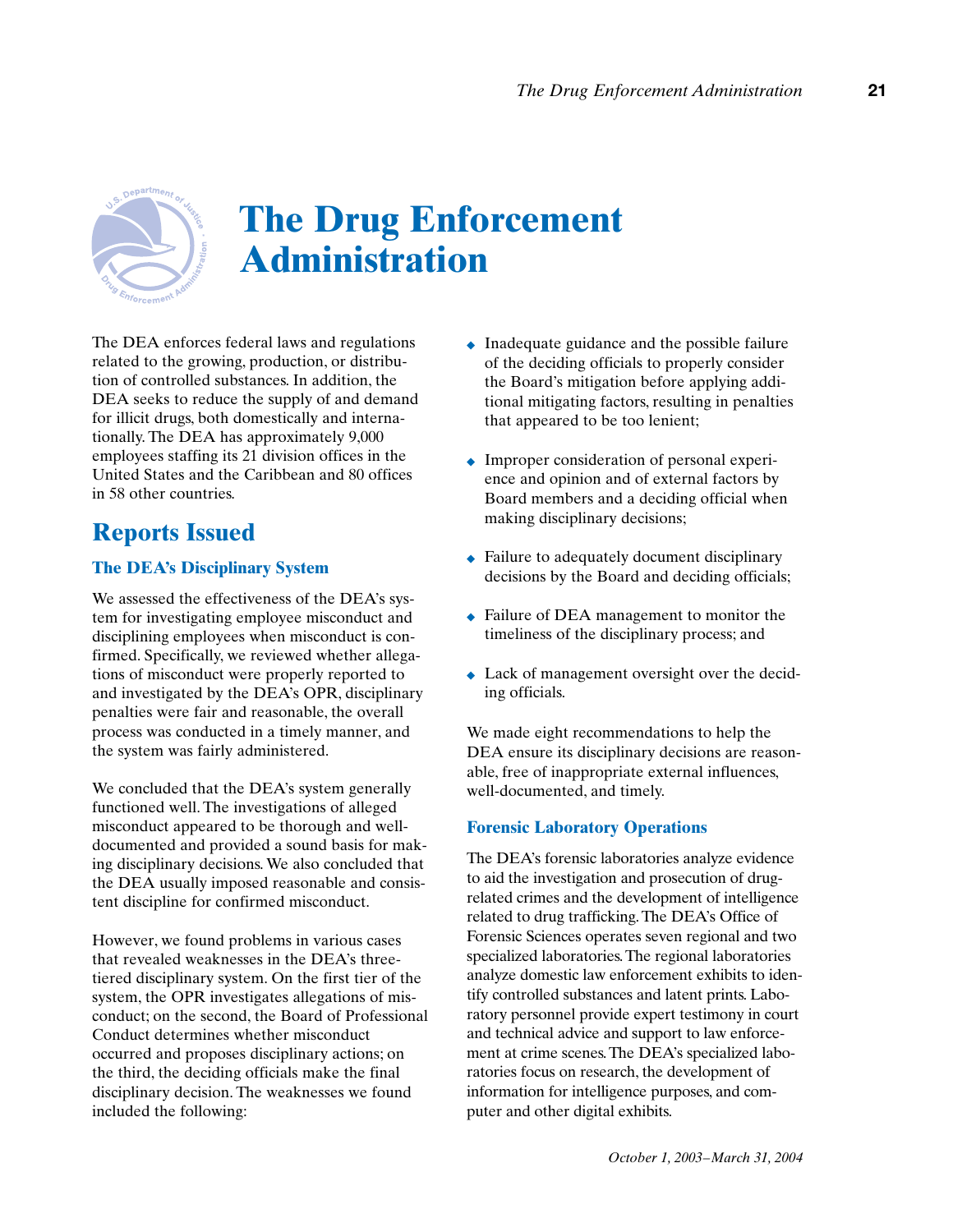This audit followed up on our 1995 report, which identified weaknesses in the DEA's laboratory facilities but found laboratory operations and management controls to be satisfactory, with customer satisfaction ranging from favorable to excellent. In the earlier report, we recommended the DEA enhance certain management controls and consider consolidating its regional laboratories if adequate funding for replacing the facilities was not provided. During the follow-up audit, we evaluated how effectively the DEA's forensic services support the investigation and prosecution of drug cases and the gathering of drug information for intelligence purposes. We also assessed how effectively the laboratories manage evidence and other controlled substances to prevent loss or compromise, and we followed up on the status of facility replacements.

We found DEA laboratory services were effective and the quality of work was well managed. Laboratory services were generally performed in time to be useful to customers. However, turnaround times were significantly longer for latent print and digital evidence services than for drug analyses because of limited resources. In addition, procedures for handling latent print exhibits could be improved to help identify more suspects. DEA procedures allowed many people to handle exhibits prior to examination, increasing the possibility that print residues may be obliterated. DEA procedures also did not provide analysts direct access to all possible databases that could be useful for matching prints. The DEA had established procedures for laboratories to control and account for the receipt, storage, transfer, and disposition of evidence exhibits, and laboratories complied substantially with the requirements. With respect to outdated facilities, we found most had been replaced, with one significant exception. The Southeast Laboratory in Miami has not yet been replaced or relocated and has serious ventilation problems. Additionally, we found security weaknesses at two laboratories.

We recommended, among other actions, that the DEA maximize the results of latent print examinations by adding direct access to more databases, instructing chemists and special agents in the

proper handling of exhibits for which fingerprint examination may be critical, and increasing the use of fingerprint specialists at crime scenes. We also recommended the DEA improve the timeliness of latent print and digital evidence services by allocating resources to support turnaround times comparable to those for drug services. We further recommended the DEA ensure exhibits are destroyed within the 90-day standard. The DEA concurred with all the recommendations.

### **Custodial Accountability for Evidence Held by Field Divisions**

The OIG evaluated the DEA's progress in correcting problems in the custody of evidence by DEA field divisions identified in a 2001 internal DEA inspection report. The DEA report stated that evidence custodians needed clearer guidance and were uncertain about their responsibilities for maintaining evidence logbooks, the DEA had no central point-of-contact for uniform evidence guidance, and evidence custodians lacked formal training. The DEA's findings followed a General Accounting Office (GAO) review that had determined the DEA needed to strengthen accountability for drug evidence.

We found that more than two years after the DEA's report – and four years after the GAO's report – the DEA had not corrected the deficiencies by implementing program guidance, improving headquarters support, or developing training. Consequently, some DEA field division personnel continued to handle and store evidence improperly. Our review determined that the DEA had not implemented its own recommendations because its internal report had not been distributed to the appropriate offices for action.

We concluded that the original recommendations from the internal inspection report remain valid. They were as follows:

- ◆ Ensure all evidence custodians have preprinted logbooks so that they all use the same data fields to track evidence in their custody;
- ◆ Appoint an expert point-of-contact who can provide uniform guidance, track questions, and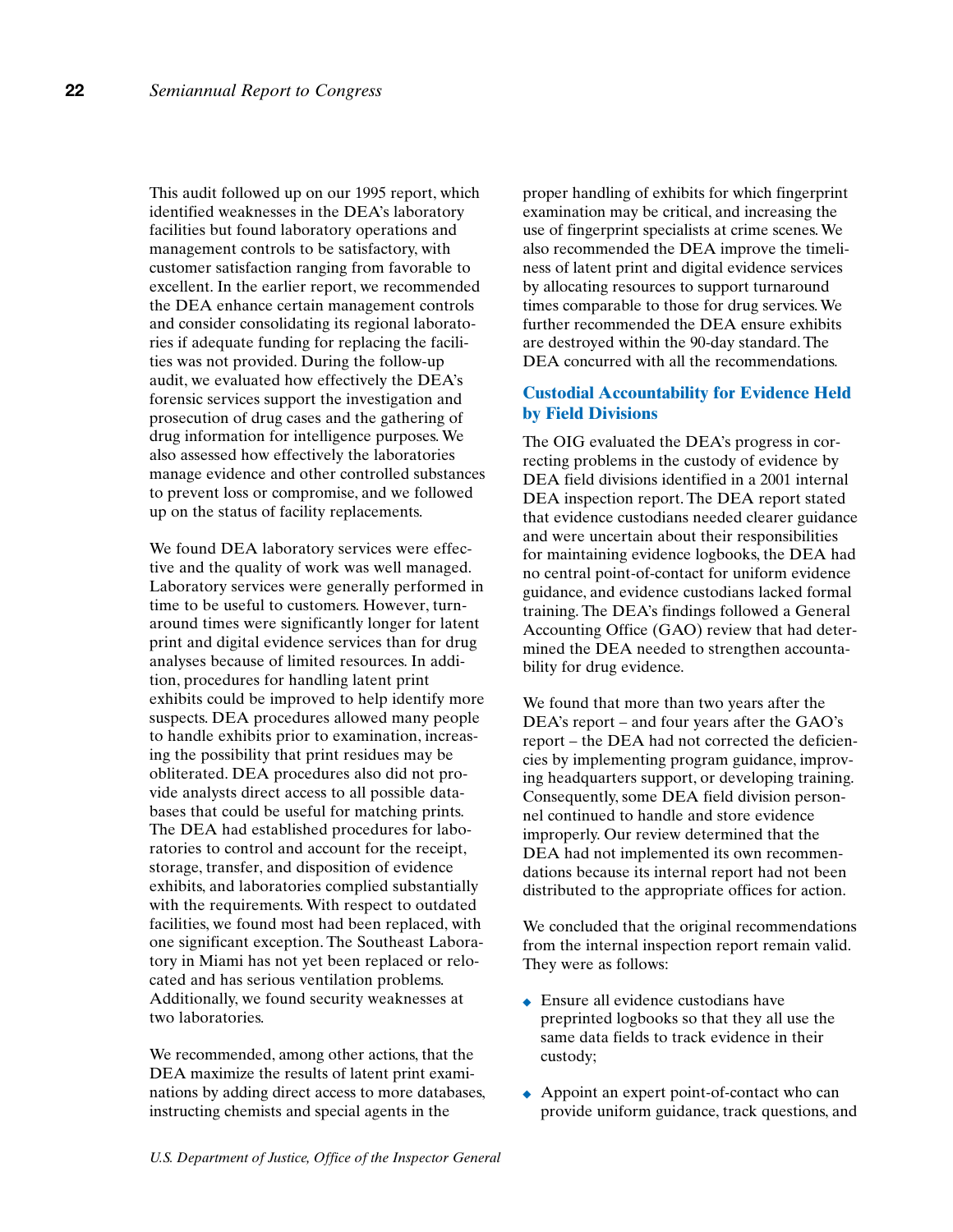identify common trends to improve evidencehandling policies;

- ◆ Develop a handbook specifically for evidence custodians that outlines standard operating procedures and provides uniform guidance on evidence handling; and
- ◆ Provide formal, comprehensive training for evidence custodians that is uniform across all field divisions.

We recommended the DEA verify during field inspections that corrective actions have been taken. The DEA concurred with our recommendations.

## **Investigations**

During this reporting period, the OIG received 257 complaints involving the DEA. The most common allegations made against DEA employees included misuse of a credit card, job performance failure, and improper release of information. The OIG opened 7 investigations and referred 13 allegations to the DEA's OPR for investigation.

At the close of the reporting period, the OIG had 21 open cases of alleged misconduct against DEA employees. The following are examples of cases involving the DEA that the OIG investigated during this reporting period:

 $\bullet$  The DEA associate special agent in charge (ASAC) assigned to the New York Field Office was arrested in the Southern District of New York on charges of embezzlement, false claims, aiding and abetting, mail and wire fraud, and theft of honest services. A joint investigation by the OIG's New York Field Office and the DEA's OPR led to a 214-count indictment alleging the ASAC embezzled \$138,000 from the DEA and misused DEA resources to perform work for a private investigations firm he owned and operated. The investigation revealed the ASAC had DEA special agents give him cash or money orders from the DEA imprest cashier under the pretext that the funds were required for legitimate DEA

enforcement efforts. The ASAC converted the funds to his own use or deposited them in personal bank accounts. In addition, the ASAC made DEA special agents issue administrative subpoenas and conduct computer searches, criminal histories, and other law enforcement activities on individuals unrelated to DEA investigations. The ASAC received payment from private clients for these activities.

 $\triangle$  A special agent assigned to the DEA's Phoenix Field Division was arrested on charges of witness tampering. A joint investigation by the OIG's Tucson Area Office and the DEA's OPR led to an indictment alleging the special agent interfered with an ongoing DEA drug investigation by calling the drug suspect and warning him that an undercover DEA informant was working for law enforcement. The DEA's investigation was aborted, the drug arrest could not be made, and the drug suspect later fled. Judicial proceedings continue.

## **Ongoing Work**

#### **Use of Informants**

The OIG is assessing the DEA's payments to confidential informants used in criminal investigations and drug case prosecutions, its compliance with regulations and controls over disbursements, and the effect that the information provided by informants has had on arrests and the prosecution of cases.

#### **Management of Information Technology**

The OIG is conducting an audit of the DEA's acquisition and implementation of IT systems to determine whether the DEA is effectively managing its IT investments.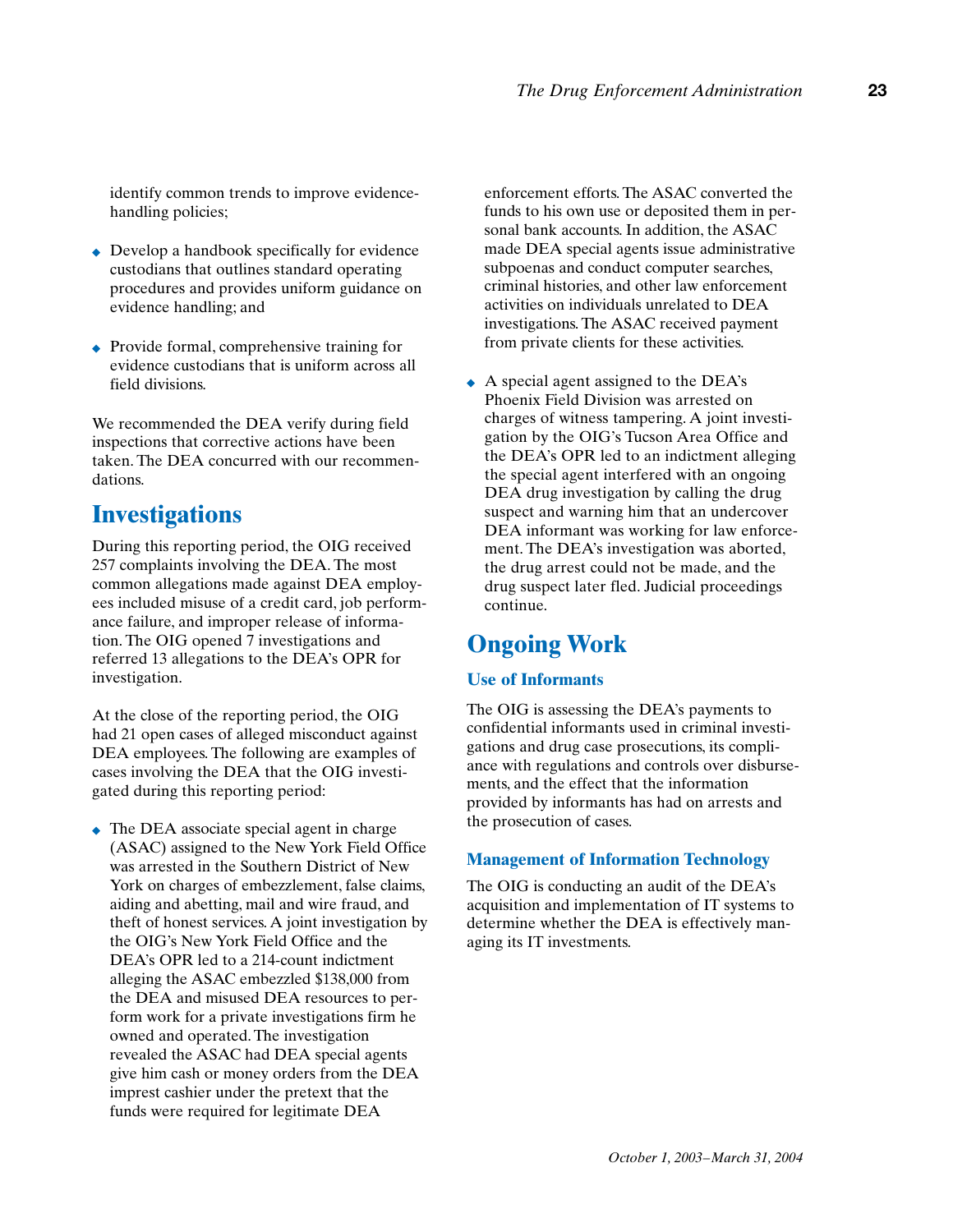

## **The Federal Bureau of Prisons**

The BOP operates a nationwide system of prisons and detention facilities to incarcerate those imprisoned for federal crimes and detain those awaiting trial or sentencing in federal court. The BOP has approximately 34,000 employees and operates 104 institutions, 6 regional offices, 2 staff training centers, and 28 community corrections management offices. The BOP is responsible for the custody and care of approximately 174,000 federal offenders, 147,000 of whom are confined in BOP-operated correctional institutions and detention centers. The remainder are confined in facilities operated by state or local governments or in privately operated facilities.

## **Reports Issued**

### **Abuse of September 11 Detainees**

The report supplemented our June 2003 review of the treatment of aliens held on immigration charges in connection with the investigation of the September 11 attacks. This follow-up report, issued in December 2003, examined allegations that some correctional officers in the BOP's Metropolitan Detention Center (MDC) in Brooklyn, New York, physically and verbally abused detainees there. In the supplemental report, we described the evidence we found of abuse, concluded that the evidence substantiated many of the allegations that had been made, and recommended the BOP discipline certain correctional officers. We also described systemic problems in how the MDC handled the September 11 detainees. Among the report's findings:

◆ We found evidence that some officers slammed detainees against the wall, twisted their arms and hands in painful ways, stepped on their leg restraint chains, and punished them by keeping them restrained for long periods. We determined that the way these

MDC officers handled some detainees was in many respects unprofessional, inappropriate, and in violation of BOP policy.

- ◆ While the staff members denied verbally abusing the detainees, we found evidence of staff members making threats to detainees and engaging in conduct that was demeaning to the detainees.
- ◆ MDC staff acted unprofessionally by placing detainees' faces against a T-shirt taped to the wall that had a picture of the U.S. flag and the phrase "These colors don't run" on it. One lieutenant said officers used the T-shirt to "acclimate detainees to the MDC" and send a message to them.
- ◆ We found the MDC regularly audiotaped detainees' meetings with their attorneys, in violation of 28 C.F.R.  $\S$  543.13(e) and BOP policy.

We made seven recommendations to the BOP to address those systemic problems, which we concluded would improve the BOP's ability to prepare for and respond to future emergencies involving detainees as well as improve its routine handling of inmates. We also recommended that the BOP consider taking disciplinary action against ten current BOP employees, counseling two current MDC employees, and informing employers of four former staff members about our findings against them.

After receiving the BOP's response to the seven recommendations contained in the OIG's MDC report discussed above, we issued an analysis concluding that, in general, the BOP has taken reasonable and responsible steps to implement our recommendations. Many of the BOP's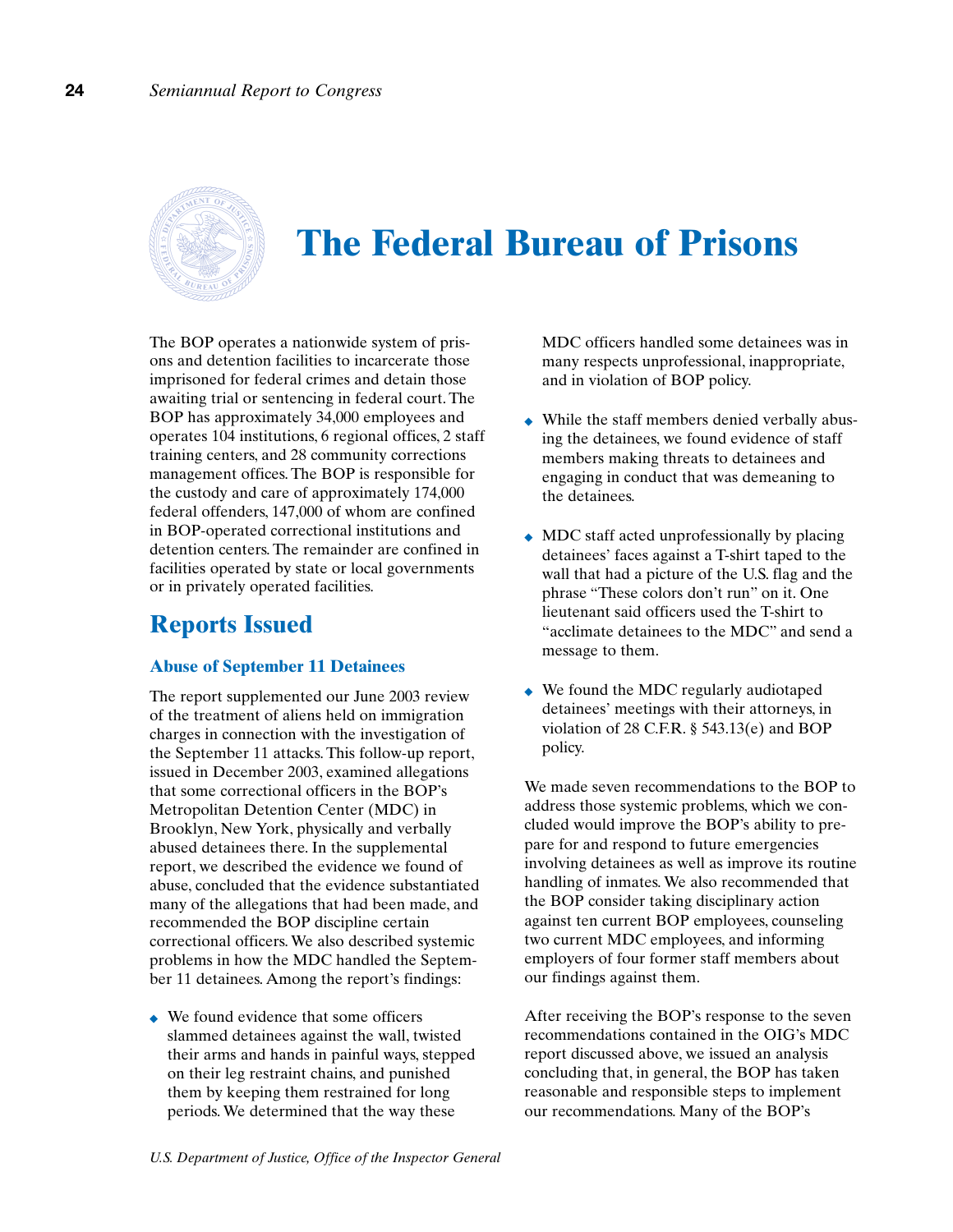actions appropriately address the concerns underlying the recommendations. However, the BOP continues to disagree with several recommendations, including:

- ◆ The BOP did not believe it was appropriate to preselect and train a cadre of officers to handle high-security and sensitive inmates. However, according to the MDC lieutenants we interviewed, this approach would be preferable for escorting special interest detainees because it would have prevented a significant amount of the physical and verbal abuse that occurred.
- ◆ The BOP stated that it will continue to implement its policy of strip searching inmates after non-contact attorney and social visits. However, we found these strip searches required significant staffing resources, deterred detainees from meeting with their attorneys or families, and were not necessary for effectively intercepting contraband.

Implementation of these recommendations is ongoing, and we continue to monitor and report on the BOP's progress. The OIG expects to receive the BOP's next response by June 1, 2004.

### **Inmate Release Preparation and Transitional Reentry Programs**

The BOP is responsible for offering inmates occupational, educational, recreational, religious, and psychological programs that provide them with the skills they need to reenter society successfully when released from prison. The BOP also is required to provide eligible inmates the opportunity to make their transition into society through halfway houses. Studies have shown that inmates who successfully complete such programs are less likely to reoffend and return to prison.

During FYs 2000 through 2002, 74,401 federal inmates were released from BOP institutions and, according to the most recent recidivism statistics, about 41 percent of them will commit new offenses. Approximately 16 percent will return to federal prisons within three years. The OIG conducted this audit to evaluate whether the BOP is

ensuring federal inmates participate in programs designed to prepare them for successful reentry into society.

Our audit concluded that BOP institutions have not maximized the number of inmates who successfully complete reentry programs during incarceration. According to BOP officials, the BOP has been working to establish an effective strategic management process for monitoring and evaluating reentry program goals and outcomes since 1998. However, we found the BOP has not yet implemented a standardized process to establish realistic occupational and educational completion goals. From FYs 1999 through 2002, 34 to 69 percent of BOP institutions failed to meet occupational and educational program completion goals. The BOP also did not routinely review program performance at each of its institutions, despite the fact there was a wide range in the percentage of inmates successfully completing occupational and educational programs at institutions of the same security level. In addition, we found the BOP did not have a standardized process in place among its regions to ensure institutions maximize participation in psychological programs, nor did it track the percentage of inmates who successfully completed the Release Preparation Program at each of its institutions.

Our audit further concluded that the BOP does not ensure that all eligible inmates have the opportunity to make the transition back into society through halfway houses. We found that from FYs 2000 through 2002, 28 to 54 percent of BOP institutions failed to meet established targets for halfway house utilization and that utilization targets had not been established for highsecurity institutions.

Our report contained 13 recommendations to help improve the BOP's management of its programs to prepare inmates for release into society. The BOP concurred with all 13.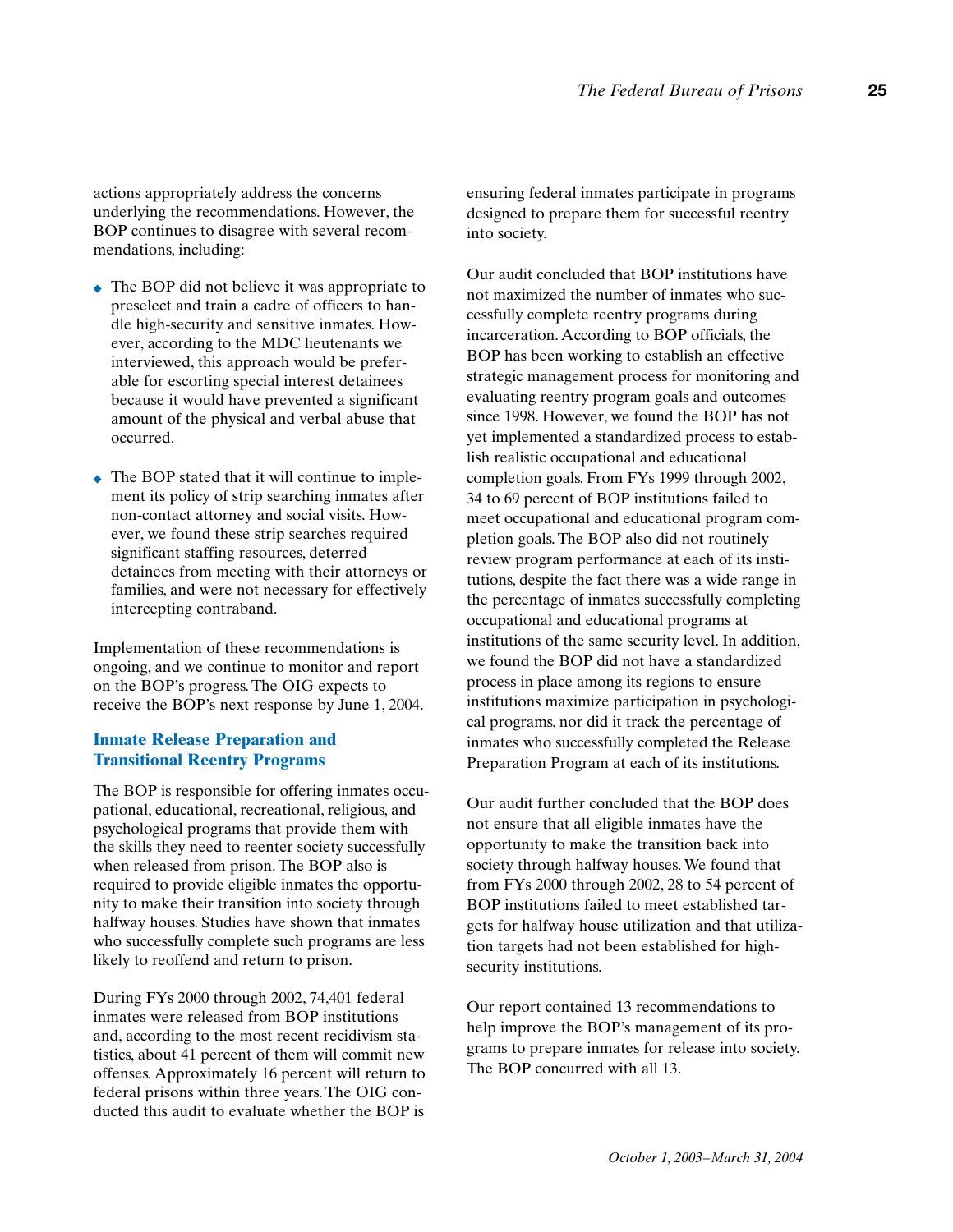## **Investigations**

During this reporting period, the OIG received 2,483 complaints involving the BOP and opened 142 investigations. The most common allegations made against BOP employees included job performance failure, use of unnecessary force, official misconduct, and custody and security failure. The vast majority of complaints dealt with noncriminal issues that the OIG referred to the BOP's Office of Internal Affairs.

At the close of the reporting period, the OIG had 264 open cases of alleged misconduct against BOP employees. The criminal investigations cover a wide range of allegations, including bribery of a public official, sexual abuse of inmates, and introduction of contraband (e.g., drugs). The following are examples of cases involving the BOP that the OIG investigated during this reporting period:

- ◆ A BOP correctional officer assigned to the Federal Correctional Institution in Estill, South Carolina, was sentenced to ten years' incarceration and five years' supervised release pursuant to his guilty plea of attempting to possess heroin with the intent to distribute. A joint investigation by the OIG's Washington Field Office and the FBI revealed the correctional officer had agreed to provide an inmate with 5 pounds of heroin in exchange for \$100,000.
- ◆ A BOP correctional officer was convicted by a jury in the Northern District of Texas on charges of aggravated sexual abuse, sexual abuse of a ward, abusive sexual contact, and assault with the intent to commit a felony. A joint investigation by the OIG's Dallas Field Office and the FBI developed evidence that in March 2000 the correctional officer forced a female inmate at the Federal Medical Center in Carswell, Texas, to engage in sexual intercourse with him. Sentencing is pending.
- ◆ A former BOP contract counselor employed to provide drug and alcohol counseling to individuals referred by the BOP and the

U.S. Probation Office pled guilty in the Northern District of Texas to charges of tampering with government records. An investigation by the OIG's El Paso Area Office determined that from October 2000 to December 2002, the counselor submitted fraudulent invoices totaling approximately \$90,000, claiming he provided counseling services he did not provide. In addition, the contract counselor assisted two clients in circumventing urinalysis screening by substituting his own urine for the clients' urine and falsifying the paperwork to make the submission appear legitimate. Sentencing is pending.

- ◆ A BOP cook foreman assigned to the Federal Correctional Complex in Coleman, Florida, was arrested in the Middle District of Florida on charges of conspiracy to distribute marijuana and introduction of contraband. A joint investigation by the OIG's Miami Field Office and the FBI led to a meeting between the BOP cook and a civilian. During the meeting, the BOP cook received \$2,700 from the civilian for introducing marijuana into the correctional complex for an inmate. Judicial proceedings continue.
- ◆ A former inmate was arrested pursuant to an indictment returned in the Southern District of Illinois on charges of making false statements to the BOP and the OIG. The OIG's Chicago Field Office initiated an investigation based on allegations that the inmate had become pregnant after being coerced into having sex with a correctional officer while incarcerated at the Federal Prison Camp in Greenville, Illinois. However, the investigation developed evidence that the inmate's pregnancy resulted from sexual relations she had with her boyfriend while sneaking out of the camp at night. When confronted with evidence refuting her story, the inmate admitted fabricating the allegations against the correctional officer and providing false statements to conceal the circumstances of her pregnancy. The correctional officer was exonerated.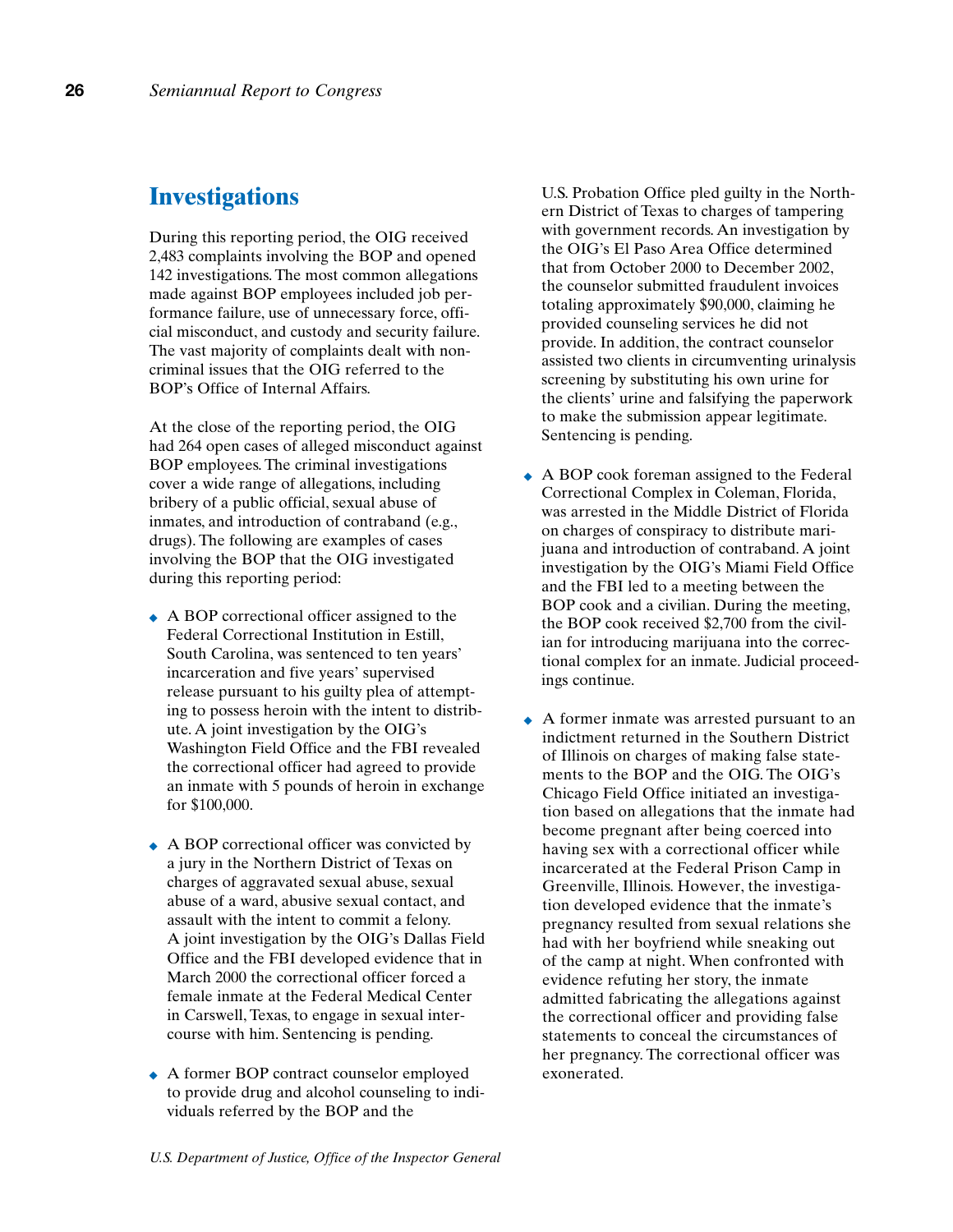## **Ongoing Work**

## **The BOP's Disciplinary System**

The OIG is assessing whether the BOP adequately investigates allegations of employee misconduct and disciplines employees in a timely and consistent manner if they are found to have committed misconduct.

### **The Process for Selecting Muslim Religious Services Providers**

The OIG is reviewing the BOP's procedures for selecting Muslim personnel, contractors, and volunteers who provide religious services to inmates. The OIG's review is examining whether the BOP's process effectively screens candidates to ensure that members of extremist groups do not become religious service providers in the BOP.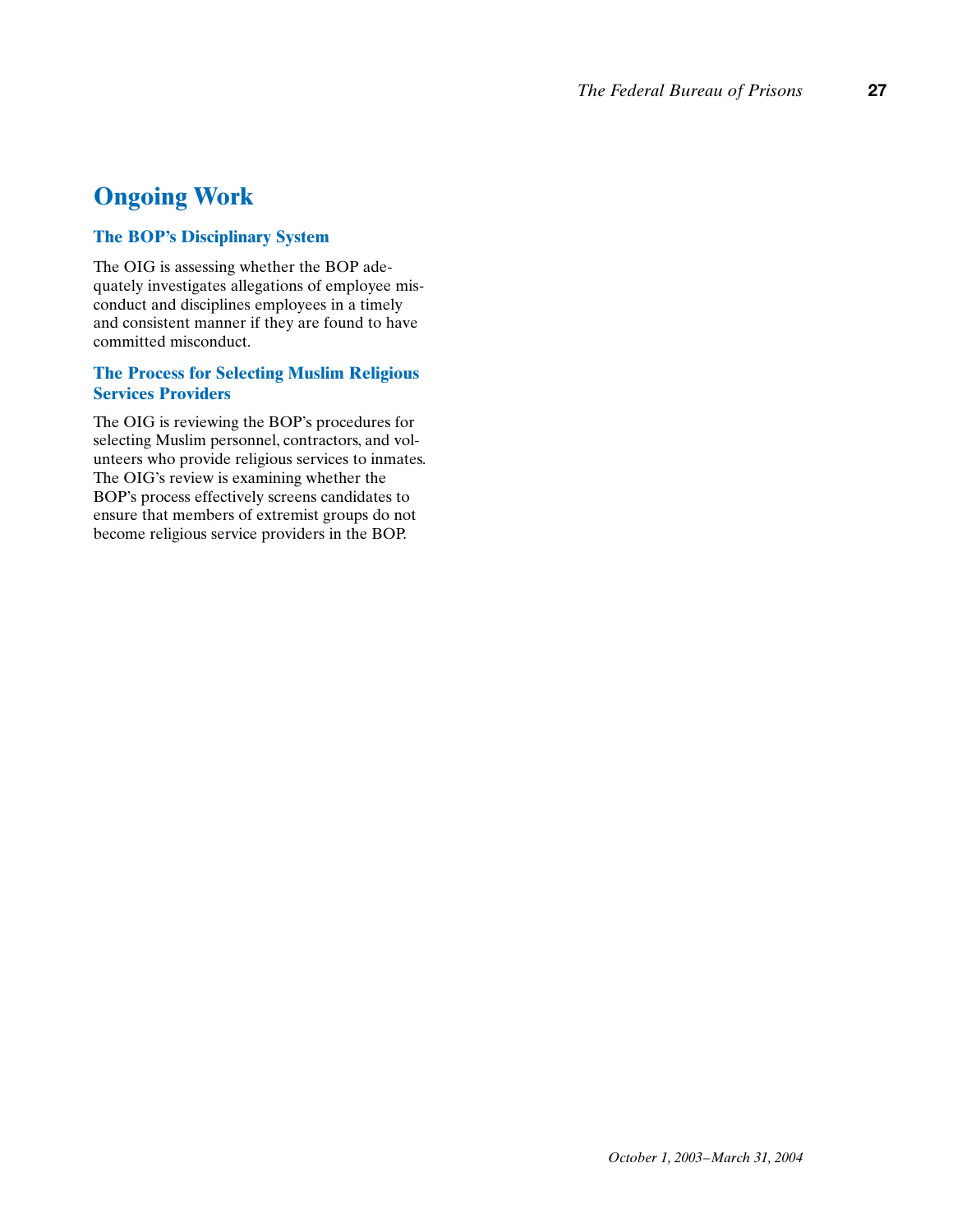

## **The U.S. Marshals Service**

The USMS protects more than 2,000 federal judges and other members of the federal judiciary, transports federal prisoners, protects endangered federal witnesses, manages assets seized from criminal enterprises, and pursues and arrests federal fugitives. The director and deputy director of the USMS work with 94 U.S. marshals, each appointed by the President or the Attorney General, to direct the work of approximately 4,400 employees at more than 350 locations throughout the 50 states, Guam, the Northern Mariana Islands, Puerto Rico, and the U.S. Virgin Islands.

## **Reports Issued**

### **Judicial Security**

This review evaluated the USMS's efforts since September 11, 2001, to improve its protection of the federal judiciary. We focused specifically on the USMS's ability to assess threats and determine appropriate measures to protect members of the federal judiciary during high-threat trials and while they are away from courthouses.

We found the USMS's judicial threat assessments are untimely and of questionable validity. We determined that 73 percent of the threat assessments conducted from FYs 2000 through 2003 exceeded the established USMS time standard. Additionally, we questioned the validity of assessments because the historical threat database the USMS used to assess reported threats had not been updated since 1996 and contained no information on the more than 4,900 threats received since 1996.

Our review also found the USMS had limited capability to collect and share intelligence on threats to the federal judiciary among its 94 districts, did not fully participate in the FBI's

56 Joint Terrorism Task Forces, had not ensured that all USMS representatives to the task forces and senior operational officials in the USMS districts possessed the required security clearances, and had not provided the necessary secure telecommunication systems to enable each district to share intelligence effectively on threats against the judiciary.

In addition, our review found that the USMS lacks adequate risk-based standards for determining the appropriate measures for protecting the judiciary during high-threat trials and for protecting judges outside the courthouses. As a result, the USMS cannot ensure that districts consistently apply similar protective measures in response to similar threats or that limited resources for protecting the judiciary are used in the most effective manner.

The USMS concurred with the six recommendations in our report and agreed to take necessary corrective action.

#### **Prisoner Medical Care**

The USMS is responsible for providing medical care to the approximately 40,000 prisoners in its custody awaiting trial or judicial action. This care falls in two categories: (1) in-house medical care, which encompasses care at local jail clinics and, in some instances, emergency care provided in USMS cellblock operations, and (2) outside medical care, which encompasses advanced or specialized care at an outside facility. In FY 2002, the USMS spent approximately \$43 million on outside medical services for its prisoners, which included \$36 million for medical services and \$7 million in related guard costs. In addition to its costs, outside medical care generates risks, including the risk of escape; the risk of death or injury to an innocent bystander, law enforcement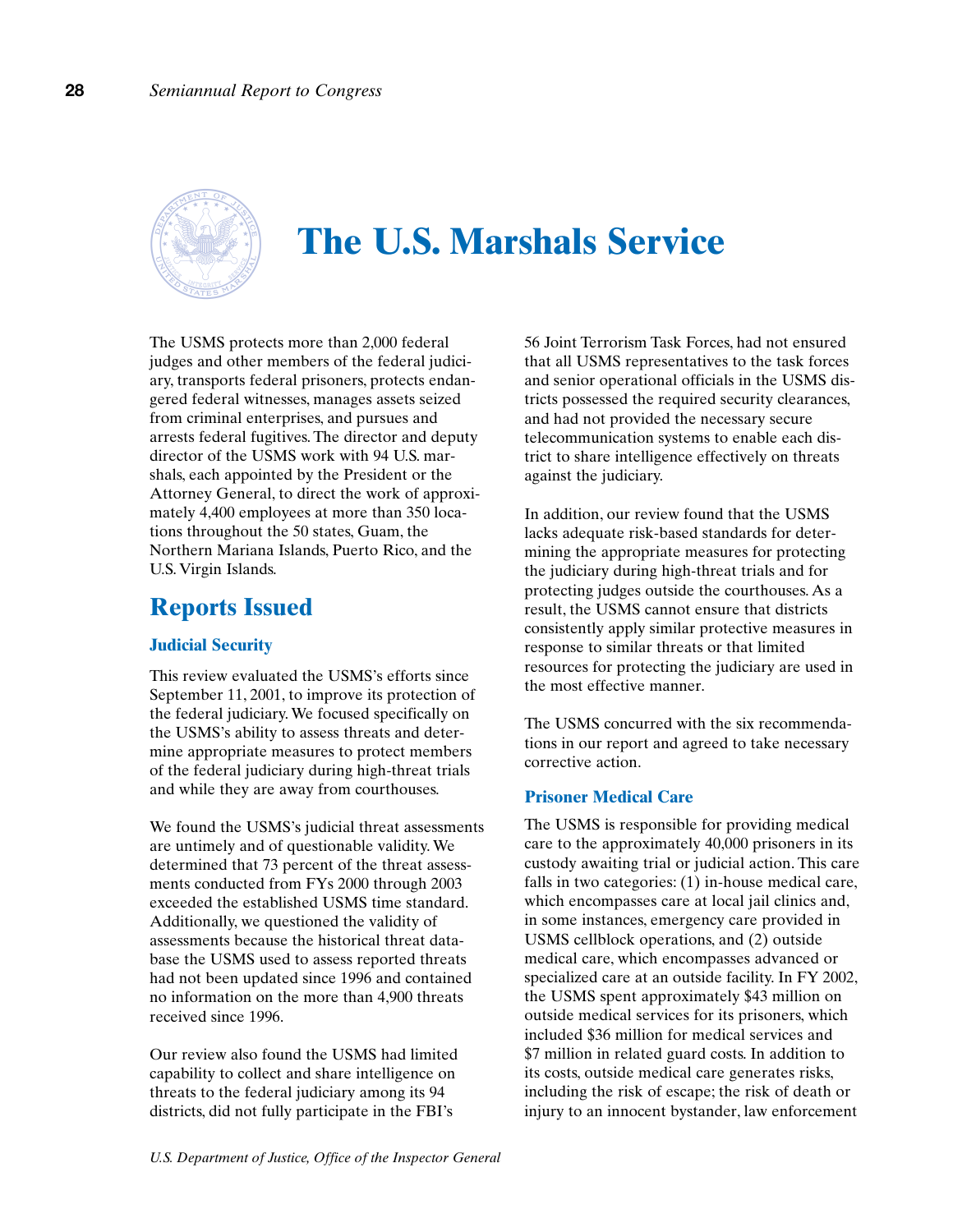official, or the prisoner; and the risk that the general public may be exposed to possibly infectious diseases.

The objectives of our audit were to determine whether the USMS provided prisoners necessary health care, the USMS screened and treated prisoners for communicable diseases, prisoner medical costs were necessary and reasonable, and the USMS provided prisoners secure transport to off-site facilities to receive medical treatment. In conducting the audit, we researched and reviewed applicable laws, policies, regulations, manuals, and memoranda; interviewed USMS officials at district offices and headquarters; and tested internal controls over prisoner medical care at 14 USMS district offices.

We found the USMS is not properly managing its prisoner medical care. Our audit determined that USMS district offices often ignore essential internal controls and procedures designed to ensure that basic and emergency health care is properly administered and that necessary outside medical care is efficiently and safely provided. We noted weaknesses in the internal control structure throughout the process, from procurement through payment. Districts were not reconciling invoices with pre-authorizations, in some cases because there were no pre-authorizations with which to reconcile. We also found that the USMS is not obtaining the lowest medical rates allowed by federal legislation and, as a result, is paying out an estimated \$7 million annually in excess fees for outside medical care.

In addition, we found USMS districts are not adequately tracking and monitoring communicable diseases, such as tuberculosis, hepatitis, and HIV/AIDS. The USMS districts also are not adequately monitoring local detention facilities to determine whether federal prisoners are receiving proper health care and are not effectively initiating health care improvements at local jails where health care is substandard. USMS inspections are cursory, and more in-depth reviews conducted by external groups are not followed up. We also found that the management of contract guard operations relative to prisoner medical care was characterized by inadequate training,

breaches in policy, and lapses in internal controls. We noted problems in nearly all areas of contract guard activity, ranging from a lack of documentation to overpayments.

Our report contains 12 recommendations to help improve the USMS's efforts to manage prisoner medical care. The USMS concurred fully or in part with 11 of the 12 recommendations.

#### **Budget Execution During FYs 2002 and 2003**

The OIG reviewed whether the USMS executed its appropriated budgets for FYs 2002 and 2003 in accordance with congressional intent. During our review, we also identified a number of budget execution and appropriations issues.

The USMS received approximately \$1.5 billion in congressional appropriations in FY 2002 and approximately \$879 million in FY 2003. (The significant decrease was due to the transfer of funds for detention services from the USMS to the Office of the Federal Detention Trustee.) Using the appropriation laws and conference reports for FYs 2002 and 2003, we focused our review on the spending instructions Congress provided. We reviewed the USMS's documentation of its allocations, obligations, and expenditures to determine if the USMS adhered to congressional spending instructions. Most often, the USMS was unable to demonstrate adherence to the congressional spending instructions because it did not track changes, obligations, and expenditures to cost centers or against estimates developed from cost modules. Consequently, it could not demonstrate that the funds Congress provided in response to the cost module estimates were used for the specific purposes in the estimates. We concluded that the USMS needed to improve its budget execution process to demonstrate more clearly that budgeted funds are executed in accordance with congressional intent.

We also reviewed the USMS's allocation and obligation of funds for the Justice Detainee Information System, an automated prisoner information system. Since FY 1997, Congress has appropriated the USMS up to \$4 million annu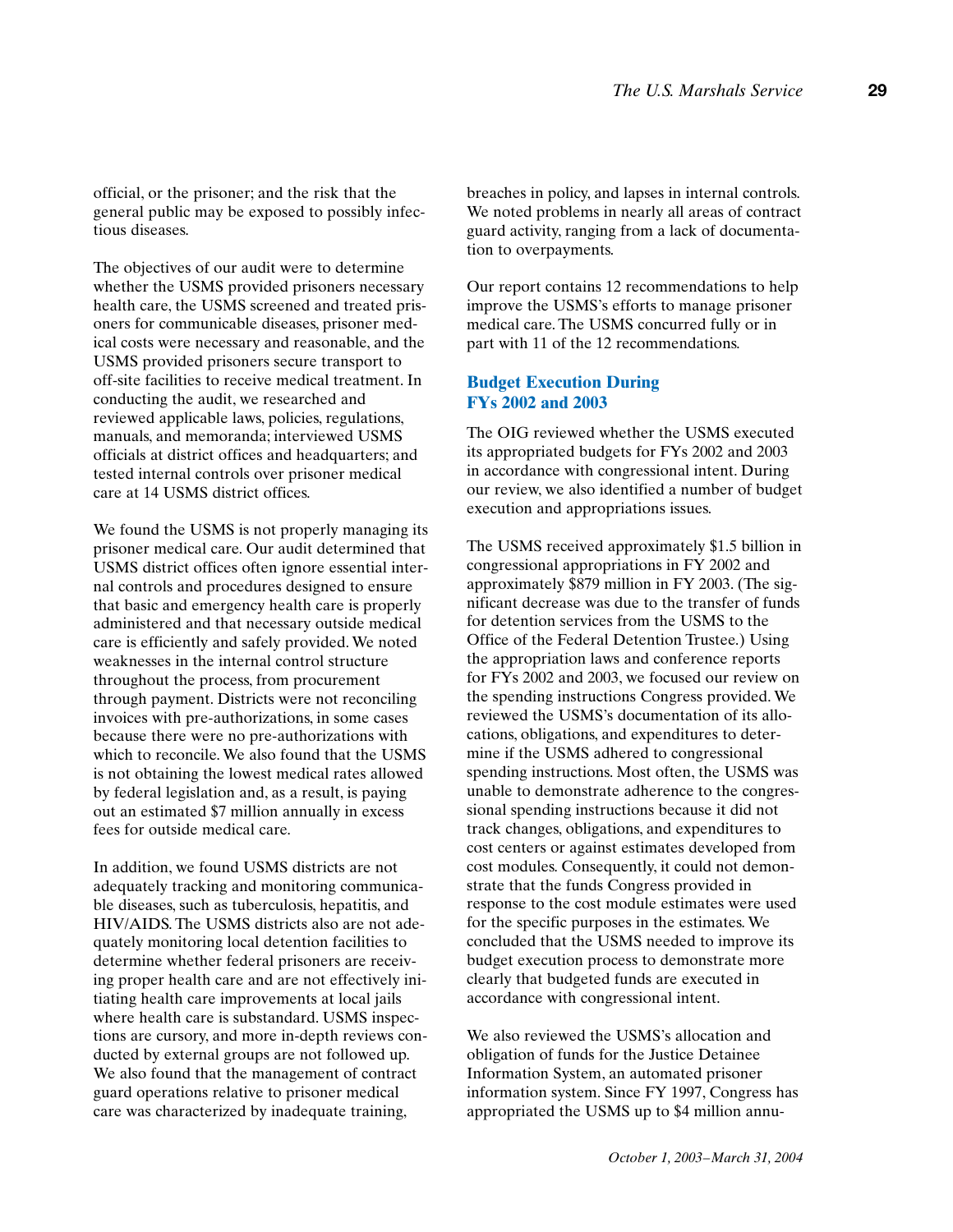ally, or \$28 million in total, to develop the system. However, at the time of our audit, the USMS had allocated only \$5.5 million of the available \$28 million for the system's development over the past seven years.

We recommended the USMS develop a budget execution system that allows expenditures to be traced accurately to their corresponding allocations and clarify that it is meeting congressional expectations with respect to development of the Justice Detainee Information System. The USMS disagreed with the former recommendation, but agreed with the latter.

## **Investigations**

During this reporting period, the OIG received 172 complaints involving the USMS. The most common allegations made against USMS employees included misuse of official position, use of unnecessary force, and fraud. The OIG opened 12 investigations and referred 2 other allegations to the USMS Office of Internal Affairs for investigation.

At the close of the reporting period, the OIG had 25 open cases of alleged misconduct against USMS employees. The following is an example of a case involving the USMS that the OIG investigated during this reporting period:

◆ A deputy U.S. marshal for the Northern District of Texas was arrested on charges of tax evasion and conspiracy to transport, harbor, and encourage an alien to enter the United States. A joint investigation by the OIG's Dallas Field Office, the Internal Revenue Service, and the DHS OIG revealed that the deputy marshal, with the assistance of two Border Patrol agents, "paroled" aliens into the United States under the guise of "law enforcement confidential informants." After obtaining parole documents, the deputy marshal had the aliens perform manual labor for him and his friends. The deputy marshal admitted that he transported the aliens to various neighbors' properties, subcontracted manual labor performed by the aliens, and profited from this arrangement. In addition,

the investigation determined that the deputy marshal took fraudulent tax deductions in conjunction with alleged business expenses and admitted to obtaining prohibited firearms, claiming these weapons were needed in furtherance of his official duties. The deputy marshal further acknowledged making false statements in an earlier affidavit and admitted to stealing government property worth several thousand dollars.

## **Ongoing Work**

## **Administration of the Witness Security Program**

The OIG is reviewing the USMS's administration of the Witness Security Program to evaluate plans and strategies for achieving the program's security objectives, controls for witness safety, and controls for payments to protected witnesses and their families.

#### **Background Investigations**

The OIG is examining the USMS's background investigations of its employees.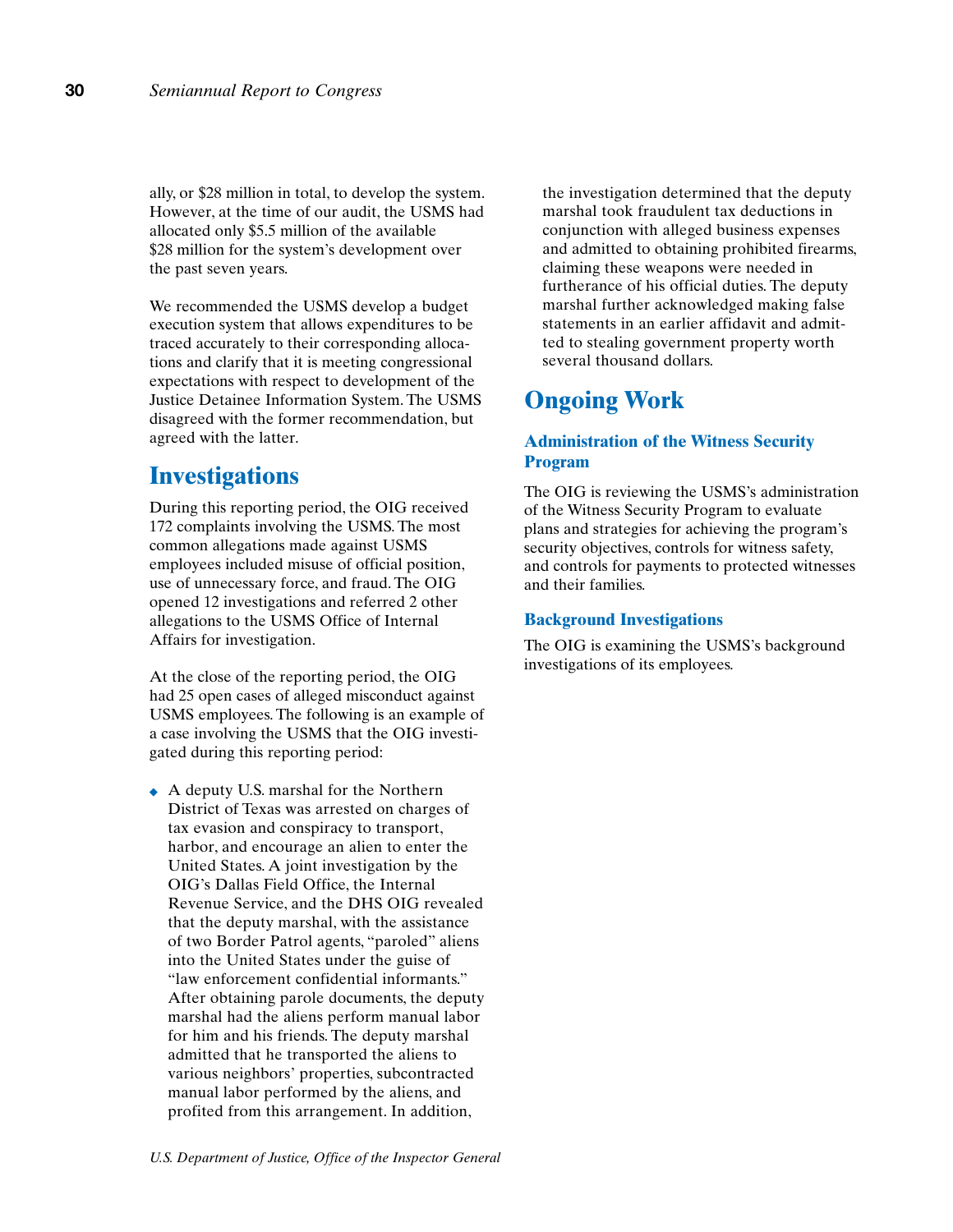# **Other Department Components**

## **The U.S. Attorneys' Offices**

U.S. Attorneys serve as the federal government's principal criminal and civil litigators and conduct most of the trial work in which the United States is a party. Under the direction of the Attorney General, 93 U.S. Attorneys are stationed throughout the United States, Puerto Rico, the U.S. Virgin Islands, Guam, and the Northern Mariana Islands. More than 11,600 employees work in those offices and in the Executive Office for U.S. Attorneys (EOUSA).

## **Reports Issued**

### **Critical Incident Response Plans**

The OIG reviewed the USAOs' implementation of the Crisis Management Coordinator (CMC) Program, which is intended to improve the USAOs' ability to respond quickly and appropriately to critical incidents ranging from natural disasters to terrorist attacks. We examined the training provided to staff, the exercises conducted to respond to critical incidents, and the critical incident response plans the USAOs developed. In addition, we reviewed the administration and support the Criminal Division's Counterterrorism Section and the EOUSA provided to the CMC Program.

We found that although the Counterterrorism Section, the EOUSA, and the USAOs had taken significant steps to improve the prevention of terrorist attacks, the CMC Program had not been implemented adequately to ensure the USAOs are fully prepared to respond quickly and appropriately to critical incidents. We found the USAOs' critical incident response plans were inadequate, few USAOs had conducted exercises to test their plans, and training for CMCs was not sufficient. These deficiencies have existed from the inception of the program in 1996 and still have not been fully addressed. We concluded that the deficiencies leave the Department less prepared than it could

be – and should be – to respond if terrorist attacks or other critical incidents occur.

For example, although the Department identified 48 fundamental actions in 1999 that the USAOs should take when responding to a critical incident, the plans most of the USAOs developed did not include guidance to ensure all of those actions would be accomplished. Examples of the actions to be taken in the event of an incident include coordinating and conducting interviews, managing crime scenes, and deploying USAO resources to the FBI's command post. Only 12 of the 76 plans we reviewed addressed at least 24 of the 48 actions, and 3 of them failed to address any of the 48 actions.

We made ten recommendations to help increase the USAOs' overall preparedness to respond to critical incidents, including revising their plans to address the action items identified by the Department and participating in periodic exercises to test the plans. The Criminal Division and the EOUSA concurred with nine of our recommendations and partially concurred with the tenth.

#### **Payments to Vendors**

Our audit assessed whether payments the USAOs made to vendors were in accordance with federal regulations and the policies prescribed by the EOUSA. We tested third-party drafts, purchase cards, electronic fund transfers, and Treasury check payments made by the EOUSA and six USAOs. We sampled a total of 1,517 out of 30,422 transactions at the seven locations. The dollar value of our combined sampled transactions was \$2,755,123 out of a total of \$31,726,084.

Overall, we found that the procurement and payment directives issued by the EOUSA and other authorities established a system that was sufficient to prevent or detect fraud, loss, or error in payments to vendors. We found an overall low error rate in our tests of the procurement and payment system, indicating that the USAOs gen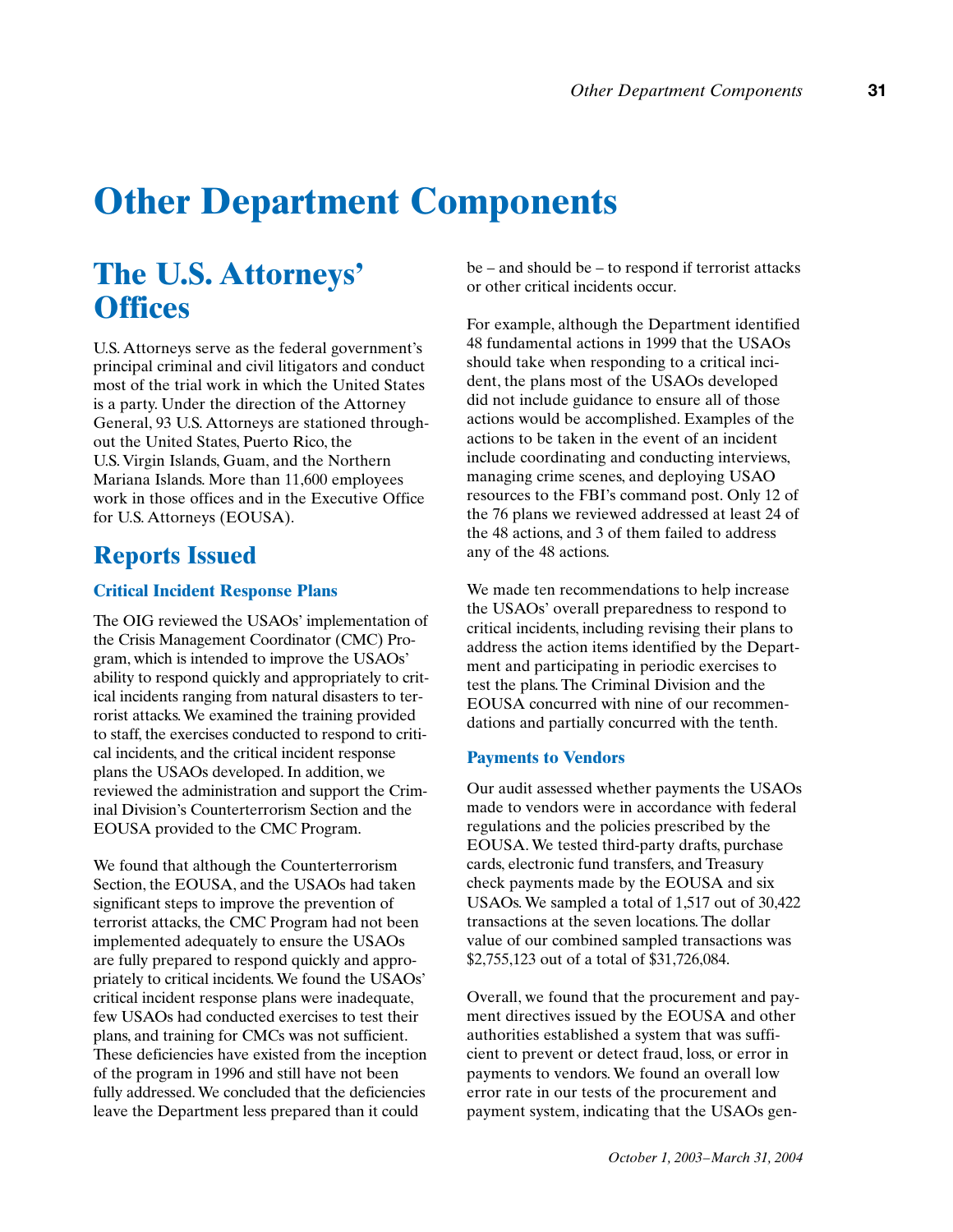erally complied with the directives. However, we found that the procurement authorization forms used by the USAOs to request, approve, and document purchases were inconsistently designed, and some forms did not contain important elements required by procurement regulations. As a result, some acquisition requirements were not being met and were not properly documented.

We made seven recommendations for corrective action that included enhancing existing forms and monthly statements used in the acquisition and payment process, expanding the review process, and reviewing current acquisition and payment limits. We also recommended improved documentation of the actions taken by accountable officers. The EOUSA agreed with our recommendations and is taking corrective action to address them.

## **Investigations**

The following is an example of cases involving USAOs that the OIG investigated during this reporting period:

◆ A former clerk assigned to the USAO in McAllen, Texas, was arrested pursuant to an indictment returned in the Southern District of Texas for theft of government property, disclosure of confidential information, and conspiracy. A joint investigation by the OIG's Houston Area Office and the FBI determined that the clerk took information and documents relating to narcotics prosecutions and provided the information to defendants and narcotics traffickers in Mexico. The clerk resigned her position as a result of the investigation. Judicial proceedings continue.

## **The Bureau of Alcohol, Tobacco, Firearms and Explosives**

The ATF enforces the federal laws on firearms, explosives, and arson and administers the U.S. Criminal Code provisions on alcohol and tobacco smuggling and diversion. It seeks to combat terrorism, conduct fair and effective regulation of the firearms and explosives industries, and provide training and expertise to federal, state, local, and international law enforcement partners. Its nearly 4,700 special agents, inspectors, regulatory specialists, forensic auditors, laboratory technicians, and other personnel work primarily in 23 field divisions across the 50 states and in offices in Guam, the U.S. Virgin Islands, Puerto Rico, Mexico, Canada, Colombia, and France.

## **Investigations**

The following is an example of cases involving the ATF that the OIG investigated during this reporting period:

 $\triangle$  The resident agent in charge (RAC) of the ATF Dallas Field Office was arrested in the Northern District of Texas on an information charging him with theft of government property. An investigation by the OIG's Dallas Field Office revealed that beginning in October 1996 and continuing until May 2003, the RAC submitted 38 forged and fraudulent vouchers and received approximately \$40,750 in reimbursements for alleged fraudulent payments to confidential informants. The RAC resigned as a result of this investigation. Judicial proceedings continue.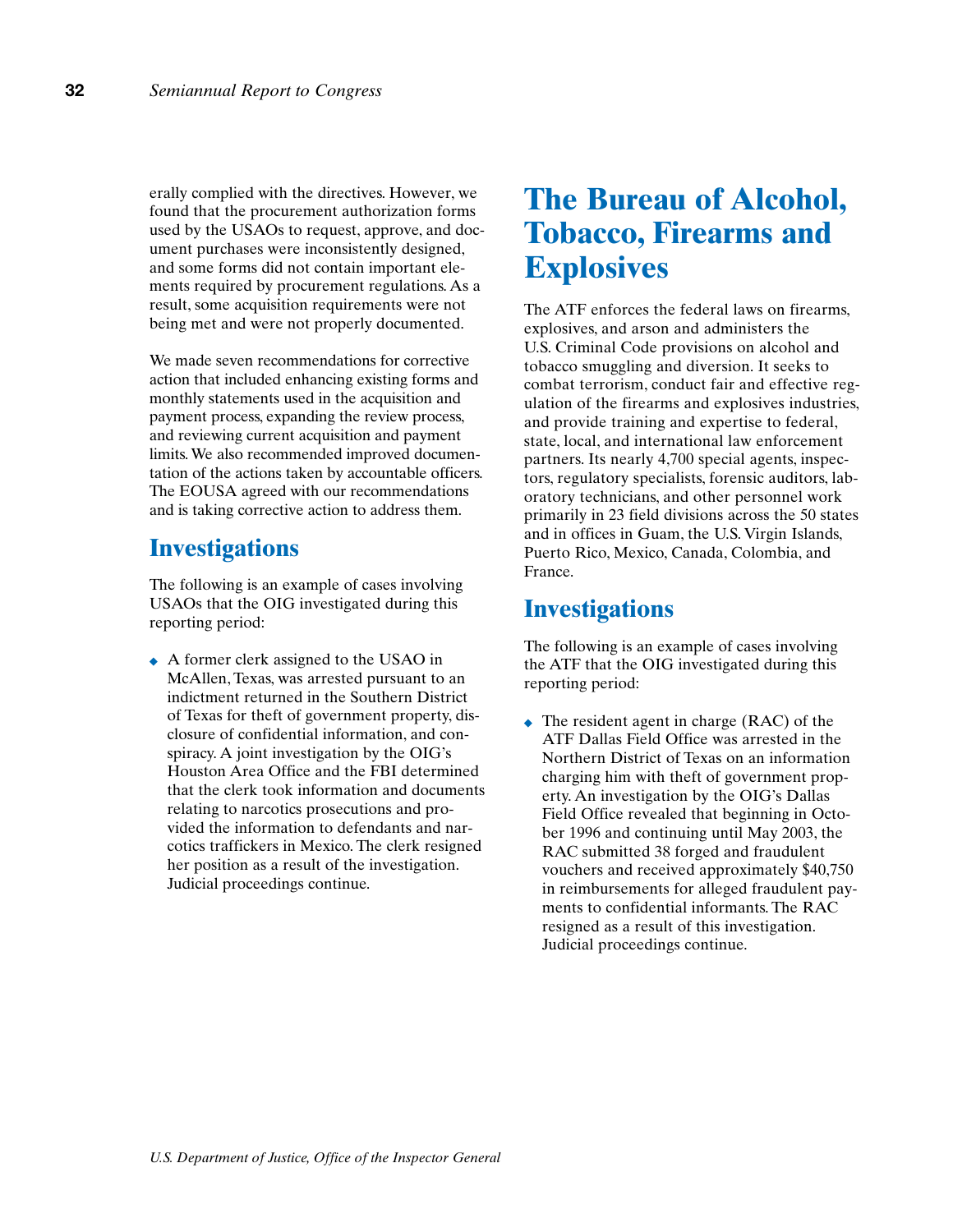## **Ongoing Work**

## **The Federal Firearms Licensee Inspection Program**

The OIG is examining the effectiveness of the ATF's enforcement of federal firearms laws through its federal firearms licensee inspection program. The review is assessing whether the program is effectively ensuring compliance with federal firearms laws and how program violations are identified and corrected.

### **Implementation of the Safe Explosives Act**

The OIG is assessing the ATF's implementation of the *Safe Explosives Act,* a subsection of the *Homeland Security Act of 2002,* which is intended to prevent explosives accidents and reduce the possibility of the theft of explosives for potential terrorist use.

### **Enforcement and Referral of Brady Act Violations**

The OIG is examining whether the ATF is effectively investigating and referring for prosecution violations of the *Brady Handgun Violence Prevention Act* that are identified through the National Instant Criminal Background Check System. Specifically, the review is assessing whether the ATF is investigating those cases involving firearms issued to prohibited individuals – and retrieving the weapons – in a timely manner; the extent to which the ATF is investigating other Brady Act violations; and the extent to which Brady Act violations are being prosecuted by the USAOs.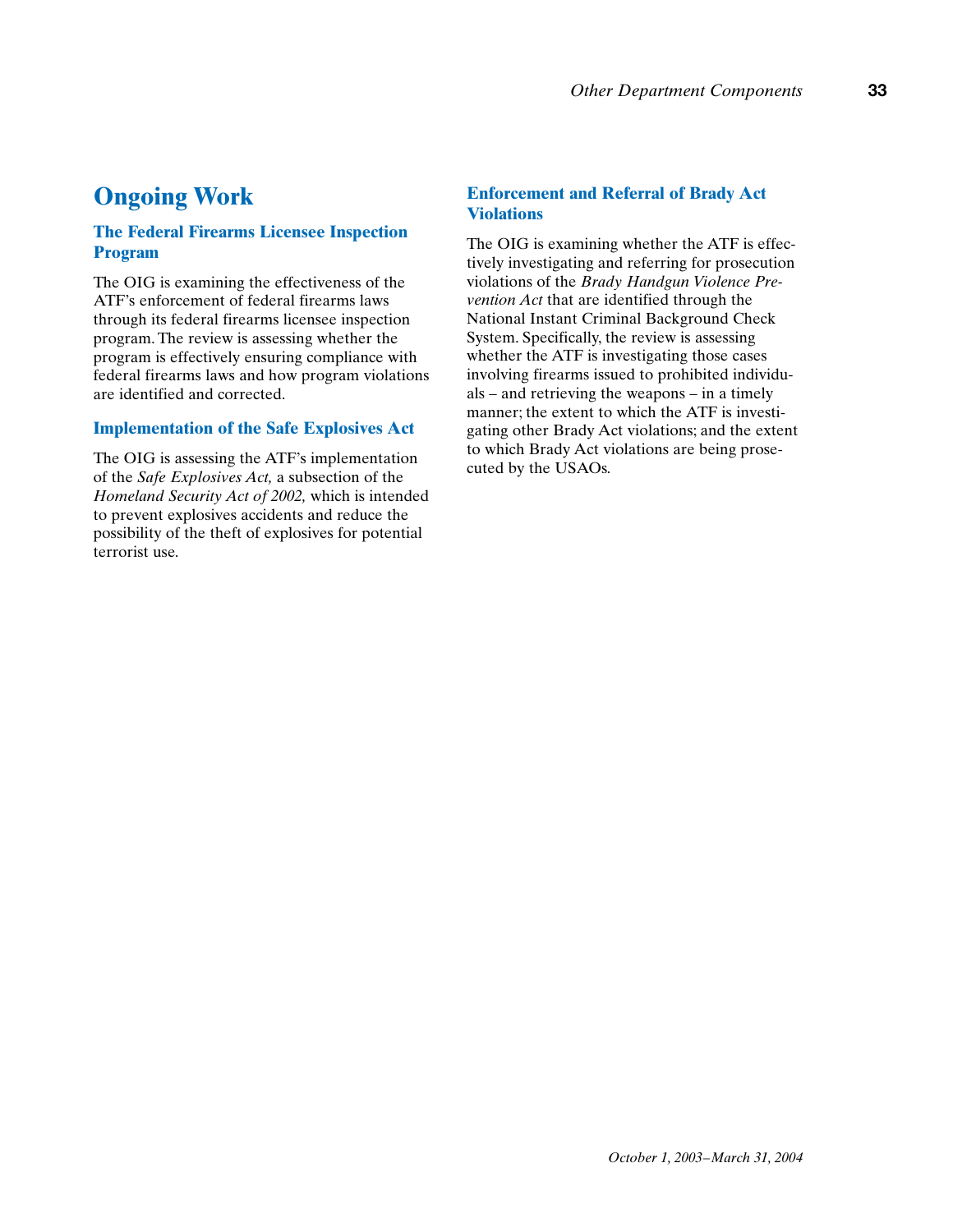## **Top Management Challenges**

The OIG has created a list of top management challenges in the Department annually since 1998, initially in response to congressional requests but in recent years as part of the Department's annual *Performance and Accountability Report*.

The OIG's list of top challenges for this year, issued in November 2003, is below. The list is not presented in order of priority. However, it is clear that the top challenge this year, as on last year's list, is the Department's ongoing response to the threat of terrorism.

Eight of the challenges from last year's list remain. They are long-standing, difficult issues that will not be solved quickly or easily.

We have added two new top challenges this year: (1) Protecting the Security of Department Information and Infrastructure and (2) Reducing the Supply of and Demand for Illegal Drugs. Maintaining the security of classified information and protecting critical infrastructure is a key challenge for the Department, as revealed by the espionage case of former FBI Special Agent Robert Hanssen and several ongoing OIG reviews. The other new challenge – reducing the supply of illegal drugs, the diversion of legal drugs for illicit use, and the demand for drugs in this country – is a critical challenge facing the Department and the nation.

## **Top Management Challenges in the Department of Justice – 2003**

- 1. Counterterrorism
- 2. Sharing of Intelligence and Law Enforcement Information
- 3. Information Systems Planning and Implementation
- 4. Computer Systems Security
- 5. Financial Management
- 6. Grant Management
- 7. Performance-Based Management
- 8. Human Capital
- 9. Protecting the Security of Department Information and Infrastructure
- 10. Reducing the Supply of and Demand for Illegal Drugs

Detailed information about these management challenges can be found at www.usdoj.gov/oig/challenges.htm.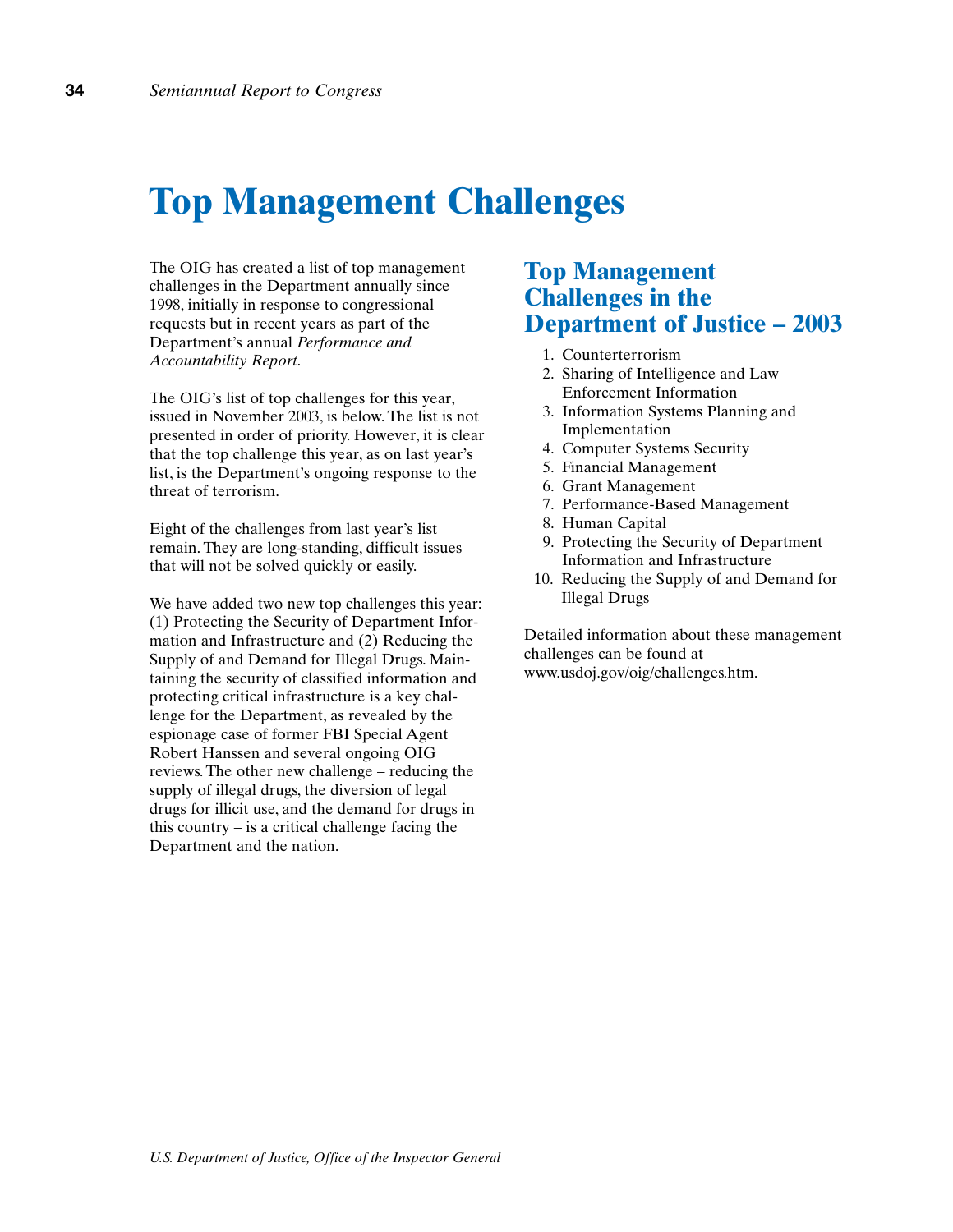# **Congressional Testimony**

During this reporting period, the IG testified at a March 23, 2004, hearing before the Senate Appropriations Committee, Subcommittee on Commerce, Justice, State and the Judiciary, about a variety of audits, inspections, and special

reviews the OIG has undertaken in the FBI. Specifically, the IG discussed the FBI's management of its IT resources and its implementation of the Trilogy project.

## **Legislation and Regulations**

The IG Act directs the OIG to review proposed legislation and regulations relating to the programs and operations of the Department. Although the Department's Office of Legislative Affairs reviews all proposed or enacted legislation that could affect the Department's activities, the OIG independently reviews proposed legislation that affects it and legislation that relates to waste, fraud, or abuse in the Department's programs or operations.

During this reporting period, the OIG reviewed a variety of legislation, including a bill that would provide federal grants to eliminate the

backlog of DNA samples collected from crime scenes and convicted offenders and provide federal grants to states to improve the quality of death penalty prosecution and representation. The OIG also reviewed legislation to reauthorize the Department that contained a provision that would increase the penalty for sexual abuse of a ward from a misdemeanor to a felony and clarify that federal prohibitions against sexual abuse and contraband apply to nonfederal facilities housing federal inmates.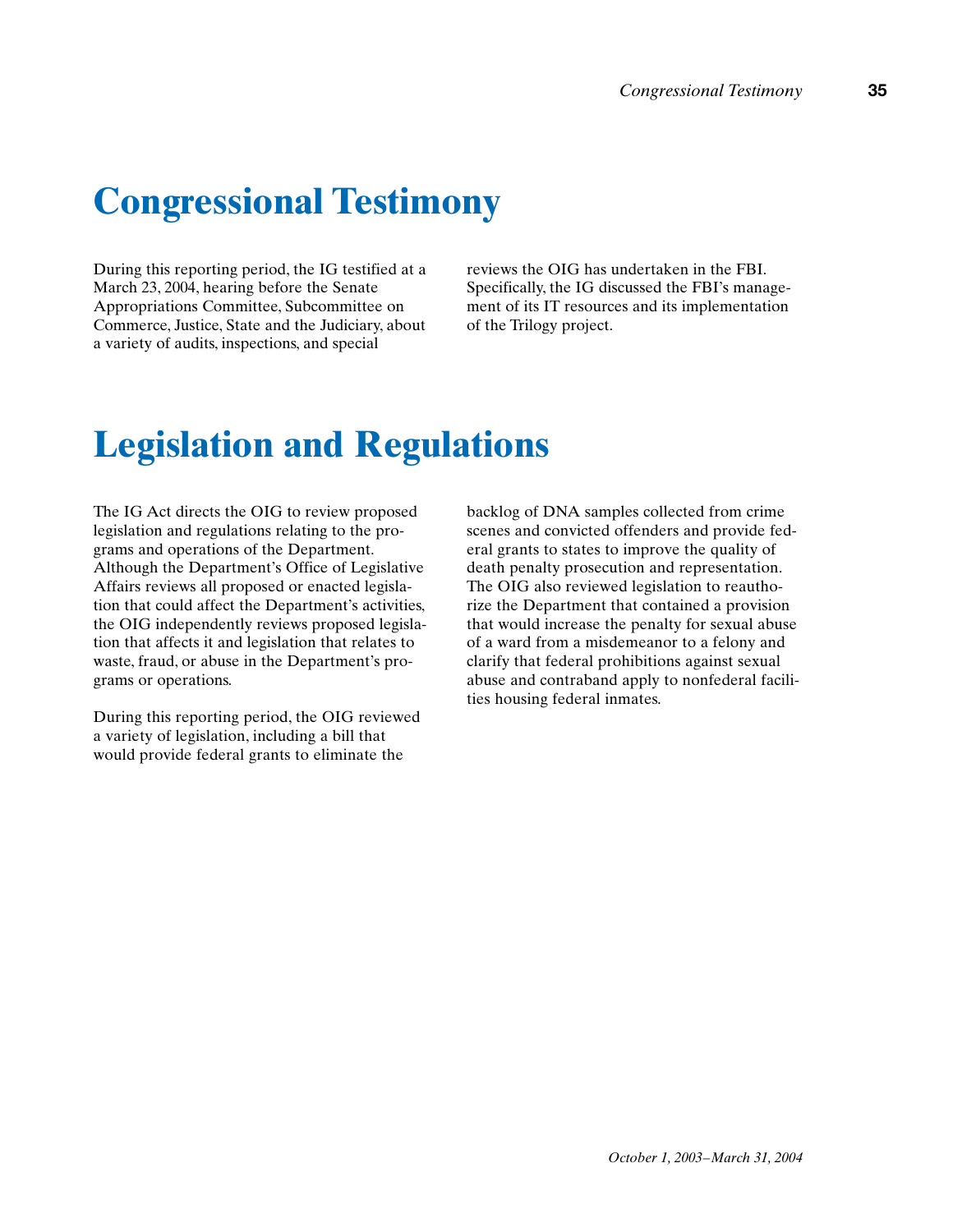## **Statistical Information**

## **Audit Statistics**

## **Audit Summary**

During this reporting period, the Audit Division issued 146 audit reports containing more than \$29 million in questioned costs and \$1.4 million in funds to better use and made 454 recommendations for management improvement. Specifically, the Audit Division issued 18 internal reports of programs funded at more than \$124 million; 31 external reports of contracts, grants, and other agreements funded at more than \$126 million; and 97 *Single Audit Act* audits. In addition, the Audit Division issued six Notifications of Irregularities, one Management Letter Transmittal, and one Management Improvement Memorandum.

| <b>Funds Recommended to Be Put to Better Use</b>                                                            |                                   |                                                                  |
|-------------------------------------------------------------------------------------------------------------|-----------------------------------|------------------------------------------------------------------|
| <b>Audit Reports</b>                                                                                        | Number of<br><b>Audit Reports</b> | <b>Funds</b><br>Recommended<br>to Be Put to<br><b>Better Use</b> |
| No management decision made by beginning of period                                                          | 2                                 | \$3,506,215                                                      |
| Issued during period                                                                                        | 6                                 | \$1,410,552                                                      |
| Needing management decision during period                                                                   | 8                                 | \$4,916,767                                                      |
| Management decisions made during period:<br>$-$ Amounts management agreed to put to better use <sup>1</sup> | $\overline{7}$                    | \$1,585,661                                                      |
| - Amounts management disagreed to put to better use<br>No management decision at end of period              | 0                                 | \$0<br>\$3,331,106                                               |

<sup>1</sup> Includes instances in which management has taken action to resolve the issue and/or the matter is being closed because remedial action was taken.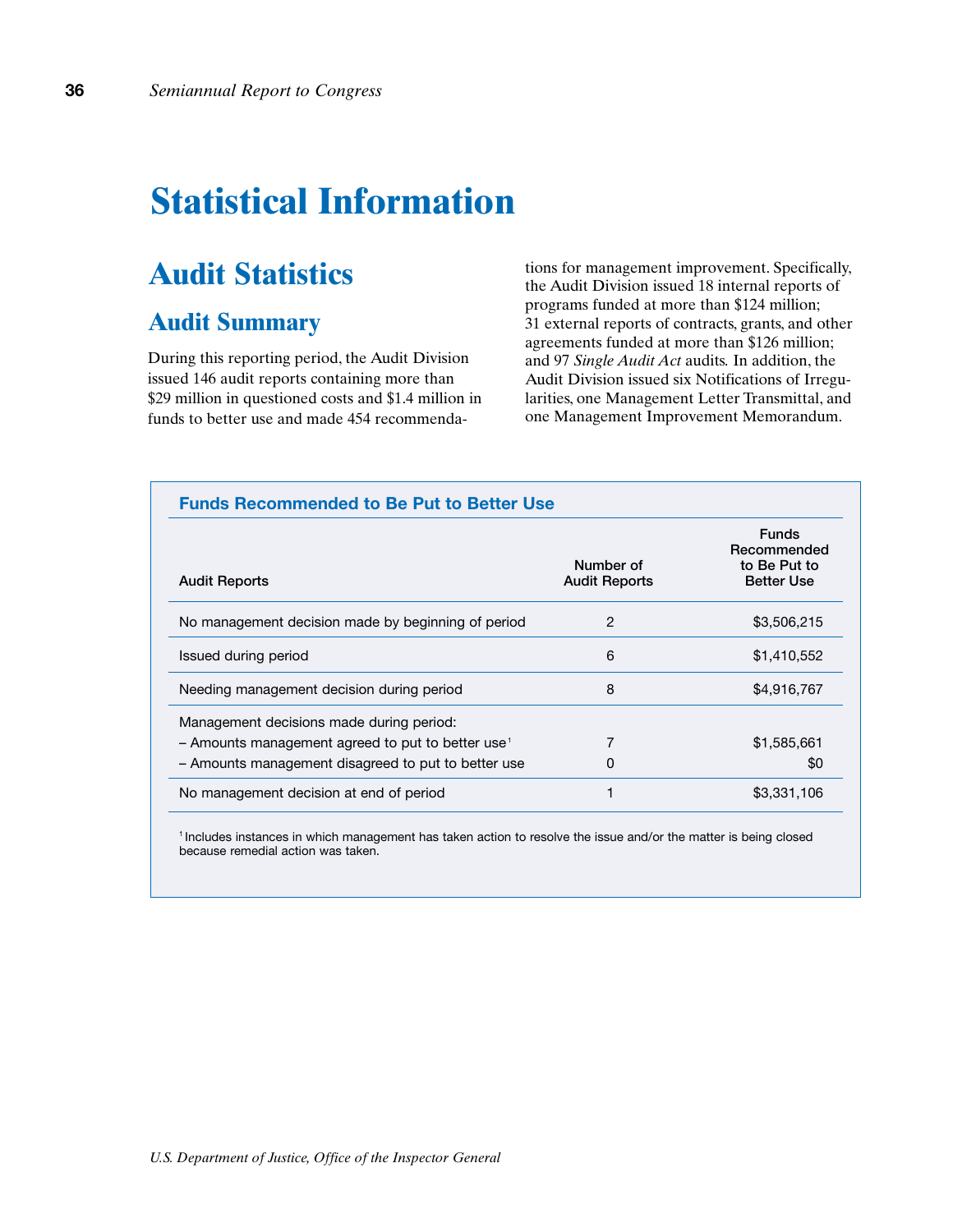| <b>Audits With Questioned Costs</b>                                                                          |                                  |                                                                      |                      |
|--------------------------------------------------------------------------------------------------------------|----------------------------------|----------------------------------------------------------------------|----------------------|
| <b>Audit Reports</b>                                                                                         | Number of<br>of Audit<br>Reports | <b>Total Questioned</b><br>Costs (including<br>unsupported<br>costs) | Unsupported<br>Costs |
| No management decision made by beginning<br>of period                                                        | 20                               | \$18,452,616                                                         | \$6,860,337          |
| Issued during period                                                                                         | 51                               | \$29,258,897                                                         | \$13,827,659         |
| Needing management decision during period                                                                    | 71                               | \$47,711,513                                                         | \$20,687,996         |
| Management decisions made during period:<br>- Amounts management agreed to put to<br>better use <sup>1</sup> | 48 <sup>2</sup>                  | \$36,831,539                                                         | \$18,310,078         |
| - Amounts management disagreed to put to<br>better use                                                       | 5                                | \$1,822,140                                                          | \$0                  |
| No management decision at end of period                                                                      | 20                               | \$8,997,834                                                          | \$2,377,918          |

<sup>1</sup> Includes instances in which management has taken action to resolve the issue and/or the matter is being closed because remedial action was taken.

<sup>2</sup> Two audit reports were not resolved during this reporting period because management has agreed with some, but not all,of the questioned costs in the audits.

|  | <b>Audits Involving Recomendations for Management Improvements</b> |
|--|--------------------------------------------------------------------|
|  |                                                                    |

| <b>Audit Reports</b>                                          | Number of<br>of Audit<br>Reports | Total Number of<br>Management<br>Improvements<br>Recommended |
|---------------------------------------------------------------|----------------------------------|--------------------------------------------------------------|
| No management decision made by beginning of period            | 29                               | 61                                                           |
| Issued during period                                          | 117                              | 454                                                          |
| Needing management decision during period                     | 146                              | 515                                                          |
| Management decisions made during period:                      |                                  |                                                              |
| - Amounts management agreed to put to better use <sup>1</sup> | $117^{2}$                        | 430                                                          |
| - Amounts management disagreed to put to better use           | 0                                | 0                                                            |
| No management decision at end of period                       | 31                               | 85                                                           |

<sup>1</sup> Includes instances in which management has taken action to resolve the issue and/or the matter is being closed because remedial action was taken.

<sup>2</sup> Includes two audit reports that were not resolved during this reporting period because management has agreed to implement a number of, but not all, recommended management improvements in these audits.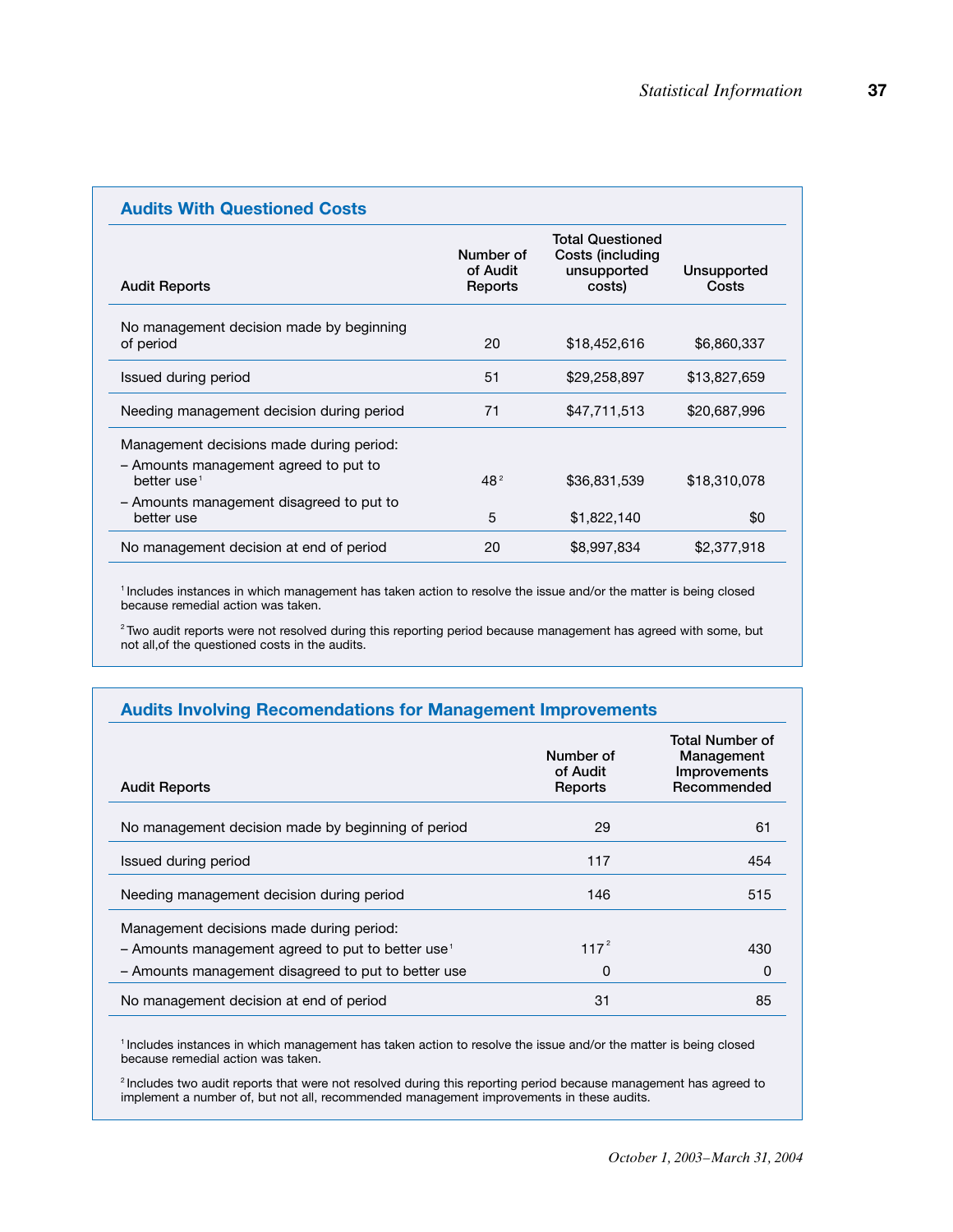## **Audit Follow-Up**

#### **OMB Circular A-50**

Office of Management and Budget (OMB) Circular A-50, *Audit Follow-Up*, requires audit reports to be resolved within six months of the audit report issuance date. The Audit Division monitors the status of open audit reports to track the audit resolution and closure process. As of March 31, 2004, the OIG had closed 130 audit reports and was monitoring the resolution process of 448 open audit reports.

## **Unresolved Audits**

### **Audits Over Six Months Old Without Management Decisions**

As of March 31, 2004, the following audits had no management decision or were in disagreement:

- ◆ COPS Grants to Albuquerque, New Mexico, Police Department
- ◆ COPS Grants to American University
- ◆ COPS Grants to AMTRAK Police Department
- ◆ COPS Grants to Baltimore County, Maryland, Police Department
- ◆ COPS Grants to Chicago, Illinois, Police Department
- ◆ COPS Grants to the City of Camden, New Jersey, Police Department
- ◆ COPS Grants to the City of Chesapeake, Virginia, Police Department
- ◆ COPS Grants to Dona Ana County, New Mexico, Sheriff's Department
- ◆ COPS Grants to Henrico County, Virginia, Division of Police
- ◆ COPS Grants to Merced County, California, Sheriff's Office
- ◆ COPS Grants to Milpitas, California, Police Department
- ◆ COPS Grants to Picuris Pueblo, New Mexico, Police Department
- ◆ COPS Grants to Prince William County, Virginia, Police Department
- ◆ COPS Grants to Suffolk County, Virginia, Police Department
- ◆ COPS Grants to Tampa, Florida, Police Department
- ◆ COPS Grants to Texas Tech University Police Department, Lubbock, Texas
- ◆ U.S. Marshals Service Intergovernmental Service Agreement for Detention Facilities with the Government of Guam

## **Evaluation and Inspections Statistics**

The chart below summarizes the Evaluation and Inspections Division's accomplishments for the six-month reporting period ending March 31, 2004.

| <b>E&amp;I Workload</b><br><b>Accomplishments</b> | Number of<br><b>Reviews</b> |
|---------------------------------------------------|-----------------------------|
| Reviews active at beginning of period             | 6                           |
| Reviews initiated                                 | 6                           |
| Final reports issued                              | 5                           |
| Reviews active at end of reporting period         |                             |

## **Unresolved Inspections**

DOJ Order 2900.10, *Follow-Up and Resolution Policy for Inspection Recommendations by the OIG,* requires reports to be resolved within six months of the report issuance date. As of March 31, 2004, there were no unresolved recommendations.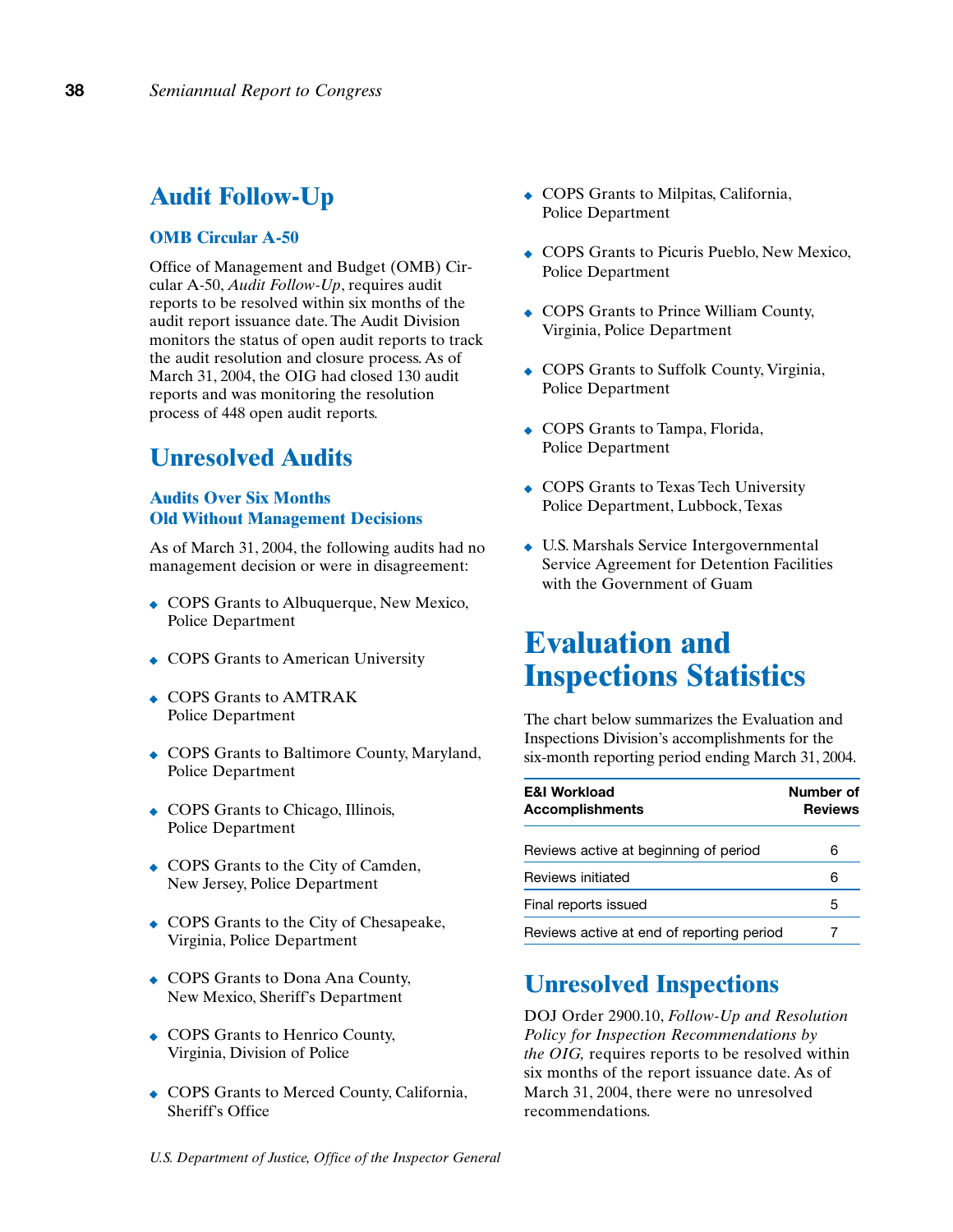## **Investigations Statistics**

The following chart summarizes the workload and accomplishments of the Investigations Division during the six-month period ending March 31, 2004.

| <b>Source of Allegations</b>             |             |
|------------------------------------------|-------------|
| Hotline (telephone and mail)             | 682         |
| Other sources $^1$                       | 3,040       |
| Total allegations received               | 3,722       |
| <b>Investigative Caseload</b>            |             |
| Investigations opened this period        | 219         |
| Investigations closed this period        | 219         |
| Investigations in progress as of 3/31/04 | 477         |
| <b>Prosecutive Actions</b>               |             |
| Criminal indictments/Informations        | 41          |
| Arrests                                  | 48          |
| Convictions/Pleas                        | 52          |
| <b>Administrative Actions</b>            |             |
| Terminations                             | 14          |
| Resignations                             | 46          |
| Disciplinary action                      | 6           |
| <b>Monetary Results</b>                  |             |
| Fines/Restitutions/Recoveries            | \$1,426,452 |
| Seizures                                 | \$200       |
| Bribe monies deposited to the Treasury   | \$1,100     |
| Civil penalties                          | \$0         |

 $^1$  "Other" includes 18 inquiries initiated by the OIG,  $1,499$ received from other agencies, 62 received from individuals in person, and 1,461 received in other ways.

## **Integrity Awareness Briefings**

OIG investigators conducted 124 Integrity Awareness Briefings for Department employees throughout the country. These briefings are designed to educate employees about the misuse of a public official's position for personal gain and to deter employees from committing such offenses. The briefings reached more than 5,990 employees.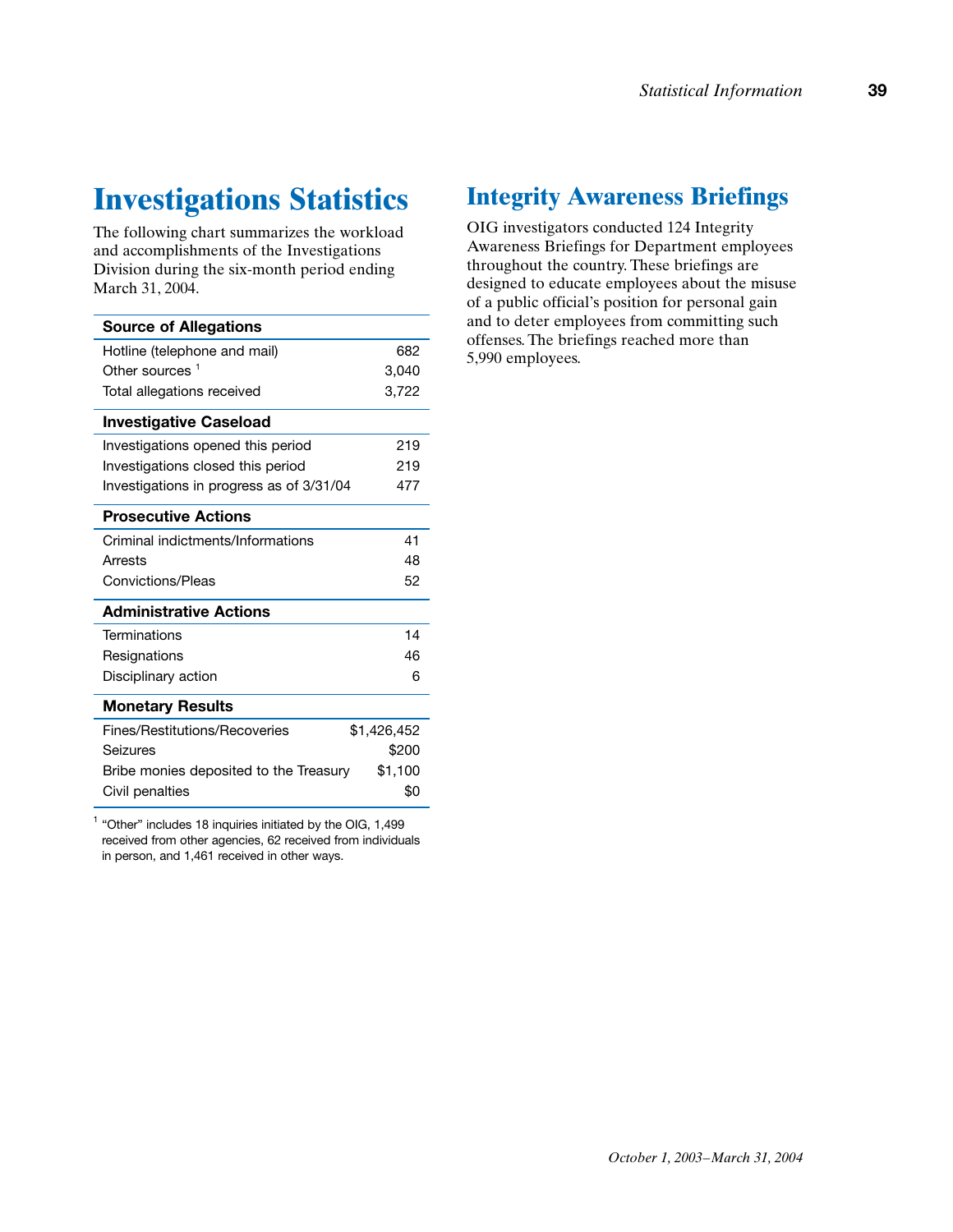# **Appendix 1**

## **AUDIT DIVISION REPORTS**

**October 1, 2003 – March 31, 2004**

#### INTERNAL AND EXTERNAL AUDIT REPORTS

Budget Execution in the United States Marshals Service During Fiscal Years 2002 and 2003

Bureau of Alcohol, Tobacco, Firearms and Explosives' Headquarters Network Infrastructure Pursuant to the Federal Information Security Management Act for Fiscal Year 2003

COPS Grant to the City of Benavides, Texas, Police Department

COPS Grant to the DeKalb County, Georgia, School System

COPS Grant to the Savannah-Chatham County, Georgia, School Police Department

COPS Grants to the Municipality of San Juan, Puerto Rico, Police Department

COPS Methamphetamine Initiative Grants Administered by the Kansas Bureau of Investigation, Topeka, Kansas

Department Critical Infrastructure Protection Implementing Plans to Protect Cyber-Based Infrastructure

Drug Enforcement Administration's Merlin System Pursuant to the Federal Information Security Management Act for Fiscal Year 2003

Federal Bureau of Investigation Headquarters' Information Systems Control Environment for Fiscal Year 2002

Federal Bureau of Investigation's Crisis Response Unit Communications System Pursuant to the Federal Information Security Management Act for Fiscal Year 2003

Federal Bureau of Investigation's Efforts to Improve the Sharing of Intelligence and Other Information

Federal Bureau of Investigation's Legal Attaché Program

Federal Bureau of Investigation's Tactical Operations Unit Network Pursuant to the Federal Information Security Management Act for Fiscal Year 2003

Federal Bureau of Prisons Inmate Release Preparation and Transitional Reentry Programs

Follow-Up Audit of the Drug Enforcement Administration's Laboratory Operations

Immigration and Naturalization Service Expenditures Charged to the Organized Crime Drug Enforcement Task Forces Program for Fiscal Years 1997 – 2002

Implementation of the Communications Assistance for Law Enforcement Act by the Federal Bureau of Investigation

OJP Antiterrorism and Emergency Assistance Program Grants Awarded to the Colorado Division of Criminal Justice, Denver, Colorado

OJP Bureau of Justice Assistance Training and Technical Assistance Provisions for Community Prosecution Grantees Administered by the American Prosecutors' Research Institute, Alexandria, Virginia

OJP Bureau of Justice Assistance Court Information Systems Automation and Integration Project Grant Awarded to SEARCH Group, Inc., Sacramento, California

OJP Drug Court Training and Technical Assistance Program Cooperative Agreement Awarded to the National Council of Juvenile and Family Court Judges, Reno, Nevada

OJP Grant Administered by Suffolk University, Boston, Massachusetts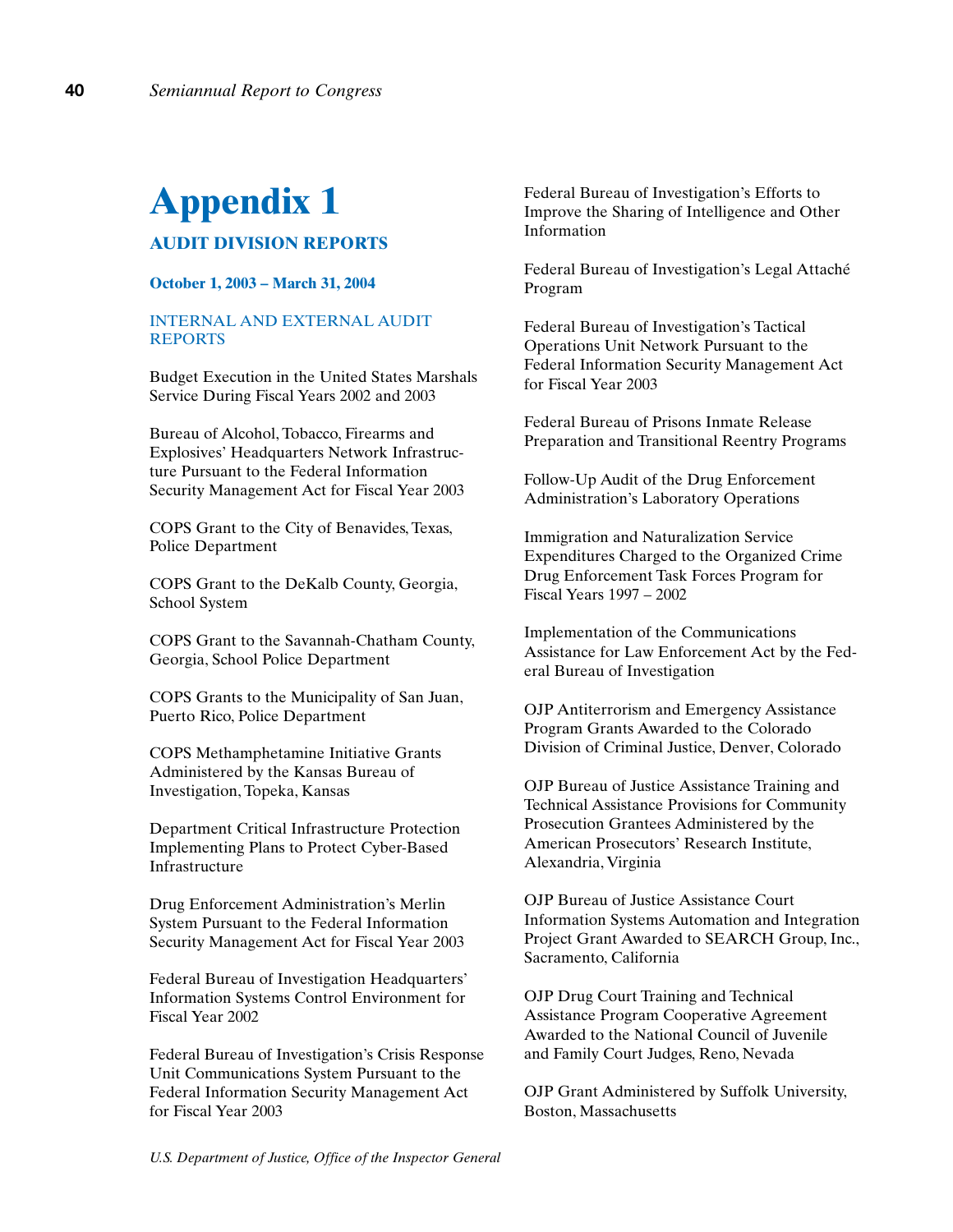OJP Grants Administered by the National American Indian Court Judges Association, National Tribal Justice Resource Center, Boulder, Colorado

OJP Grants to Encourage Arrest Policies and Enforcement Protection Orders Administered by Dane County, Wisconsin

OJP Grants to Turtle Mountain Band of Chippewa Indians, Belcourt, North Dakota

OJP Inter-Tribal Integrated Justice Pilot Project Grant Awarded to the University of Arkansas, Criminal Justice Institute, National Center for Rural Law Enforcement, Little Rock, Arkansas

OJP Juvenile Accountability Incentive Block Grant Training and Technical Assistance Program Cooperative Agreement Awarded to the Development Services Group, Inc., Bethesda, Maryland

OJP Missing Children's Assistance Award Administered by the Fox Valley Technical College, Appleton, Wisconsin (98-MC-CX-K010)

OJP Missing Children's Assistance Award Administered by the Fox Valley Technical College, Appleton, Wisconsin (98-MC-CX-K003)

OJP No Suspect Casework DNA Backlog Reduction Program Grant to the State of Ohio Bureau of Criminal Identification and Investigation, London, Ohio

OJP Office of Juvenile Justice and Delinquency Prevention Education Project Grant Awarded to the Constitutional Rights Foundation, Los Angeles, California

OJP Office of Juvenile Justice and Delinquency Prevention Juvenile Restitution Initiative Balanced and Restorative Justice Project Awarded to the Florida Atlantic University, Boca Raton, Florida

OJP Office of Juvenile Justice and Delinquency Prevention Missing Children's Assistance Grant Administered by the National Center for Missing and Exploited Children, Alexandria, Virginia

OJP Office of Juvenile Justice and Delinquency Prevention National K-12 Substance Abuse Prevention and Violence Avoidance Project Grant Awarded to D.A.R.E. America, Inglewood, California

OJP Office of Juvenile Justice and Delinquency Prevention National Training and Technical Assistance Project Grant Awarded to the National Court Appointed Special Advocate Association, Seattle, Washington

OJP Office of Juvenile Justice and Delinquency Prevention Spokane Safe Start Grant Awarded to Washington State University, Pullman, Washington

OJP Office of Juvenile Justice and Delinquency Prevention TeenSupreme Career Prep Program Grant Awarded to the Boys and Girls Club of America, Inc.

OJP Ready, Willing, and Able Criminal Justice Grant Administered by the Doe Fund, Inc., New York, New York

OJP School Violence Resource Center Grant Awarded to the University of Arkansas, Criminal Justice Institute, National Center for Rural Law Enforcement, Little Rock, Arkansas

OJP Strategic Information Technology Center Project Grant Awarded to the University of Arkansas, Criminal Justice Institute, National Center for Rural Law Enforcement, Little Rock, Arkansas

OJP Training and Technical Assistance Cooperative Agreement to the Fund for the City of New York, New York

OJP Western Regional Children's Advocacy Center Cooperative Agreement Awarded to the Children's Advocacy Center for the Pikes Peak Region, Inc., Colorado Springs, Colorado

Payments to Vendors by the United States Attorneys' Offices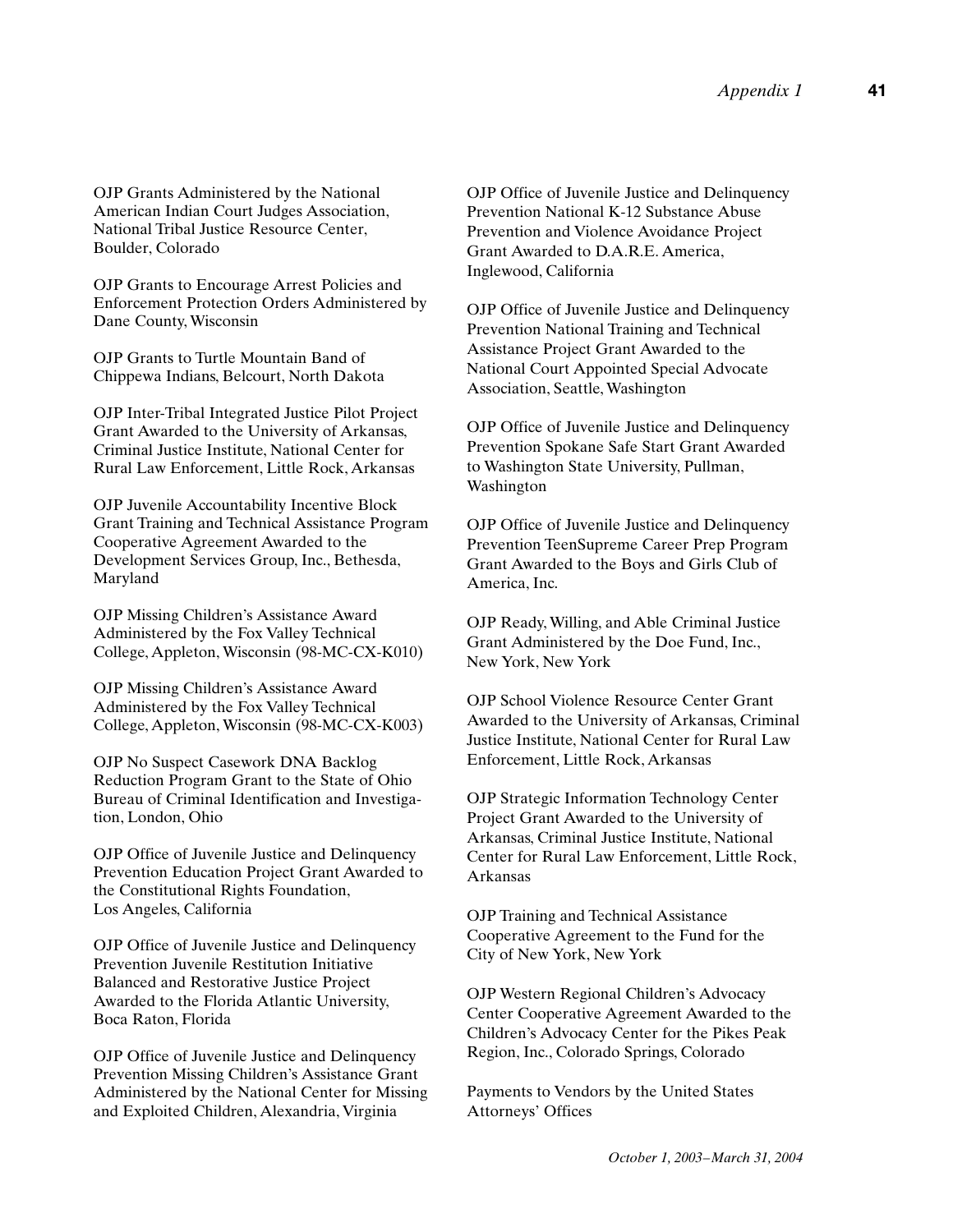Prompt Payment Act Interest Penalties Paid by the Department of Justice During Fiscal Years 2002 and 2003

U.S. Department of Justice Annual Financial Statement for Fiscal Year 2003

United States Marshals Service's Prisoner Medical Care

United States Marshals Service's Warrant Information Network Pursuant to the Federal Information SecurityManagement Act for Fiscal Year 2003

Use of Equitable Sharing Revenues by the New Braunfels, Texas, Police Department

#### SINGLE AUDIT ACT REPORTS OF DEPARTMENT OF JUSTICE ACTIVITIES

American Registry of Pathology

Analytic Services, Inc.

Andrew County, Missouri

Borough of Shoemakersville, Berks County, Pennsylvania

Boys and Girls Club of Boston, Inc.

Brown County, South Dakota

C.C.E. Central Dispatch Authority

Caring Unlimited, Inc.

Chaves County, New Mexico

Cherokee County, South Carolina

City and County of Denver, Colorado

City of Asbury Park, County of Monmouth, New Jersey

City of Augusta, Georgia

City of Aurora, Colorado

City of Baltimore, Maryland

City of Bellevue, Washington

City of Chester, Delaware County, Pennsylvania

City of Columbia, South Carolina

City of Dallas, Texas

City of Douglasville, Georgia

City of Durham, North Carolina

City of East St. Louis, Illinois

City of El Paso, Texas

City of Kansas City, Missouri

City of Lawrence, Massachusetts

City of Lenexa, Kansas

City of Little Rock, Arkansas

City of Livonia, Michigan

City of Louisville, Kentucky

City of Marion, South Carolina

City of Medford, Massachusetts

City of Miami Beach, Florida

City of Moline, Illinois

City of Pritchard, Alabama

City of South Sioux City, Nebraska

City of Valley, Alabama

Clay County, Iowa

Clinton County, Missouri

Commonwealth of Puerto Rico, Administration of Corrections

Commonwealth of Puerto Rico, Office of Youth Affairs

Commonwealth of Puerto Rico, Puerto Rico Police Department, Fiscal Year 2000

Commonwealth of Puerto Rico, Puerto Rico Police Department, Fiscal Year 2001

Commonwealth of Puerto Rico, Puerto Rico Police Department, Fiscal Year 2002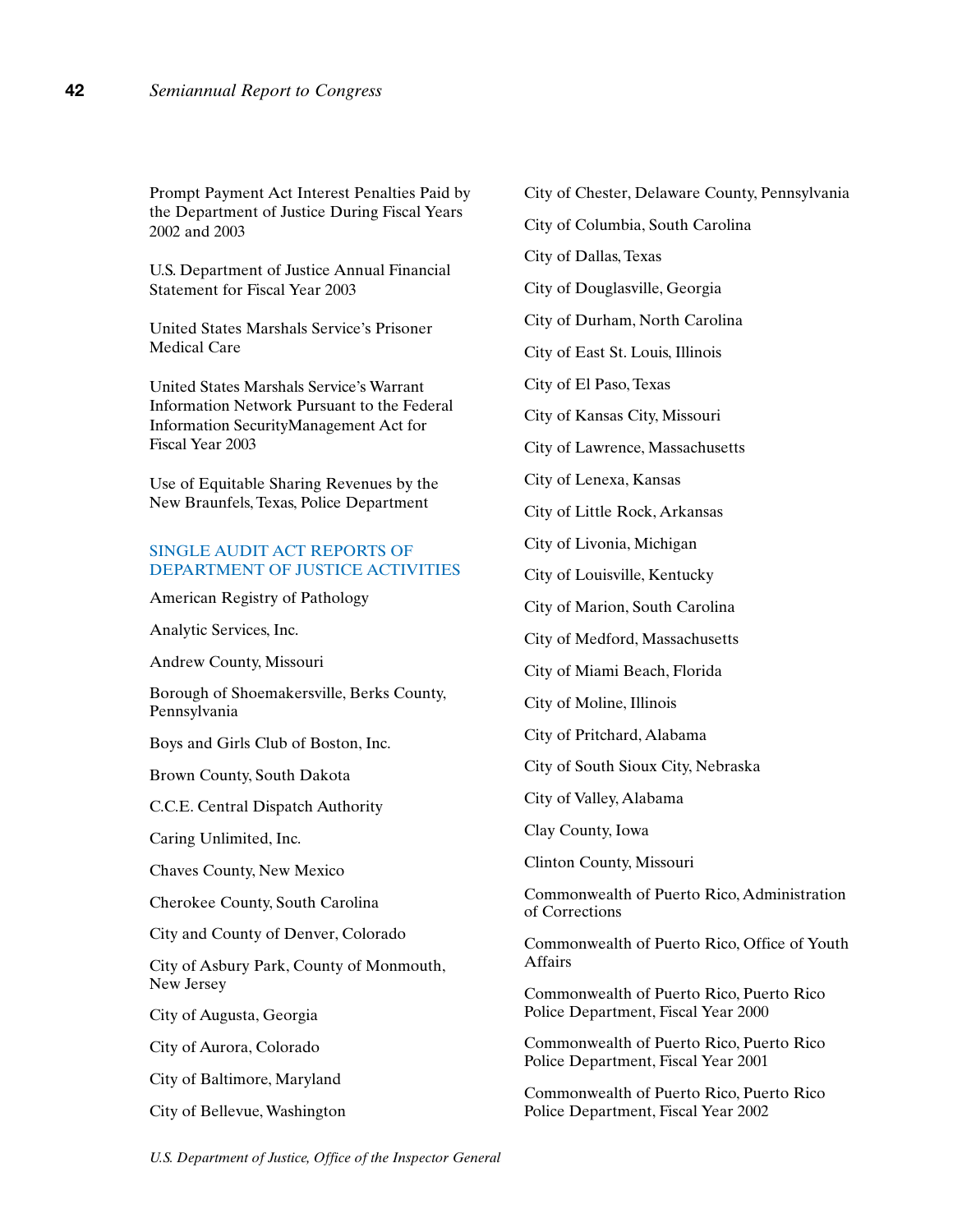County of Livingston, New York County of San Bernardino, California Department of Human Services, Arkansas Florida Council Against Sexual Violence, Inc. FN Manufacturing, Inc., Fiscal Year 2001 FN Manufacturing, Inc., Fiscal Year 2002 Government of the District of Columbia Howard University Independent School District, Chisholm, Minnesota International Association of Fire Fighters Kanawha County, West Virginia Lasting Impressions Child Development Center, Inc. Livingston County, Missouri Marion County, Indiana Miami Township, Clermont County, Ohio Montgomery County, Indiana Morning Star House, Inc., New Mexico MST Institute, Inc. National Academy of Sciences National American Indian Court Judges Association, Colorado National Center for Victims of Crime National Children's Alliance National Crime Prevention Council National Educational and Economic Development, Inc. National Forensic Science Technology Center, Inc. Nevada Business Services, Inc. North Harris Montgomery Community College District, Houston, Texas

Oglala Sioux Tribal Department of Public Safety, South Dakota Praxis International Puerto Rico Department of Justice Rape and Domestic Violence Information Center, Inc. Sac and Fox Nation of Missouri South Dakota Coalition Against Domestic Violence and Sexual Assault State of Alabama State of Arkansas State of Illinois State of New Mexico, City of Rio Rancho State of New Mexico, Taos County State of New Mexico, Valencia County State of Wisconsin Stoddard County, Missouri Table Mountain Rancheria Band of Indians The City of New Orleans, Louisiana The Hopi Tribe, Arizona Three Affiliated Tribes, North Dakota Town of Manchester, Connecticut Town of North Reading, Massachusetts Town of Riverhead, New York Township of Mehlenberg, Berks County, Pennsylvania Unified Government of Wyandotte County, Kansas University of Arkansas for Medical Sciences West Virginia Legal Services Plan, Inc. White Buffalo Calf Woman's Society, Inc., South Dakota Wiconi Wawakiya, Inc., South Dakota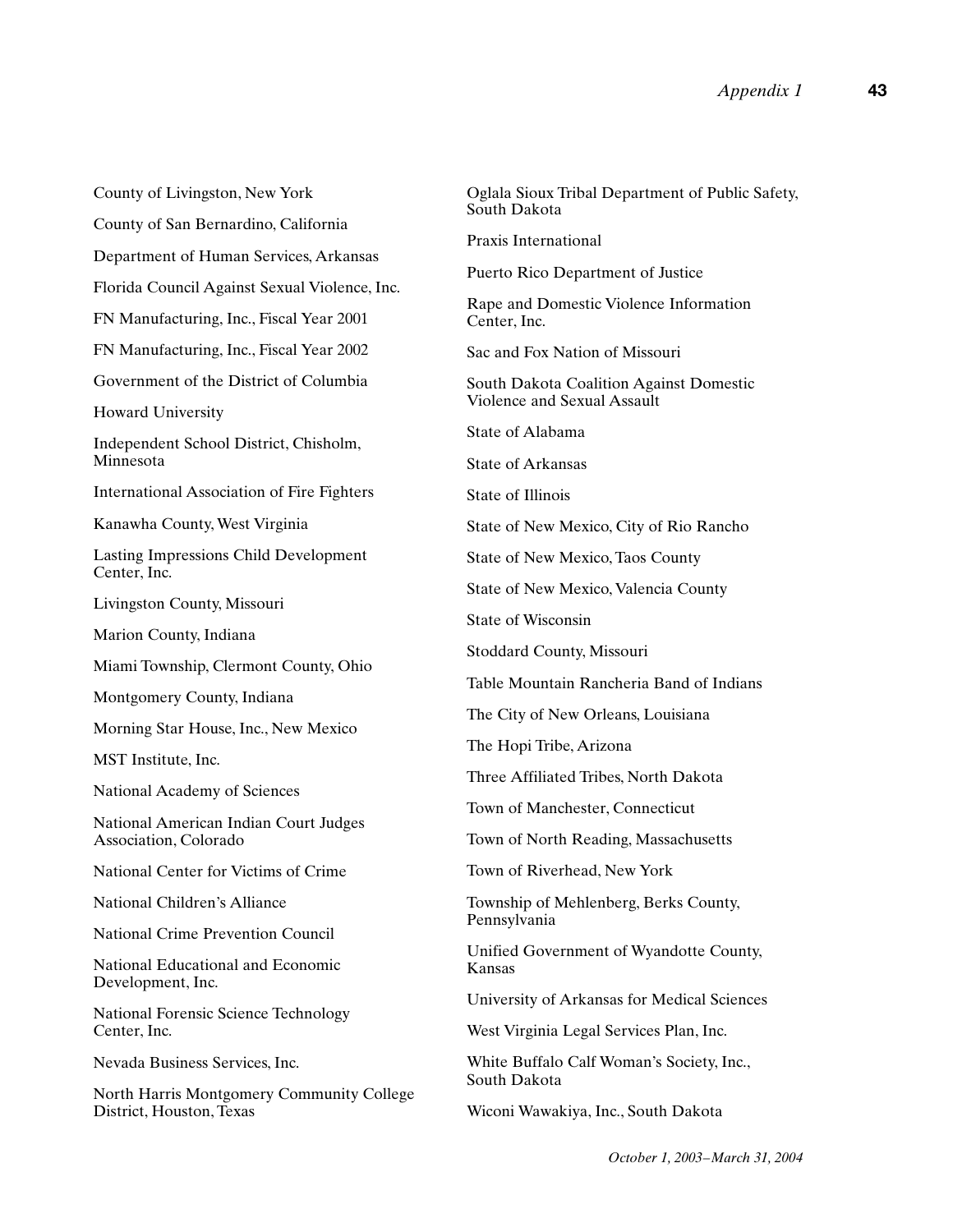## **AUDIT DIVISION REPORTS**

## **October 1, 2003 – March 31, 2004**

## **Quantifiable Potential Monetary Benefits**

| <b>Audit Report</b>                                                                                                                                        | Questioned<br>Costs | <b>Unsupported</b><br>Costs | <b>Funds Put to</b><br><b>Better Use</b> |
|------------------------------------------------------------------------------------------------------------------------------------------------------------|---------------------|-----------------------------|------------------------------------------|
| Boys and Girls Club of Boston, Inc.                                                                                                                        | \$284               | \$284                       |                                          |
| Brown County, South Dakota                                                                                                                                 | \$21,733            | \$21,733                    |                                          |
| City of Bellevue, Washington                                                                                                                               | \$293,083           |                             |                                          |
| City of East St. Louis, Illinois                                                                                                                           | \$92,050            | \$92,050                    |                                          |
| City of El Paso, Texas                                                                                                                                     | \$133,046           |                             |                                          |
| City of Kansas City, Missouri                                                                                                                              | \$32,000            |                             |                                          |
| City of Louisville, Kentucky                                                                                                                               | \$199,950           |                             |                                          |
| City of Pritchard, Alabama                                                                                                                                 | \$916               |                             |                                          |
| City of Valley, Alabama                                                                                                                                    | \$10,793            |                             |                                          |
| Commonwealth of Puerto Rico,<br><b>Administration of Corrections</b>                                                                                       | \$11,900            |                             |                                          |
| Commonwealth of Puerto Rico,<br>Puerto Rico Police Department, Fiscal Year 2000                                                                            | \$87,608            |                             |                                          |
| COPS Grant to the City of Benavides,<br>Texas, Police Department                                                                                           | \$603               | \$603                       | \$20,816                                 |
| COPS Grant to the DeKalb County, Georgia,<br>School System                                                                                                 | \$2,986             |                             |                                          |
| COPS Grants to the Municipality of San Juan,<br>Puerto Rico, Police Department                                                                             | \$6,990,513         | \$5,266,458                 | \$296,230                                |
| <b>COPS Methamphetamine Initiative Grants</b><br>Administered by the Kansas Bureau of Investigation,<br>Topeka, Kansas                                     | \$198,874           |                             |                                          |
| FN Manufacturing, Inc., Fiscal Year 2001                                                                                                                   | \$40,803            |                             |                                          |
| FN Manufacturing, Inc., Fiscal Year 2002                                                                                                                   | \$24,248            |                             |                                          |
| Government of the District of Columbia                                                                                                                     | \$18,106            |                             |                                          |
| Immigration and Naturalization Service Expenditures<br>Charged to the Organized Crime Drug Enforcement<br>Task Forces Program for Fiscal Years 1997 - 2002 | \$6,673,751         | \$3,590,969                 |                                          |
| Independent School District, Chisholm, Minnesota                                                                                                           | \$12,000            |                             |                                          |
| Marion County, Indiana                                                                                                                                     | \$582,147           |                             |                                          |
| Miami Township, Clermont County, Ohio                                                                                                                      | \$29,250            |                             |                                          |
| Montgomery County, Indiana                                                                                                                                 | \$89,322            |                             |                                          |
| Morning Star House, Inc., New Mexico                                                                                                                       | \$12,499            | \$12,499                    |                                          |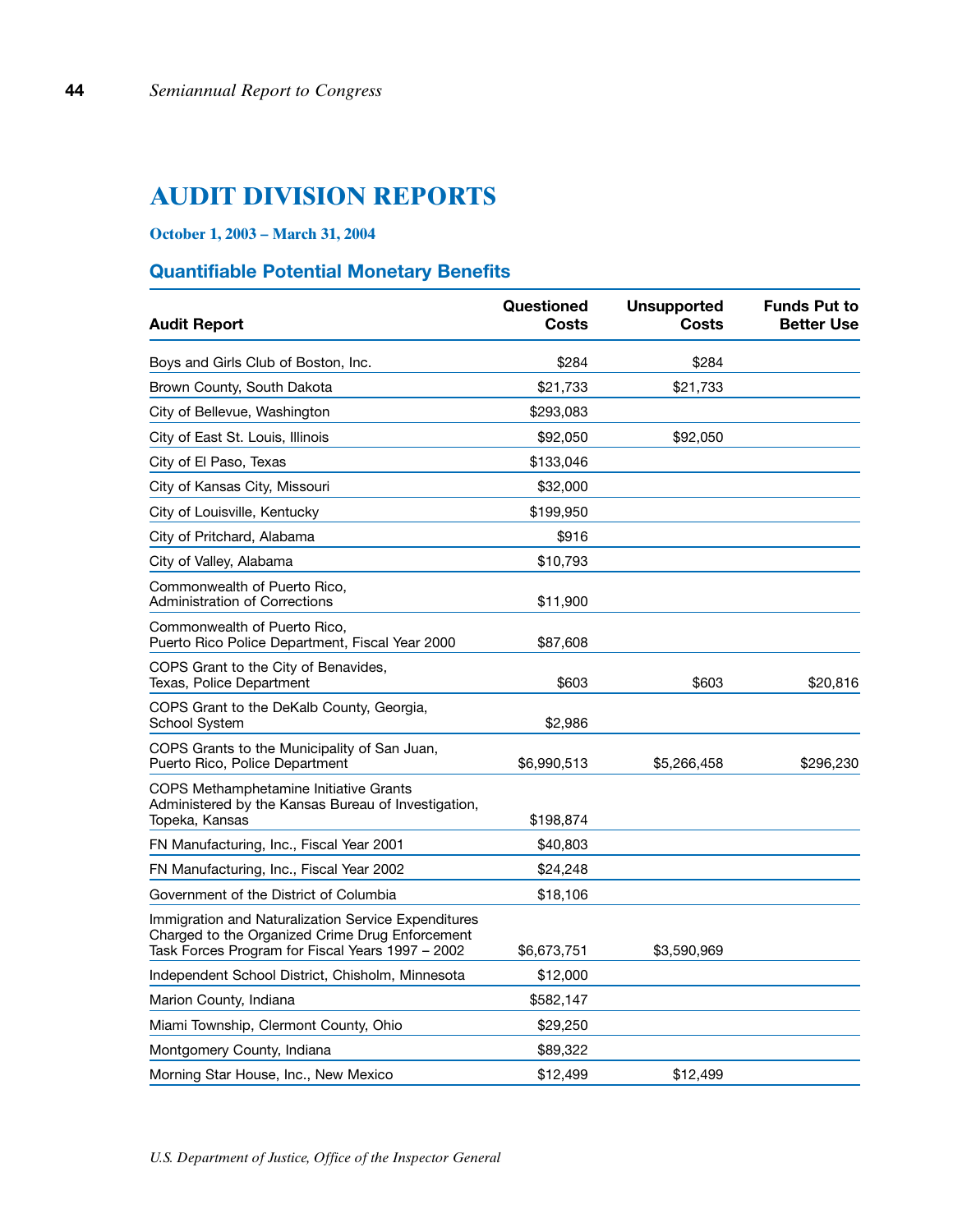| <b>Audit Report</b>                                                                                                                                                                                         | Questioned<br><b>Costs</b> | <b>Unsupported</b><br><b>Costs</b> | <b>Funds Put to</b><br><b>Better Use</b> |
|-------------------------------------------------------------------------------------------------------------------------------------------------------------------------------------------------------------|----------------------------|------------------------------------|------------------------------------------|
| National Center for Victims of Crime                                                                                                                                                                        | \$40,755                   |                                    |                                          |
| National Forensic Science Technology Center, Inc.                                                                                                                                                           | \$64,749                   |                                    |                                          |
| Nevada Business Services, Inc.                                                                                                                                                                              | \$166,000                  |                                    |                                          |
| OJP Antiterrorism and Emergency Assistance Program<br>Grants Awarded to the Colorado Division of Criminal<br>Justice, Denver, Colorado                                                                      | \$204,101                  | \$202,960                          |                                          |
| OJP Bureau of Justice Assistance Court Information<br>Systems Automation and Integration Project Grant<br>Awarded to SEARCH Group, Inc., Sacramento, California                                             | \$29,602                   | \$25,000                           |                                          |
| OJP Grant Administered by Suffolk University,<br>Boston, Massachusetts                                                                                                                                      | \$25,279                   | \$9,691                            | \$68,905                                 |
| OJP Grants Administered by the National American<br>Indian Court Judges Association, Tribal Courts<br>Technical Assistance Grant to the National Tribal<br>Justice Resource Center, Boulder, Colorado       | \$31,921                   | \$3,439                            |                                          |
| OJP Grants to Encourage Arrest Policies and<br>Enforcement Protection Orders Administered by<br>Dane County, Wisconsin                                                                                      | \$1,766,964                | \$1,603,298                        | \$4,182                                  |
| OJP Grants to Turtle Mountain Band of Chippewa<br>Indians, Belcourt, North Dakota                                                                                                                           | \$604,806                  | \$399,555                          |                                          |
| OJP Missing Children's Assistance Award<br>Administered by the Fox Valley Technical College,<br>Appleton, Wisconsin                                                                                         | \$777,090                  | \$629,627                          |                                          |
| OJP Missing Children's Assistance Award<br>Administered by the Fox Valley Technical College,<br>Appleton, Wisconsin                                                                                         | \$15,768                   |                                    |                                          |
| OJP No Suspect Casework DNA Backlog Reduction<br>Program Grant Awarded to the State of Ohio Bureau<br>of Criminal Identification and Investigation,<br>London, Ohio                                         | \$106,775                  | \$83,107                           |                                          |
| OJP Office of Juvenile Justice and Delinquency<br>Prevention Juvenile Restitution Initiative Balanced<br>and Restorative Justice Project Awarded to the<br>Florida Atlantic University, Boca Raton, Florida | \$199,221                  | \$199,221                          | \$20.419                                 |
| OJP Office of Juvenile Justice and Delinquency<br>Prevention National K-12 Substance Abuse<br>Prevention and Violence Avoidance Project Grant<br>Awarded to D.A.R.E. America, Inglewood, California         | \$17,230                   | \$17,230                           |                                          |
| OJP Office of Juvenile Justice and Delinquency<br>Prevention TeenSupreme Career Prep Program Grant<br>Awarded to the Boys and Girls Clubs of America, Inc.                                                  | \$437,885                  | \$362,434                          |                                          |
| OJP Ready, Willing, and Able Criminal Justice Grant<br>Administered by the Doe Fund, Inc.,<br>New York, New York                                                                                            | \$24,832                   | \$24,832                           |                                          |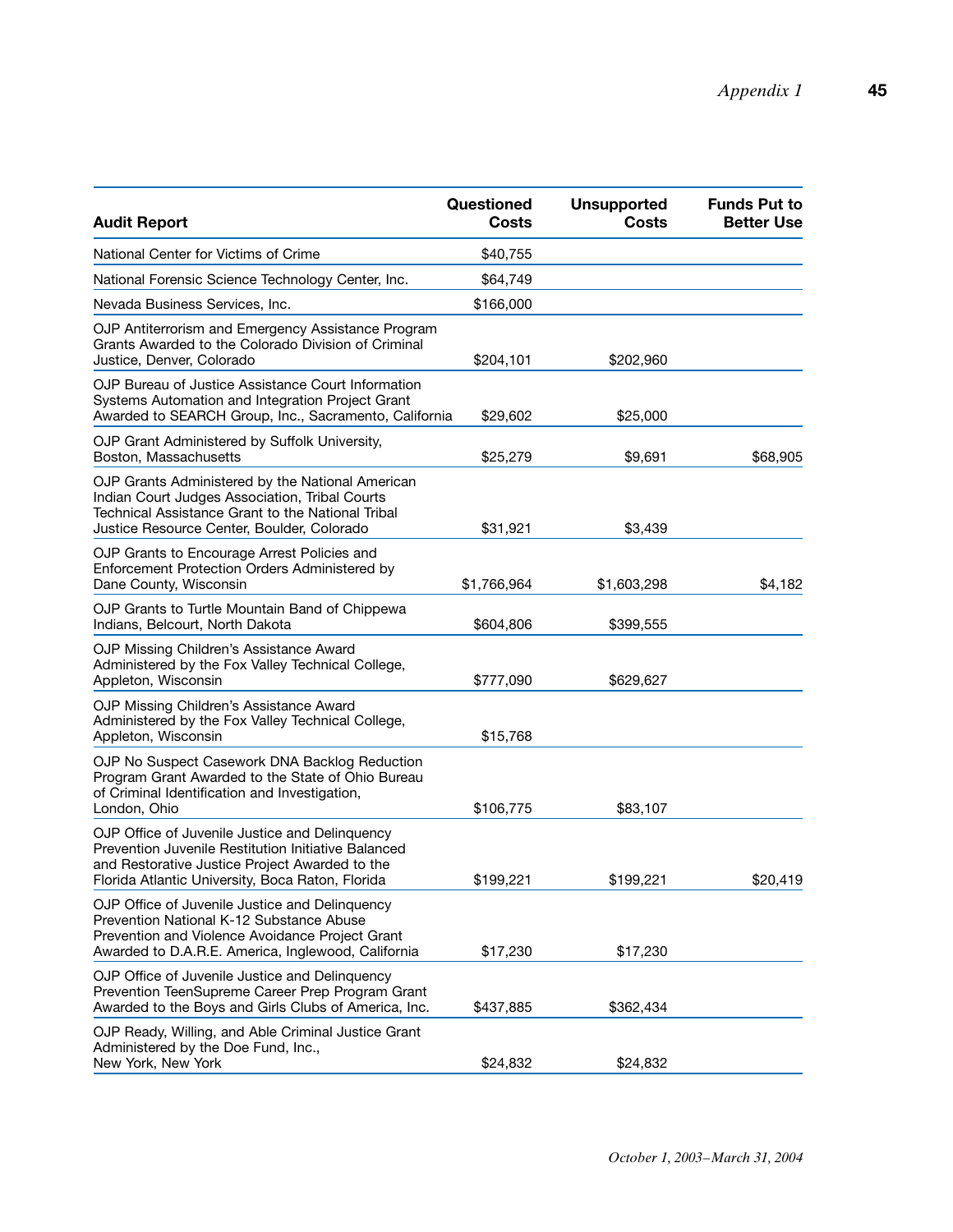| <b>Audit Report</b>                                                                                                                                                                  | Questioned<br>Costs | <b>Unsupported</b><br><b>Costs</b> | <b>Funds Put to</b><br><b>Better Use</b> |
|--------------------------------------------------------------------------------------------------------------------------------------------------------------------------------------|---------------------|------------------------------------|------------------------------------------|
| OJP Western Regional Children's Advocacy Center<br>Cooperative Agreement Awarded to the Children's<br>Advocacy Center for the Pikes Peak Region, Inc.,<br>Colorado Springs, Colorado | \$17,975            |                                    |                                          |
| Oglala Sioux Tribal Department of Public Safety,<br>South Dakota                                                                                                                     | \$796,695           | \$796,695                          |                                          |
| Sac and Fox Nation of Missouri                                                                                                                                                       | \$64,954            | \$64,954                           |                                          |
| State of Alabama                                                                                                                                                                     | \$969               |                                    |                                          |
| State of New Mexico, Valencia County                                                                                                                                                 | \$274,936           |                                    |                                          |
| State of Wisconsin                                                                                                                                                                   | \$149,784           |                                    |                                          |
| Table Mountain Rancheria Band of Indians                                                                                                                                             | \$222,546           |                                    |                                          |
| Three Affiliated Tribes, North Dakota                                                                                                                                                | \$401,319           | \$401,319                          |                                          |
| Unified Government of Wyandotte County, Kansas                                                                                                                                       | \$19,701            | \$19,701                           |                                          |
| United States Marshals Service's Prisoner Medical Care                                                                                                                               | \$7,211,411         |                                    | \$1,000,000                              |
| University of Arkansas for Medical Sciences                                                                                                                                          | \$27,164            |                                    |                                          |
| Total                                                                                                                                                                                | \$29,258,897        | \$13,827,659                       | \$1,410,552                              |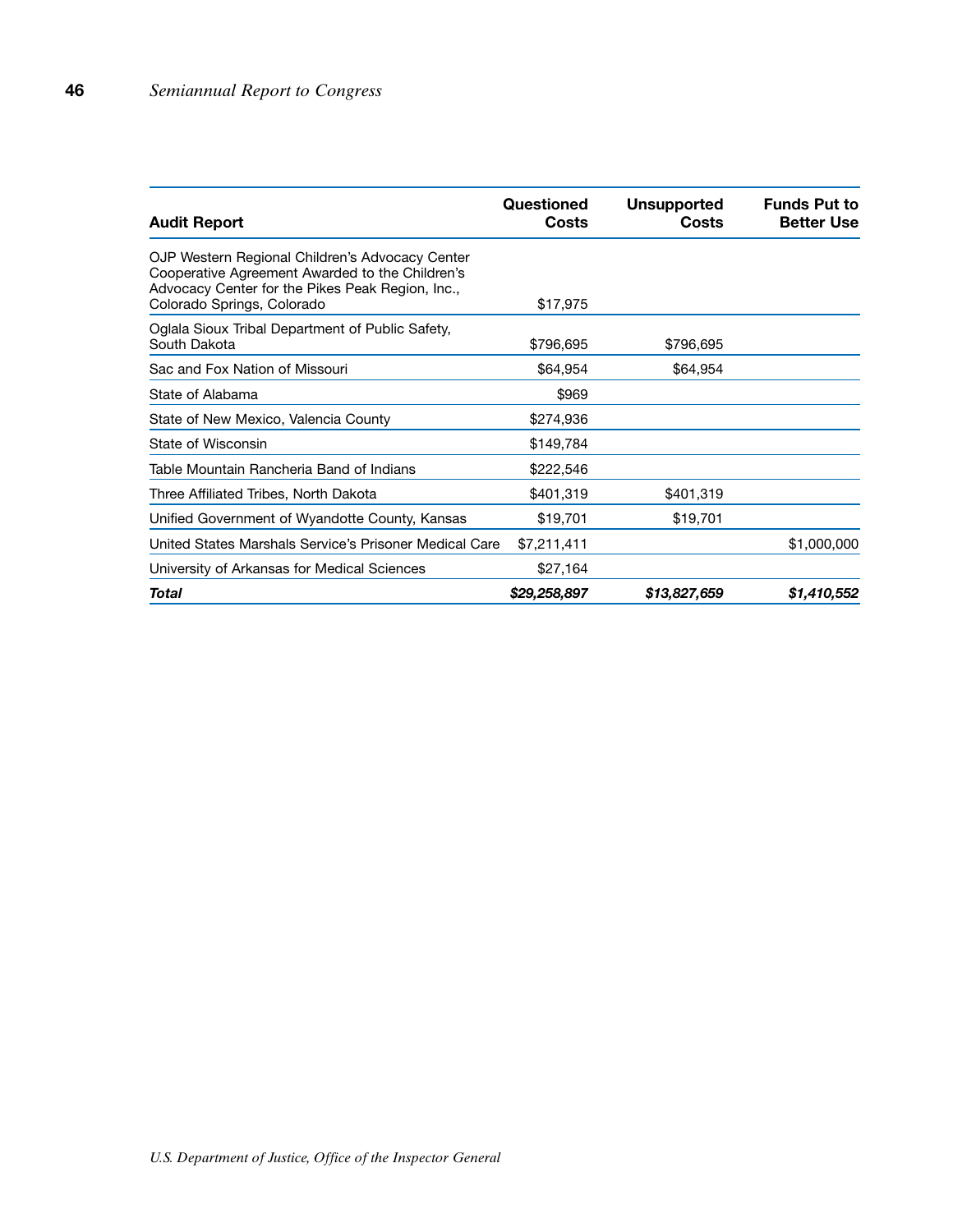# **Appendix 2**

## **EVALUATION AND INSPECTIONS DIVISION REPORTS**

## **October 1, 2003 – March 31, 2004**

IDENT/IAFIS: The Batres Case and the Status of the Integration Project

Review of the Critical Incident Response Plans of the United States Attorneys' Offices

Review of the Drug Enforcement Administration's Disciplinary System

Review of the Drug Enforcement Administration's Custodial Accountability for Evidence Held at the Field Divisions

Review of the United States Marshals Service Judicial Security Process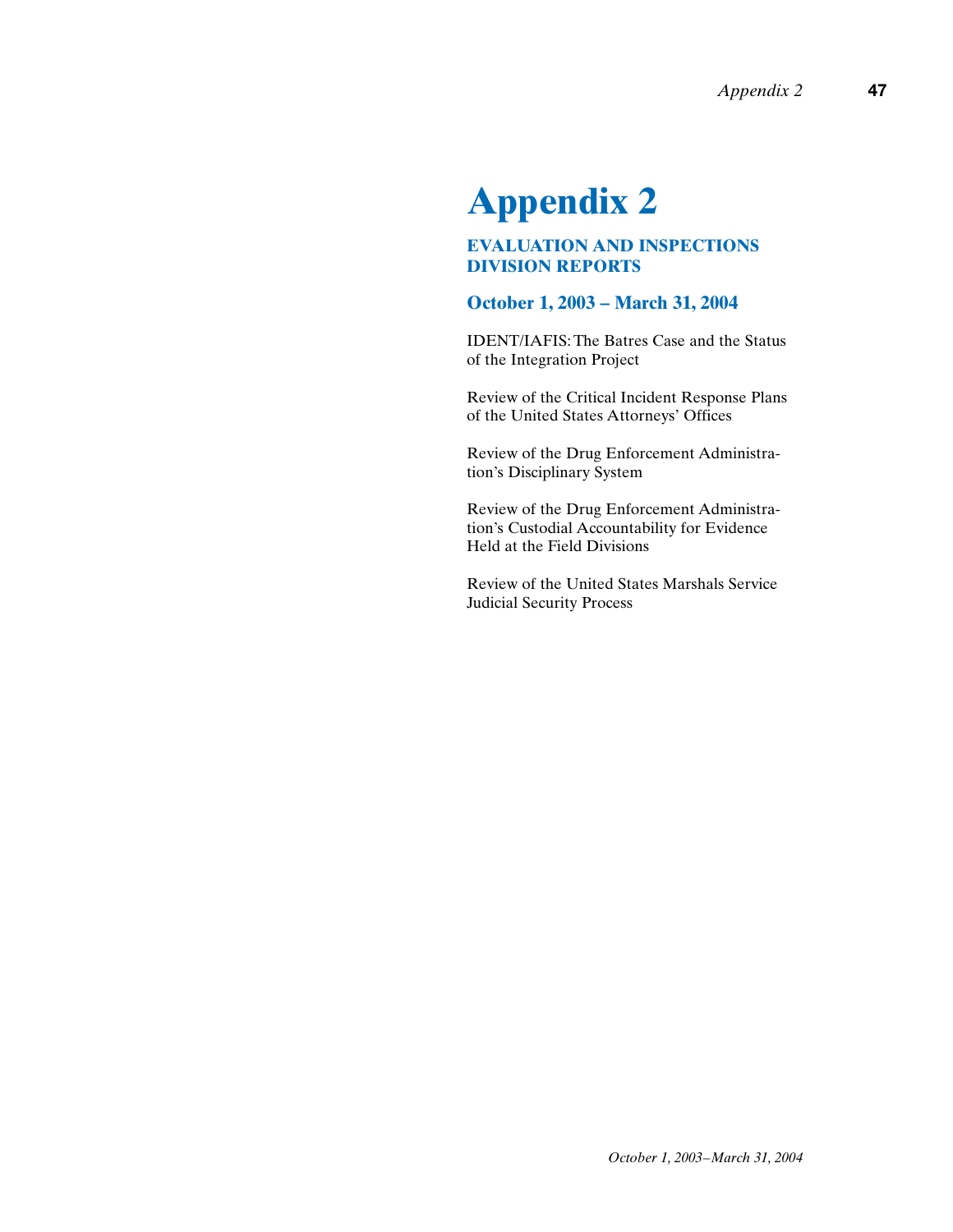## **Appendix 3 GLOSSARY OF TERMS**

The following are definitions of specific terms as they are used in this report:

**Alien:** Any person who is not a citizen or national of the United States.

**External Audit Report:** The results of audits and related reviews of expenditures made under Department contracts, grants, and other agreements. External audits are conducted in accordance with the Comptroller General's *Government Auditing Standards* and related professional auditing standards.

**Information:** Formal accusation of a crime made by a prosecuting attorney as distinguished from an indictment handed down by a grand jury.

**Internal Audit Report:** The results of audits and related reviews of Department organizations, programs, functions, computer security and information technology, and financial statements. Internal audits are conducted in accordance with the Comptroller General's *Government Auditing Standards* and related professional auditing standards.

**Material Weakness:** A failure in a system of control or a lack of control determined by the agency head to be important enough to be reported to the President and Congress. A weakness of this type could significantly impair fulfillment of an agency's mission; deprive the public of needed services; violate statutory or regulatory requirements; significantly weaken safeguards against waste, loss, unauthorized use or misappropriation of funds, property, or other assets; or result in a conflict of interest.

**Qualified Opinion:** The judgment by the certified public accountant in an audit report that "except for" something, the financial statements fairly present the financial position and operating results of the entity.

**Questioned Cost:** A cost that is questioned by the OIG because of (a) an alleged violation of a provision of a law, regulation, contract, grant, cooperative agreement, or other agreement or document governing the expenditure of funds; (b) a finding that, at the time of the audit, such cost is not supported by adequate documentation; or (c) a finding that the expenditure of funds for the intended purpose is unnecessary or unreasonable.

**Recommendation That Funds Be Put to Better Use:** Recommendation by the OIG that funds could be used more efficiently if management of an entity took actions to implement and complete the recommendation, including (a) reductions in outlays; (b) deobligation of funds from programs or operations; (c) withdrawal of interest subsidy costs on loans or loan guarantees, insurance, or bonds; (d) costs not incurred by implementing recommended improvements related to the operations of the entity, a contractor, or grantee; (e) avoidance of unnecessary expenditures noted in pre-award reviews of contract or grant agreements; or (f) any other savings that are specifically identified.

**Reportable Condition:** Includes matters coming to the auditor's attention that, in the auditor's judgment, should be communicated because they represent significant deficiencies in the design or operation of internal controls that could adversely affect the entity's ability to properly report financial data.

**Supervised Release:** Court-monitored supervision upon release from incarceration.

**Unqualified Opinion:** The judgment of the certified public accountant who has no reservation as to the fairness of the entity's financial statements.

**Unsupported Cost:** A cost that is questioned by the OIG because the OIG found, at the time of the audit, the cost was not supported by adequate documentation.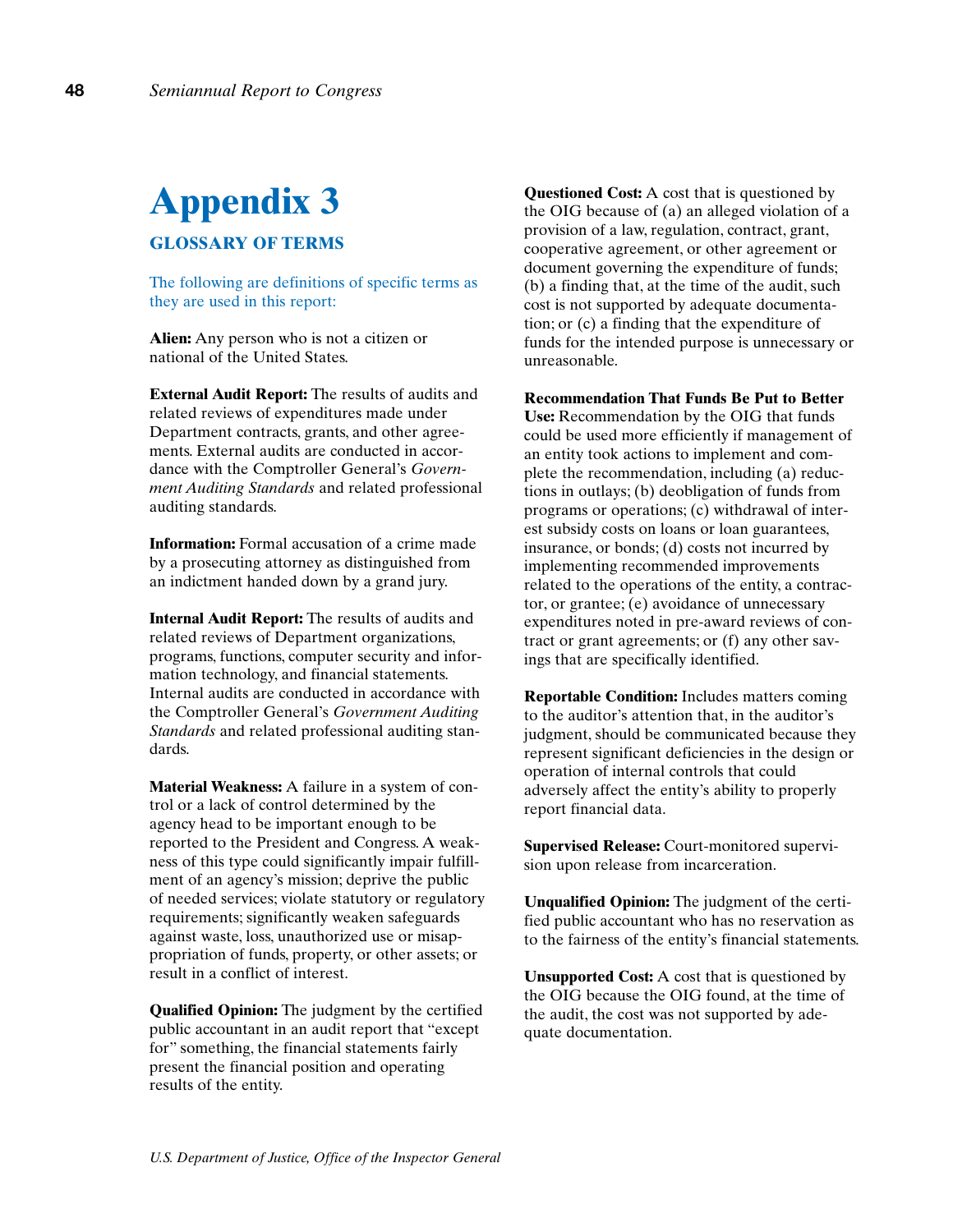# **Appendix 4**

## **ACRONYMS AND ABBREVIATIONS**

The following are acronyms and abbreviations widely used in the report:

| <b>ATF</b>        | Bureau of Alcohol, Tobacco,<br>Firearms and Explosives   |  |
|-------------------|----------------------------------------------------------|--|
| <b>BOP</b>        | <b>Federal Bureau of Prisons</b>                         |  |
| <b>COPS</b>       | Office of Community Oriented<br><b>Policing Services</b> |  |
| <b>DEA</b>        | Drug Enforcement<br>Administration                       |  |
| <b>Department</b> | U.S. Department of Justice                               |  |
| <b>DHS</b>        | Department of Homeland<br>Security                       |  |
| <b>EOUSA</b>      | <b>Executive Office for</b><br><b>U.S. Attorneys</b>     |  |
| FBI               | Federal Bureau of Investigation                          |  |
| FY                | Fiscal year                                              |  |
| <b>IG Act</b>     | Inspector General Act of 1978,<br>as amended             |  |
| IТ                | Information technology                                   |  |
| <b>JMD</b>        | <b>Justice Management Division</b>                       |  |
| <b>MDC</b>        | <b>Metropolitan Detention Center</b>                     |  |
| OIG               | Office of the Inspector General                          |  |
| <b>OJP</b>        | Office of Justice Programs                               |  |
| <b>OMB</b>        | Office of Management and<br><b>Budget</b>                |  |
| <b>OPR</b>        | Office of Professional<br>Responsibility                 |  |
| <b>USAO</b>       | U.S. Attorney's Office                                   |  |
| <b>USMS</b>       | <b>U.S. Marshals Service</b>                             |  |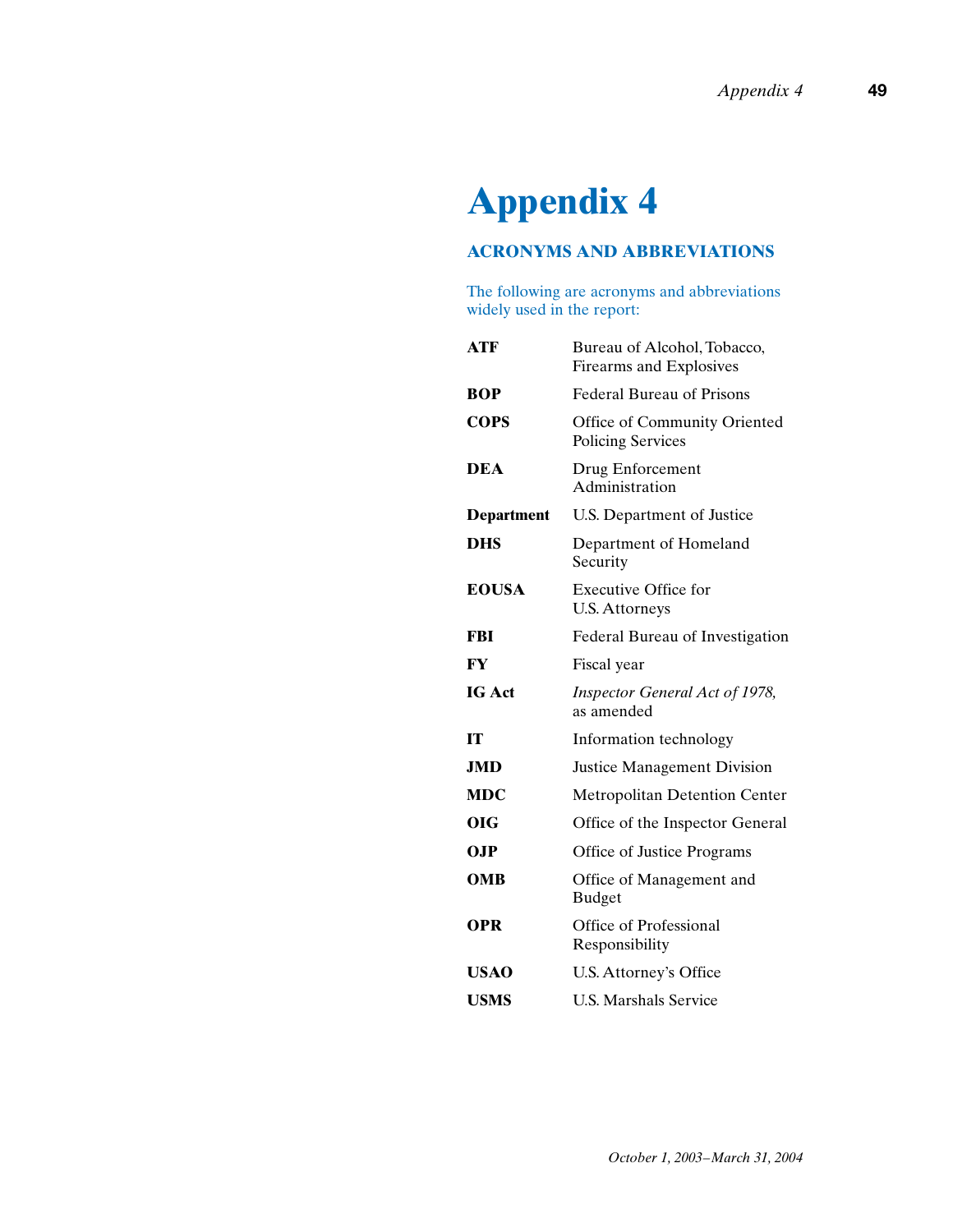# **Appendix 5**

## **Reporting Requirements Index**

The IG Act specifies reporting requirements for semiannual reports. The requirements are listed below and indexed to the applicable pages.

| <b>IG Act References</b> | <b>Reporting Requirements</b>                                    | Page                      |
|--------------------------|------------------------------------------------------------------|---------------------------|
| Section 4(a)(2)          | Review of Legislation and Regulations                            | 35                        |
| Section 5(a)(1)          | Significant Problems, Abuses, and Deficiencies                   | $7 - 34$                  |
| Section 5(a)(2)          | Significant Recommendations for Corrective Actions               | $7 - 32$                  |
| Section 5(a)(3)          | <b>Prior Significant Recommendations Unimplemented</b>           | 38                        |
| Section 5(a)(4)          | Matters Referred to Prosecutive Authorities                      | 12, 18-19, 23, 26, 30, 32 |
| Section 5(a)(5)          | Refusal to Provide Information                                   | None                      |
| Section 5(a)(6)          | Listing of Audit Reports                                         | $40 - 46$                 |
| Section 5(a)(7)          | Summary of Significant Reports                                   | $7 - 32$                  |
| Section 5(a)(8)          | Audit Reports – Questioned Costs                                 | 37                        |
| Section 5(a)(9)          | Audit Reports – Funds to Be Put to Better Use                    | 36                        |
| Section 5(a)(10)         | Prior Audit Reports Unresolved                                   | 38                        |
| Section 5(a)(11)         | Significant Revised Management Decisions                         | None                      |
| Section 5(a)(12)         | Significant Management Decisions With Which the<br>OIG Disagreed | None                      |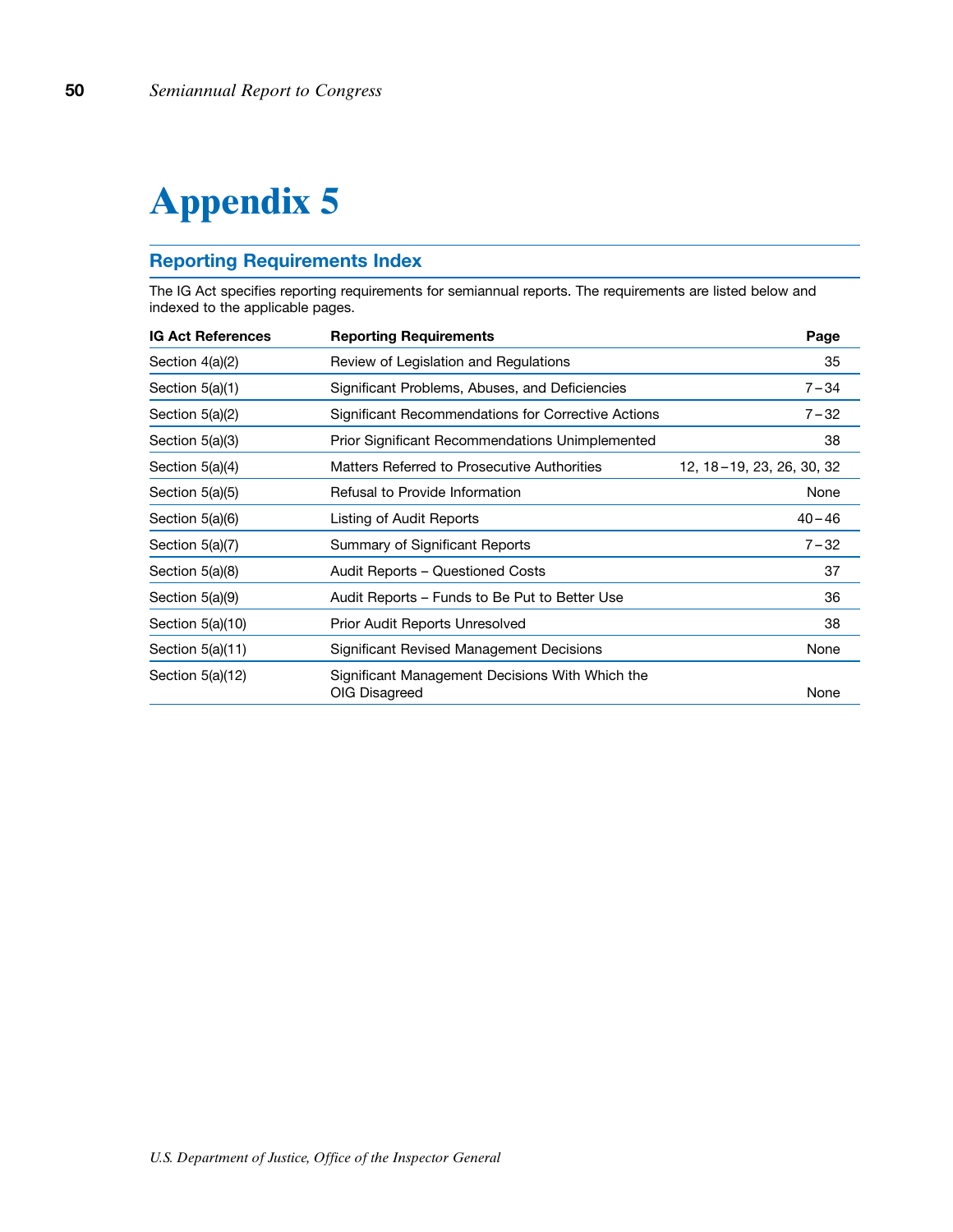## **Report Waste, Fraud, Abuse, or Misconduct**

To report allegations of waste, fraud, abuse, or misconduct in Department of Justice programs, send complaints to:

#### **Office of the Inspector General U.S. Department of Justice**

Investigations Division 950 Pennsylvania Avenue, NW Room 4322 Washington, DC 20530

**E-mail:** oig.hotline@usdoj.gov **Hotline:** (800) 869–4499 **Hotline fax:** (202) 616–9898

## **Report Violations of Civil Rights and Civil Liberties**

Individuals who believe that a Department of Justice employee has violated their civil rights or civil liberties may send complaints to:

#### **Civil Rights & Civil Liberties Complaints Office of the Inspector General**

U.S. Department of Justice 950 Pennsylvania Avenue, NW Room 4322 Washington, DC 20530

**E-mail:** inspector.general@usdoj.gov **Hotline:** (800) 869–4499 **Hotline fax:** (202) 616–9898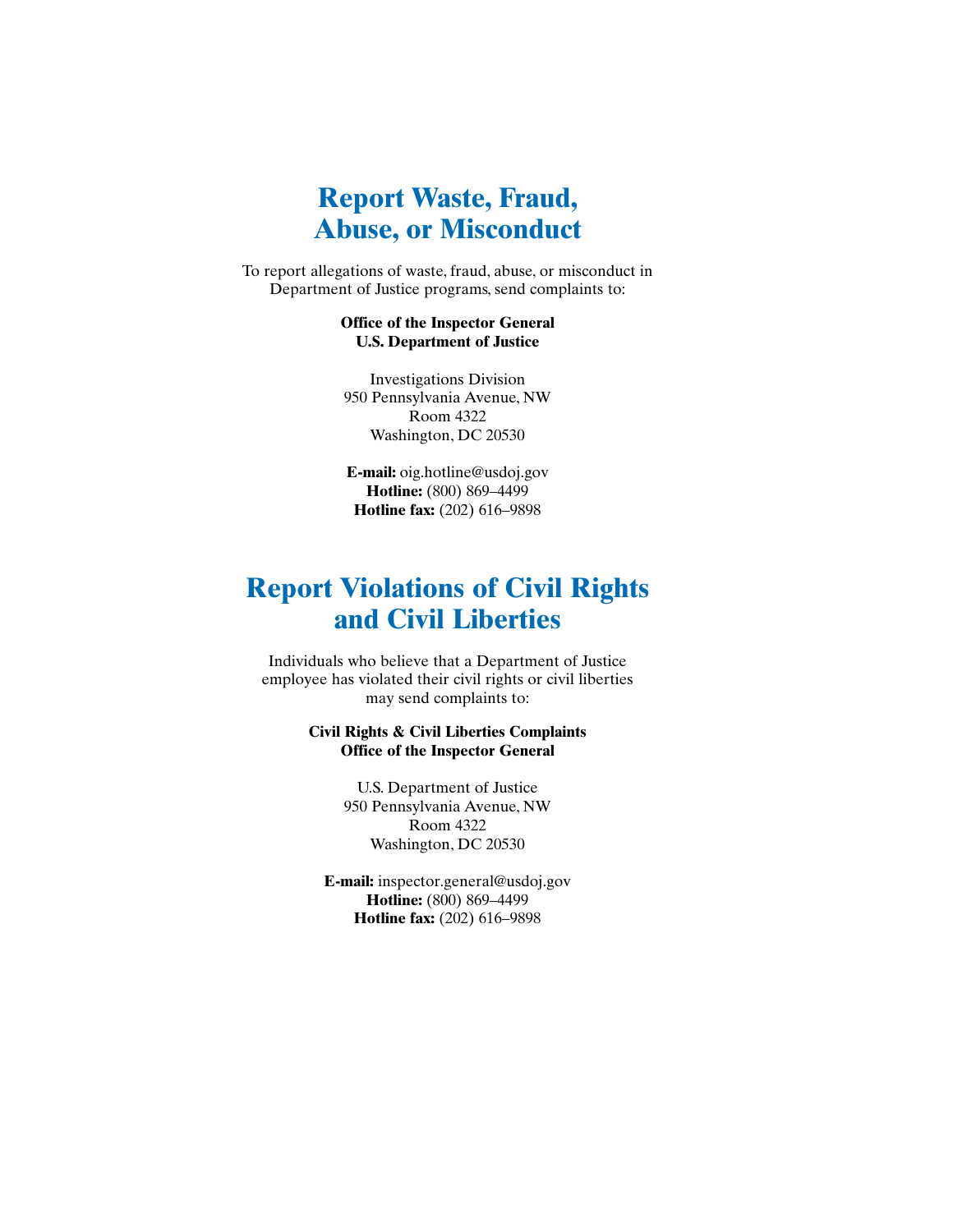## **On-Line Report Availability**

Many audit, evaluation and inspection, and special reports are available at **www.usdoj.gov/oig**

> Additional materials are available through the Inspectors General Network at **www.ignet.gov**

> > For additional copies of this report or copies of previous editions, write:

DOJ/OIG/M&P 1425 New York Avenue, NW Suite 7000 Washington, DC 20530

Or call: (202) 616–4550